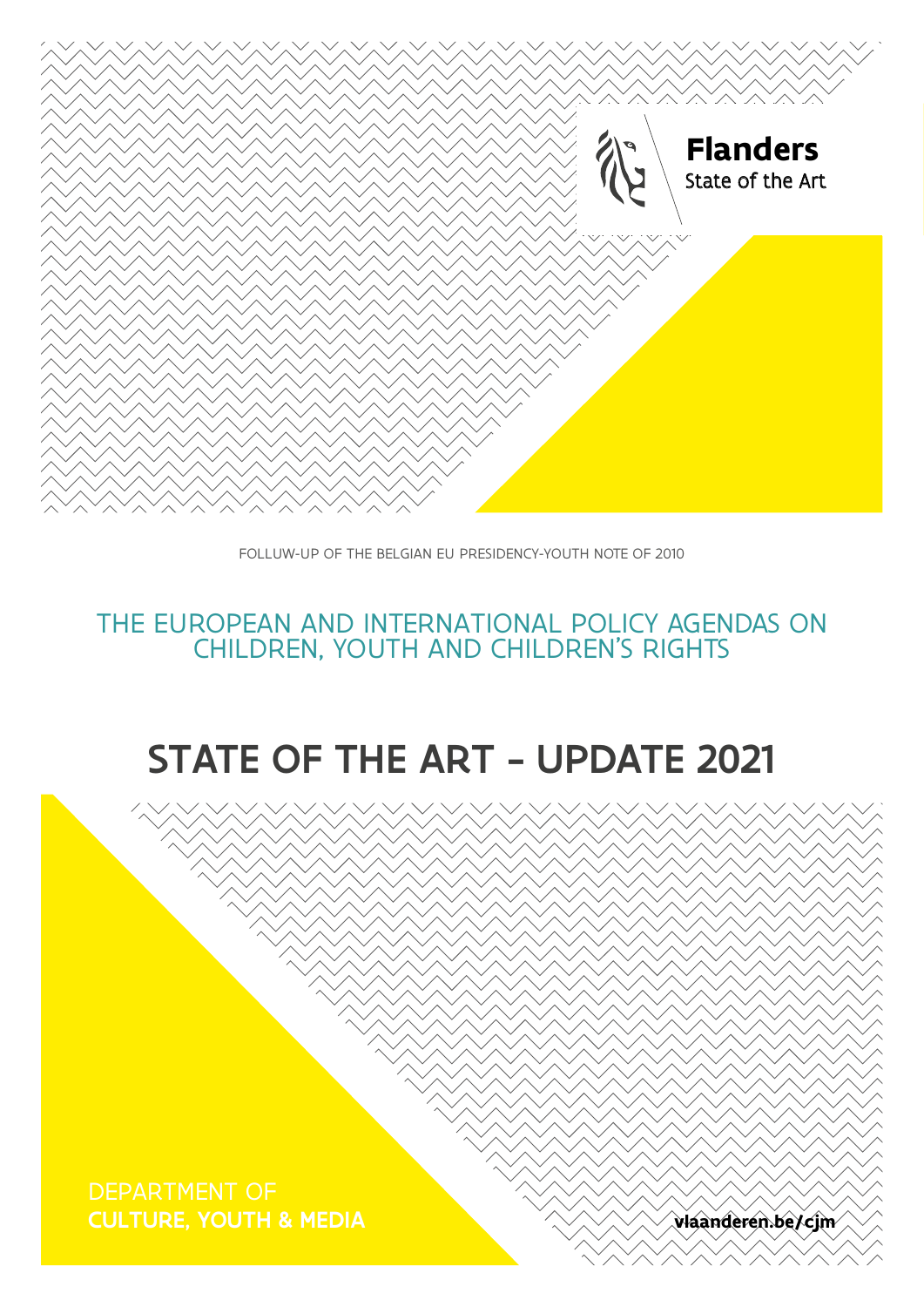## **FOLLOW-UP OF THE BELGIAN EU PRESIDENCY-YOUTH NOTE OF 2010**

## **THE EUROPEAN AND INTERNATIONAL POLICY AGENDAS ON CHILDREN, YOUTH AND CHILDREN'S RIGHTS**

**STATE OF THE ART – UPDATE 2021**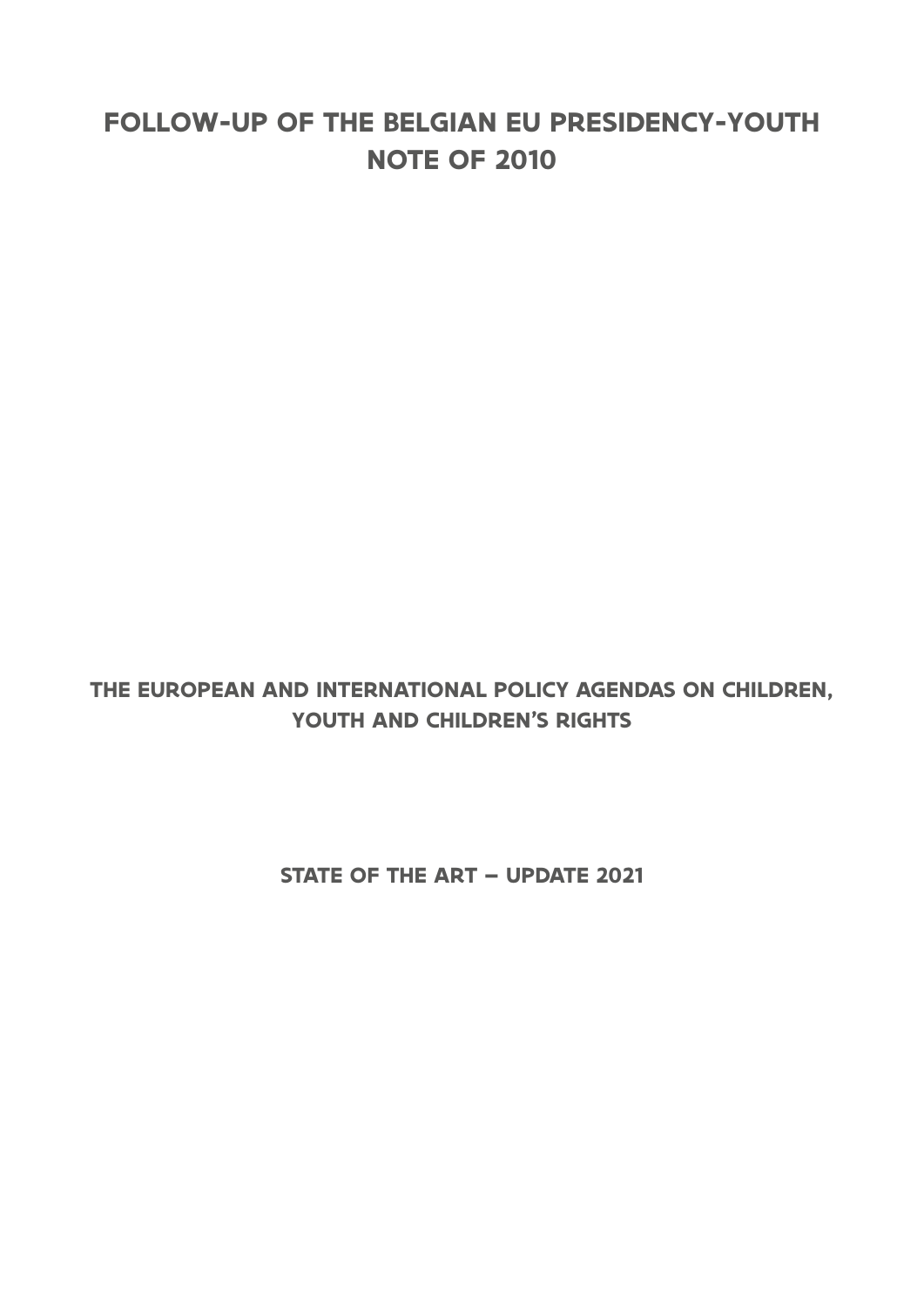## Colophon

## AUTHORS

Ellen Van Vooren Children's Rights Knowledge Centre (www.keki.be )

EDITORIAL TEAM Jan Vanhee and Joost Van Haelst Flemish Government, Department for Culture, Youth and Media

PUBLISHER Flemish Government, Department for Culture, Youth and Media

## DEPOT NUMBER

D/2021/3241/279

## Context

The Council Resolution on a renewed framework for European cooperation in the youth field (2010 – 2018) stipulates that the following general initiative should be considered in all the fields of action identified: "including, where appropriate, a children's policy dimension, having regard to their rights and protection taking into account that the life and future prospects of young people are significantly determined by the opportunities, support and protection received during childhood".

**However, it should be noted that [the European and International agendas on policy in respect of children,](https://rm.coe.int/1680702416) youth and children's rights are not always entirely clear to the Youth Council. Therefore, the overview of these (European and international) agendas need a regular update. With this publication we make a renewed contribution 2021 to this.**

With a special thanks to KEKI, the Children's Rights Knowledge Centre! [\(www.keki.be\)](http://www.keki.be)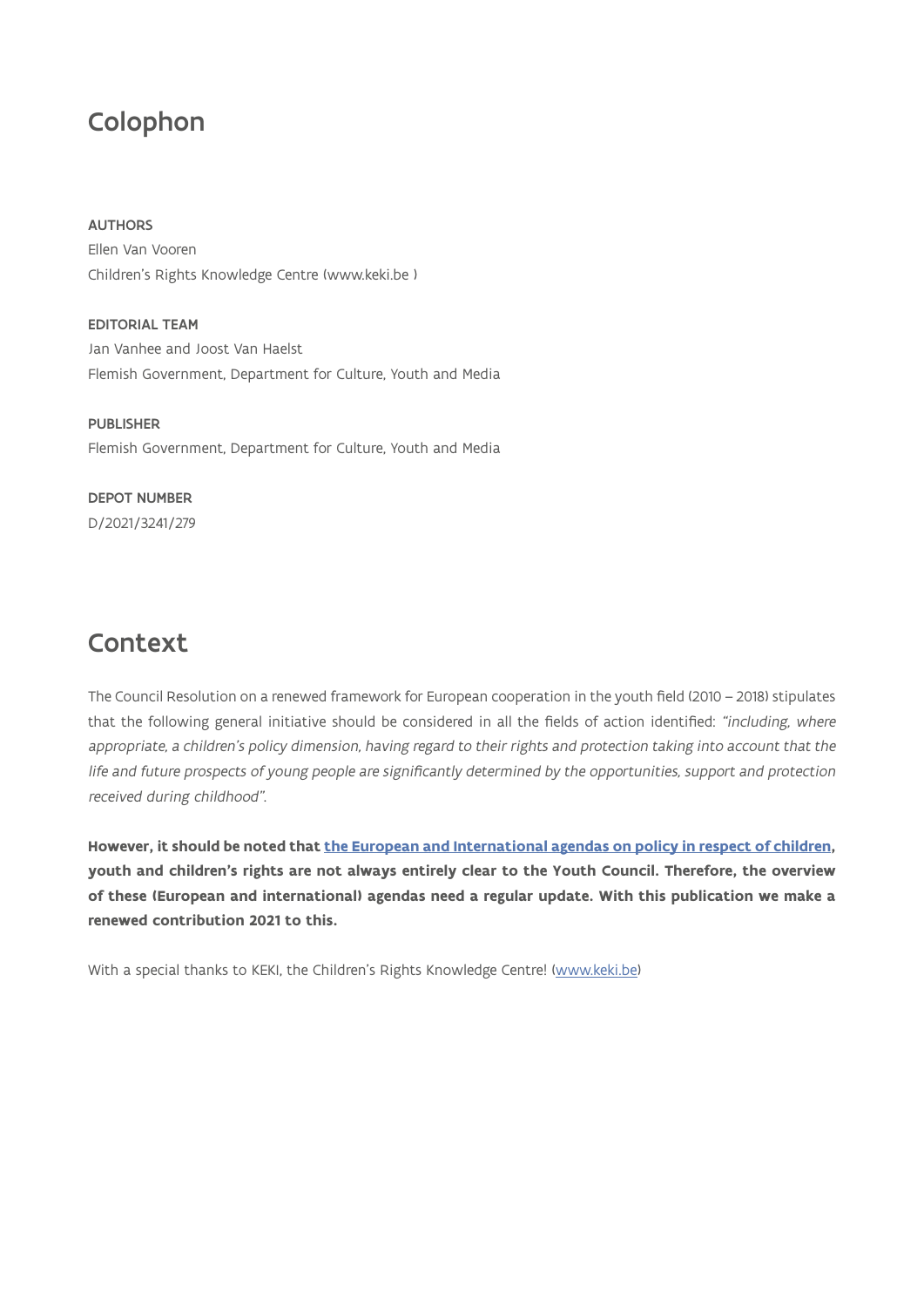## Content

| 1. |                                                                                                                                                                                                                                     | $\overline{7}$ |
|----|-------------------------------------------------------------------------------------------------------------------------------------------------------------------------------------------------------------------------------------|----------------|
| 2. |                                                                                                                                                                                                                                     | 9              |
|    |                                                                                                                                                                                                                                     |                |
|    |                                                                                                                                                                                                                                     | 10             |
|    | 2.2.1. Legal basis entrance and the contract of the contract of the contract of the contract of the contract of                                                                                                                     | 10             |
|    |                                                                                                                                                                                                                                     |                |
|    | 2.2.3. Historical overview experience of the state of the state of the state of the state of the state of the                                                                                                                       | $\_11$         |
|    | 2.2.4. Key reference                                                                                                                                                                                                                | 12             |
|    | 2.3. EU policy agenda on youth example and the state of the state of the state of the state of the state of the state of the state of the state of the state of the state of the state of the state of the state of the state       | 16             |
|    |                                                                                                                                                                                                                                     | 16             |
|    | 2.3.2. Decision-making body entitled and a series of the series of the series of the series of the series of the series of the series of the series of the series of the series of the series of the series of the series of t      | 16             |
|    |                                                                                                                                                                                                                                     | 16             |
|    | 2.3.4. Key reference                                                                                                                                                                                                                | 18             |
| 3. | Council of Europe <b>Europe Europe Europe Europe Europe Europe EU</b>                                                                                                                                                               | 22             |
|    |                                                                                                                                                                                                                                     | 22             |
|    | 3.1.1. Legal basis experience and the set of the set of the set of the set of the set of the set of the set of the set of the set of the set of the set of the set of the set of the set of the set of the set of the set of t      | 22             |
|    | 3.1.2. Decision-making body entitled and a series of the series of the series of the series of the series of the series of the series of the series of the series of the series of the series of the series of the series of t      | 23             |
|    |                                                                                                                                                                                                                                     | 23             |
|    |                                                                                                                                                                                                                                     | 25             |
|    |                                                                                                                                                                                                                                     | 25             |
|    |                                                                                                                                                                                                                                     | 25             |
|    |                                                                                                                                                                                                                                     | 26             |
|    | 3.2.4. Key reference                                                                                                                                                                                                                | 27             |
| 4. | United Nations <b>Example 2018</b> 2019 20:00:00 PM 20:00:00 PM 20:00:00 PM 20:00:00 PM 20:00:00 PM 20:00:00 PM 20:00:00 PM 20:00:00 PM 20:00:00 PM 20:00:00 PM 20:00:00 PM 20:00:00 PM 20:00:00 PM 20:00:00 PM 20:00:00 PM 20:00:0 | 29             |
|    |                                                                                                                                                                                                                                     | 29             |
|    |                                                                                                                                                                                                                                     | 29             |
|    | 4.1.2. Key reference and the contract of the contract of the contract of the contract of the contract of the contract of the contract of the contract of the contract of the contract of the contract of the contract of the c      | 29             |
|    |                                                                                                                                                                                                                                     | 33             |
|    | 4.2.1. Legal basis                                                                                                                                                                                                                  | 33             |
|    |                                                                                                                                                                                                                                     | 35             |
|    |                                                                                                                                                                                                                                     | 35             |
|    | 4.2.4. Key reference                                                                                                                                                                                                                | 36             |
|    |                                                                                                                                                                                                                                     | 36             |
|    | 4.3.1. Legal basis                                                                                                                                                                                                                  | 36             |
|    | 4.3.2. Decision-making body entitled and a series of the series of the series of the series of the series of the series of the series of the series of the series of the series of the series of the series of the series of t      | 36             |
|    | 4.3.3. Historical overview experience of the state of the state of the state of the state of the state of the                                                                                                                       | 36             |
|    | 4.3.4. Key reference                                                                                                                                                                                                                | 37             |
|    | 4.3.5. References to children('s rights) policies                                                                                                                                                                                   | 39             |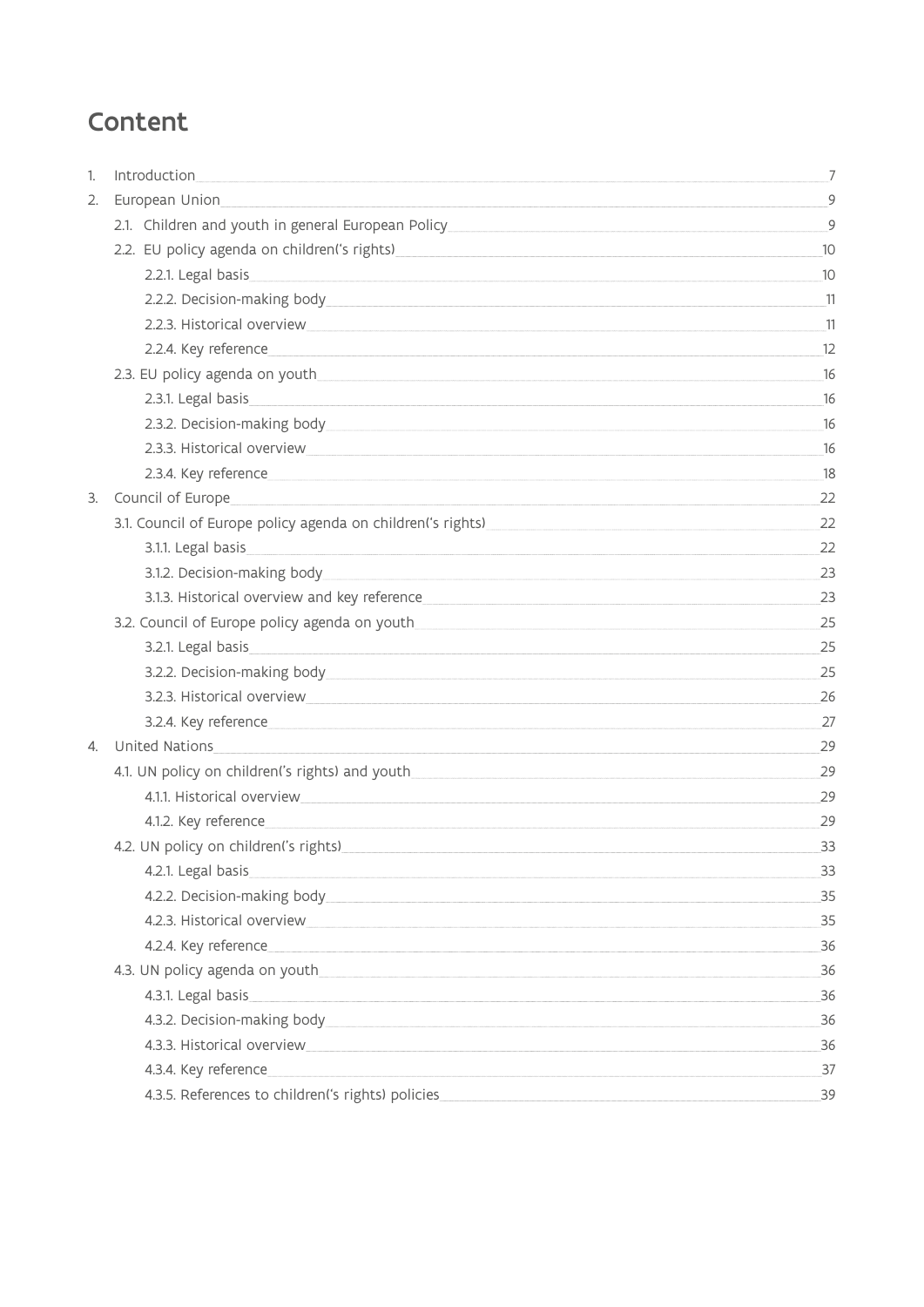## Executive summary

Various policy agendas on children, youth and children's rights have been adopted at the European and international level. This study offers an inventory of the main policy agendas of the European Union, the Council of Europe and the United Nations in which children and youth are the focus and are aimed at influencing government policies. The text updates the note 'The European and International Policy Agendas on Children, Youth and Children's Rights', issued by the Belgian EU Presidency in 2010. The analysis focuses solely on those policies to be taken into consideration by the European Union Member States internally and thereby excluding EU external policy. Furthermore, most of the analysed policy agendas are characterised by their non-binding character.

Children and youth are identified in the renewed social agenda of 2008 as one of the priorities within European Union policy. Policy initiatives on education, employment and poverty reduction do consider children a priority. The Consolidated Version of the Treaty on European Union (2008), which entered into force on 1 December 2009, states for the first time that the European Union shall promote the protection of the rights of the child. To fulfil this, the European Commission put in place an 'EU Agenda for the Rights of the Child' (2011-2014), focusing on promoting child-friendly justice and safer internet, protecting children from violence and addressing discrimination and social exclusion. The current 'EU Strategy on the Rights of the Child', published on 24 March 2021, focuses on measures within six key actions (participation, socio-economic inclusion, health and education, violence, childfriendly justice, digital and information society, and a global dimension) and the development of EU instruments and national policies. The Council recommendation establishing a European Child Guarantee complements the key action on socio-economic inclusion of this strategy by aiming at "preventing" and "combating" social exclusion among children.

EU competence in the field of youth is enshrined in Article 6 of the Consolidated Version of the Treaty on the Functioning of the European Union (2008). In November 2018, the European Union Council of Youth Ministers adopted a Resolution on the European Union Youth Strategy 2019-2027, based on the European Commission's Communication of May 2018 'Engaging, Connecting and Empowering young people: a new EU Youth Strategy'. EU youth cooperation fosters youth participation in democratic life, in line with Article 165 of the Treaty on the Functioning of the EU. It also supports social and civic engagement and aims to ensure that all young people have the necessary resources to take part in society. During the last cycle of the Structured Dialogue with youth in 2017-2018, 11 European Youth Goals were developed. They reflect the views of European youth and represent the vision of those active in the Structured Dialogue. The EU Youth Strategy should contribute to realising this vision of young people by mobilising EU level policy instruments as well as actions at national, regional and local level by all stakeholders.

At the level of the Council of Europe, the Warsaw Declaration of 2005 expresses the commitment of the Heads of State and Government of the Council of Europe to eradicate violence against children, whereas the Warsaw Action Plan lists as one of its goals 'Building a Europe for Children'. Consequently, the programme 'Building a Europe for and with children' (2006-2011) was launched, with two interconnected objectives: promoting children's rights and protecting children from violence. The third Strategy within this programme, the 'Council of Europe Strategy for the Rights of the Child' (2016-2021), also known as the Sofia Strategy, prioritises equal opportunities, participation, freedom from violence, child-friendly justice and children's rights in the digital environment for all children. The Council of Europe is currently preparing its new Strategy on the Rights of the Child (2022-2027), expected to be adopted at the beginning of 2022.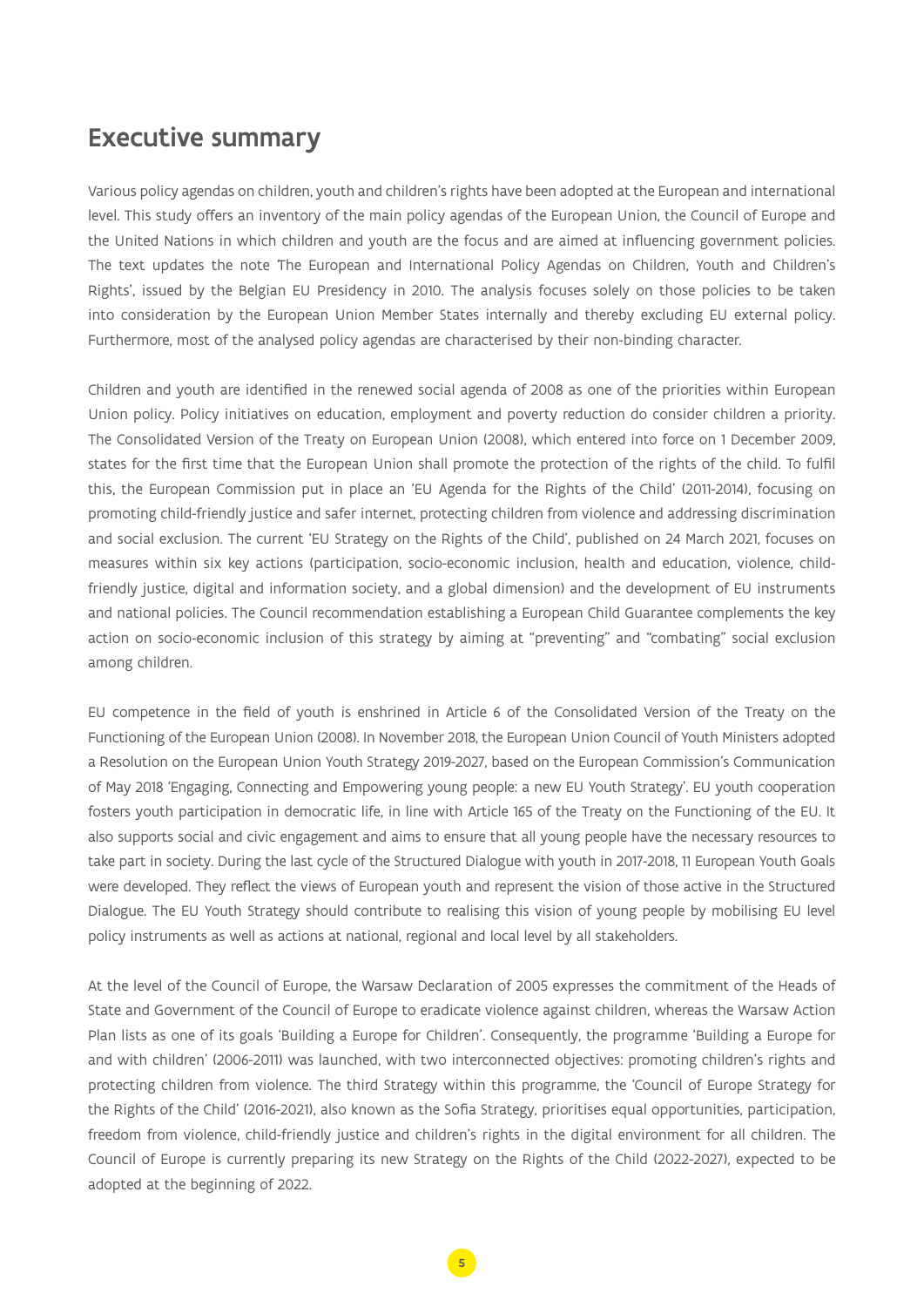With respect to the Council of Europe policy agenda on youth, the Warsaw Action Plan of 2005 includes the objective of 'developing youth co-operation'. Typical of the Council of Europe is the system of co-management in the field of youth policy. This means that representatives of youth organizations and government officials formulate policy proposals together, which are then adopted by the Committee of Ministers. In November 2008, the Committee of Ministers adopted a new resolution on the youth policy of the Council of Europe, with as general objective "to provide young people … with equal opportunities and experience which enable them to develop the knowledge, skills and competences to play a full part in all aspects of society".

The United Nations Convention on the Rights of the Child (1989) and its three Optional Protocols – the Optional Protocol on the sale of children, child prostitution and child pornography (2000), the Optional Protocol on the involvement of children in armed conflict (2000) and the Optional Protocol on a communications procedure (2011) – offer a comprehensive normative framework to assess the policy agendas on children (and youth). The four key principles of the Convention are non-discrimination, the best interests of the child, survival and development, and respect for the views of the child. After 'A world fit for children' (2002), the United Nations have not adopted a new policy document exclusively focussing on children or children's rights. For 15 years, the Millennium Development Goals (MDGs) were a guiding force on many issues affecting the lives of children, young people and their families. With the new Sustainable Development Goals (SDGs) in September of 2015, world leaders have set a transformational course for the future of human development with references to youth as well as children's rights policies.

In 1965, the United Nations General Assembly adopted the Declaration on the Promotion among Youth of the Ideals of Peace, Mutual Respect and Understanding between Peoples. In 1995, the United Nations strengthened its commitment toward young people by adopting the World Programme of Action for Youth to the Year 2000 and Beyond. The Programme of Action "focuses in particular on measures to strengthen national capacities in the field of youth and to increase the quality and quantity of opportunities available to young people for full, effective and constructive participation in society". A Supplement to the Programme of Action was adopted in 2007, including five additional priority areas.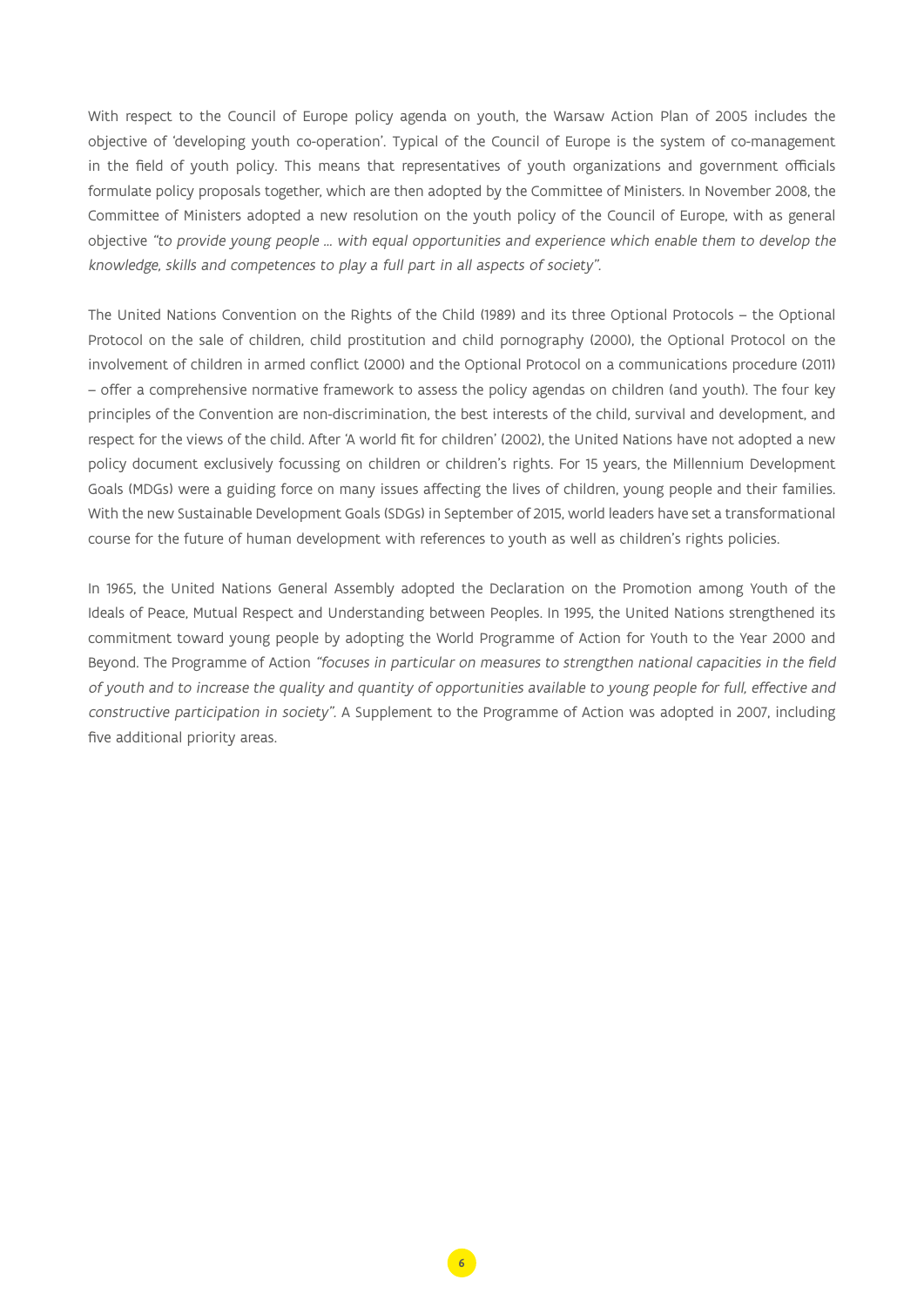## <span id="page-6-0"></span>1. Introduction

The first issue of 'The European and International Policy Agendas on Children, Youth and Children's Rights', was conducted under the Belgian EU Presidency in 2010. The study provides an overview of the main policy agendas on children ('s rights) and youth of the European Union, the Council of Europe and the United Nations. The publication was updated in 2012, 2014, 2016 and 2018. In this report we provide a historic overview, as well as a state of the art of the European and international policy agendas on children, youth and children's rights, that set out the beacons for the current and future policy on children('s) rights or youth of the organization concerned.

The selection of policy agendas (on children's rights and youth) is based on five criteria.

- 1. A primary objective of the policy agenda is children, youth and/or children's rights.
- 2. The analysis is restricted to agendas that aim at influencing government policies, by providing guiding principles.
- 3. The selected policy agendas are those of the European Union, the Council of Europe and the United Nations.<sup>1</sup>
- 4. The policy agenda needs to be taken into consideration by the European Union Member States internally, thus excluding EU external policy.
- 5. The policy agenda needs to be in effect and adopted before 1 July 2021.

As a result of the above criteria, the scope of this study is limited. A focus on those agendas that have children and youth as their primary objective, obscures the fact that there has been attention for children and youth issues in other policy areas, such as migration, poverty (e.g. at European Union level) and education (e.g. within UNESCO2 ). Certain initiatives taken at the various vertical policy levels with respect to children, youth and children's rights remain hidden. This entails the risk of an imbalanced assessment of the actual attention for the interests and rights of children and youth within the three selected organisations. What is presented here, shows by no means the full and actual breadth of attention that is paid to children('s) rights or youth in all European and international policy agendas.

The personal field of application of the policy agendas is based on the criterion of age. At the three levels, children are coherently defined as human beings 'below the age of eighteen years', in accordance with Article 1 of the United Nations Convention on the Rights of the Child (CRC).<sup>3</sup> With respect to youth, the age limit varies. The concept of 'youth' is respectively defined as comprising young people from 13 to 30 years (European Union youth programmes – no common definition in policy documents)<sup>4</sup>, from 13 to 30 years (Council of Europe)<sup>5</sup> and from 15 to 24 years (United Nations)<sup>6</sup>.

<sup>1</sup> Not included are, for instance, the initiatives of the Hague Conference on Private International Law.

<sup>2</sup> United Nations Educational, Scientific and Cultural Organisation. More information: <https://en.unesco.org/themes/education>

<sup>3</sup> UN Doc. A/44/49.

<sup>4</sup> The definition of 'youth' varies among Member States of the European Union. As an instrument for implementing the EU Youth Strategy and according to Article 6 (2) of Decision 1719/2006, the Erasmus+ programme targets "young people from 13 to 30".

<sup>5</sup> Council of Europe Glossary on Youth ([https://pjp-eu.coe.int/en/web/youth-partnership/glossary\)](https://pjp-eu.coe.int/en/web/youth-partnership/glossary) For the purposes of European youth policies the age 13 to 30 years is used by the European Commission and Council of Europe. References: Council of Europe and European Commission Research Partnership: Report of the Research Seminar 'The Youth Sector and Non-formal Education/Learning: working to make lifelong learning a reality and contributing to the Third Sector', Strasbourg 28-30 April 2004.

<sup>6</sup> For statistical purposes, the UN defines persons between the ages of 15 and 24 as youth, without prejudice to national definitions. This definition was made during preparations for the International Youth Year (1985) and endorsed by the General Assembly (see A/36/215 and resolution 36/28, 1981).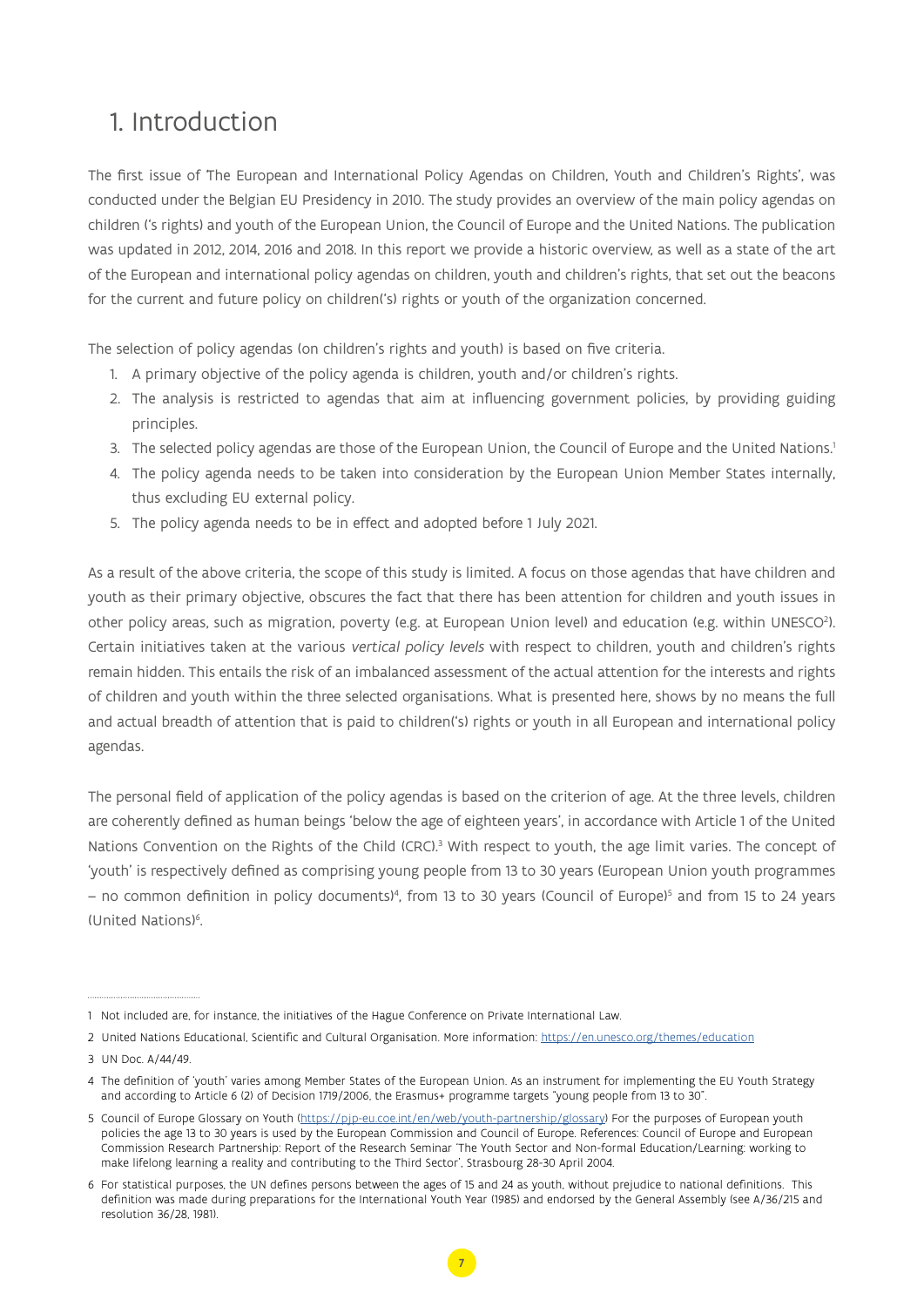The discussion of the different policy agendas on children, youth and children's rights follows the same structure:

- Legal basis
- Decision-making body
- Main policy document
	- Institution responsible for (monitoring) implementation
	- Time frame
	- Objectives of the policy agenda on children/youth
	- Agenda Thematic priorities
	- Approaches, methods and instruments
	- References to policies on children('s rights)/youth respectively

Where relevant, a brief historical overview is included.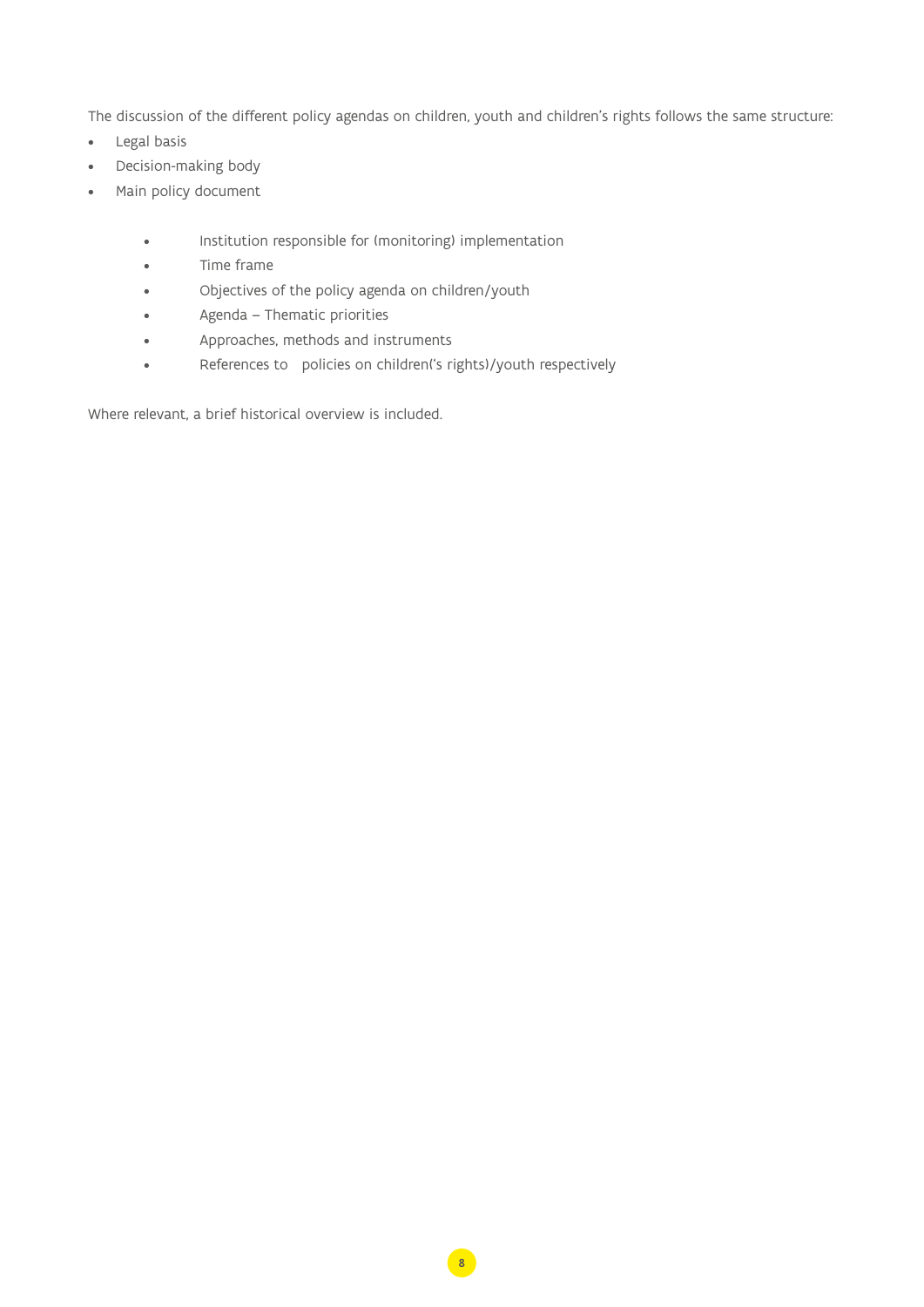## <span id="page-8-0"></span>2. European Union

The European Union is an economic and political partnership between 27 European countries, with the central objective to provide peace, prosperity, democracy and freedom for its citizens in a fairer, safer world. The Union is founded on the principles of respect for human rights and fundamental freedoms, the rule of law and the principles common to the Member States.<sup>7</sup> The action of the European Union is limited by the principle of conferral of competences; at the same time the use of these competences is governed by the principles of subsidiarity and proportionality. Those competences not conferred upon the Union in the Treaties remain with the Member States.<sup>8</sup>

## 2.1. Children and youth in general EU Policy

Changing social realities in Europe (technological advances, globalization, an ageing population, etc.) resulted in a public consultation launched by the Commission in 2007, in order to deliver direct and concrete results for the citizens of Europe. In 2007, this consultation resulted in the Communication **'Opportunities, access and solidarity: towards a new social vision for the 21st century Europe'** (also called Social Vision Communication)9 . This communication provides an overview of changes in European society and drafts a new vision on how to respond to these issues. It calls for more investment in children's education and welfare, and for more resolute action in promoting equal opportunities and guaranteeing access to basic social services, like education and health care. The European Commission adopted a Communication on a **'Renewed social agenda: Opportunities, access and solidarity in 21st century Europe'** in July 2008.10 The Commission published a broad range of proposals in the **'Social Package'** on 2 July 2008, built around this 'Renewed Social Agenda'. The 'Renewed social agenda' completes the Lisbon Strategy<sup>n</sup> for the period 2008-2010 and was intended to enhance wellbeing and quality of life, create opportunities, provide access, and demonstrate solidarity. It covers not only "traditional" social policy domains (employment and social protection) but covers a wide range of policy areas including education and youth, health, immigration and intercultural dialogue. One of the seven priorities<sup>12</sup> of the renewed social agenda is **'Children and Youth – Tomorrow's Europe'**. The personal field of application of this policy agenda is children and youth (comprising young people from 13 to 30 years). The following initiatives are listed as part of the renewed social agenda:

- a Communication from the Commission on 'Improving competences for the 21st Century: An Agenda for European Cooperation on Schools'13
- a Green Paper on 'Migration and Mobility: challenges and opportunities for EU education systems."<sup>4</sup>
- a Communication from the Commission on developing the open method of coordination on youth: 'An EU Strategy for Youth – Investing and Empowering. A renewed open method of coordination to address youth challenges and opportunities'. (see below)

<sup>7</sup> Consolidated Version of the Treaty on European Union (2008) art. 6

<sup>8</sup> Consolidated Version of the Treaty on the Functioning of the European Union (2008) art. 5

<sup>9</sup> COM(2007) 726 final

<sup>10</sup> COM(2008) 412 final.

<sup>11</sup> The Lisbon Strategy proposes an integrated approach with a view to responding to transformations in the employment market and European society, [http://ec.europa.eu/archives/growthandjobs\\_2009/index\\_en.htm](http://ec.europa.eu/archives/growthandjobs_2009/index_en.htm)

<sup>12</sup> The six other priorities of the renewed social agenda are: (i) investing in people, more and better jobs, new skills; (ii) mobility; (iii) longer and healthier lives; (iv) combating poverty and social exclusion; (v) fighting discrimination; and (vi) opportunities, access and solidarity on the global scene.

<sup>13</sup> COM(2008) 425 final

<sup>14</sup> COM(2008) 423 final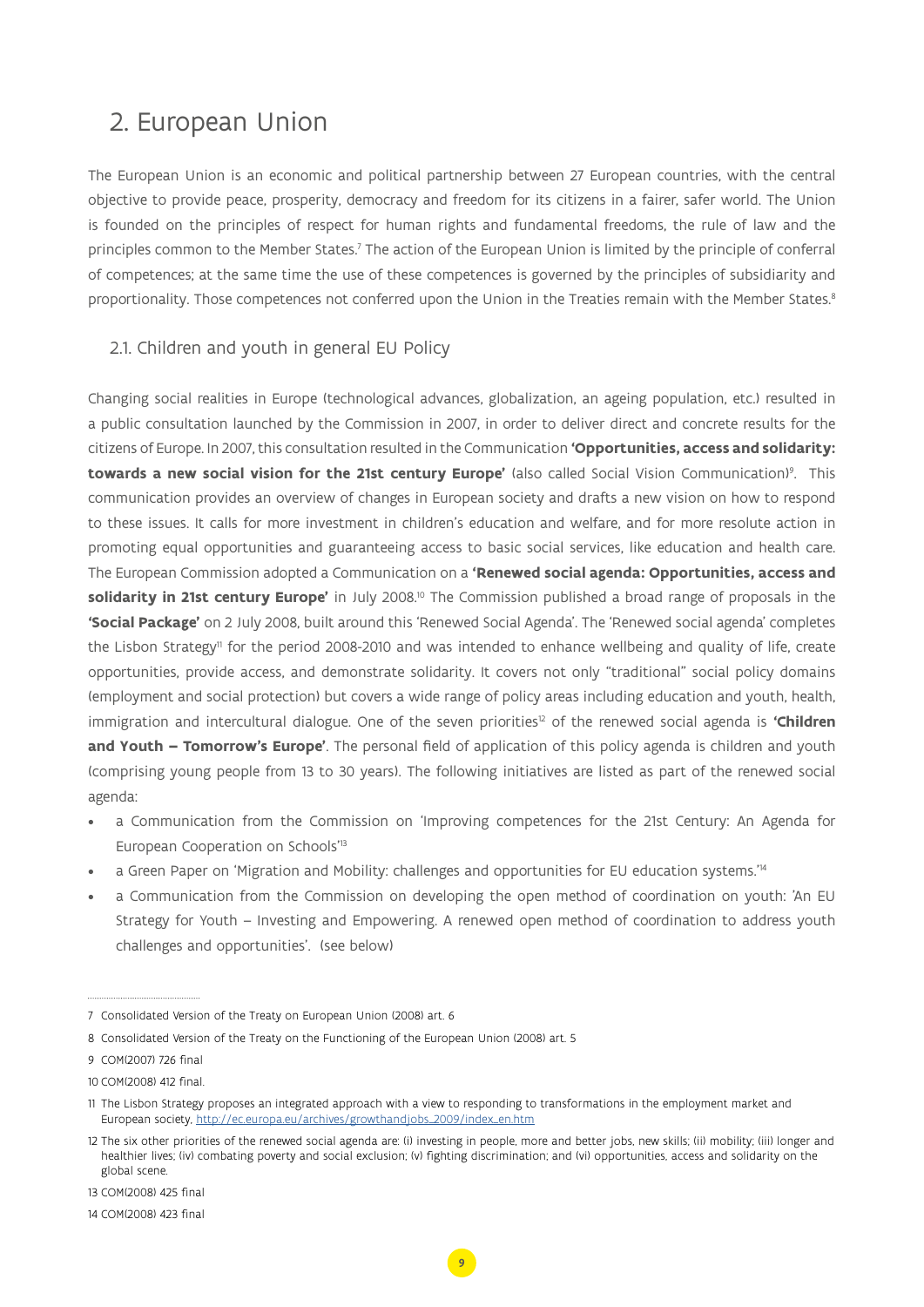<span id="page-9-0"></span>• a comprehensive approach to child poverty, based on quantitative targets, inspired by the European strategy on inclusion and social protection

On 6 May 2009 the European Parliament proposed a resolution on the Renewed social agenda. This considers "that there should be a better link at the EU level between economic, environmental and social policies, with a reaffirmation of the original Lisbon Strategy goals and the need to ensure that economic and employment policies actively contribute to the eradication of poverty and social exclusion". The Renewed Social Agenda, including its actions, is revised in 2010, together with the Lisbon strategy<sup>15</sup>. The successor of the Lisbon Strategy is the Europe 2020 strategy. The 2010 Communication **'Europe 2020 – A strategy for smart, sustainable and inclusive growth'** (Europe 2020 strategy) envisaged a Europe where children would have a better education and access to the services and resources they need to grow up. The Employment Committee and the Social Protection Committee assessed the Europe 2020 Strategy. The preliminary report focusses on lessons learned in implementing the strategy and considers which structural challenges can be taken into account for a possible new strategy to Europe 2020.<sup>16</sup> The Committees will produce a final assessment of the Strategy in 2021.

## 2.2. EU policy agenda on children('s rights)

### 2.2.1. Legal basis

Article 24 of the **Charter of Fundamental Rights of the European Union** of 2000 is devoted exclusively to children's rights, and reads as follows<sup>17</sup>:

- 1. Children shall have the right to such protection and care as is necessary for their well-being. They may express their views freely. Such views shall be taken into consideration on matters which concern them in accordance with their age and maturity.
- 2. In all actions relating to children, whether taken by public authorities or private institutions, the child's best interests must be a primary consideration.
- 3. Every child shall have the right to maintain on a regular basis a personal relationship and direct contact with both his or her parents, unless that is contrary to his or her interests.

Furthermore, other children's rights are stated in article 7 on right to private and family life, article 14 on right to education, article 32 on the prohibition of child labour and the protection of youth in employment and article 33 on family and professional life. The Charter gained binding legal effect (equal to the Treaties) after the entry into force of the Lisbon Treaty on 1 December 2009. The Lisbon Treaty put an end to the many years of debate on whether the European Union had any competence in the field of children's rights. Indeed, pursuant to Article 3 (3) para. 2, the European Union "shall combat social exclusion and discrimination, and shall promote social justice and protection, equality between women and men, solidarity between generations and **protection of the rights of**  the child".<sup>18</sup>

<sup>15</sup> SEC(2010) 114 final

<sup>16</sup> <https://ec.europa.eu/social/main.jsp?catId=738&langId=en&pubId=8256&furtherPubs=yes>

<sup>17</sup> Article 14 (3) of the Charter guarantees the respect for "the right of parents to ensure the education and teaching of their children in conformity with their religious, philosophical and pedagogical convictions" (emphasis added).

<sup>18</sup> Emphasis added. According to Article 3 (3) para. 5 of the Consolidated Version of the Treaty on European Union (2008) the Union shall in its relations with the wider world contribute to "the protection of human rights, in particular the rights of the child." However, as noted in the introduction, EU external policy is not included in this study.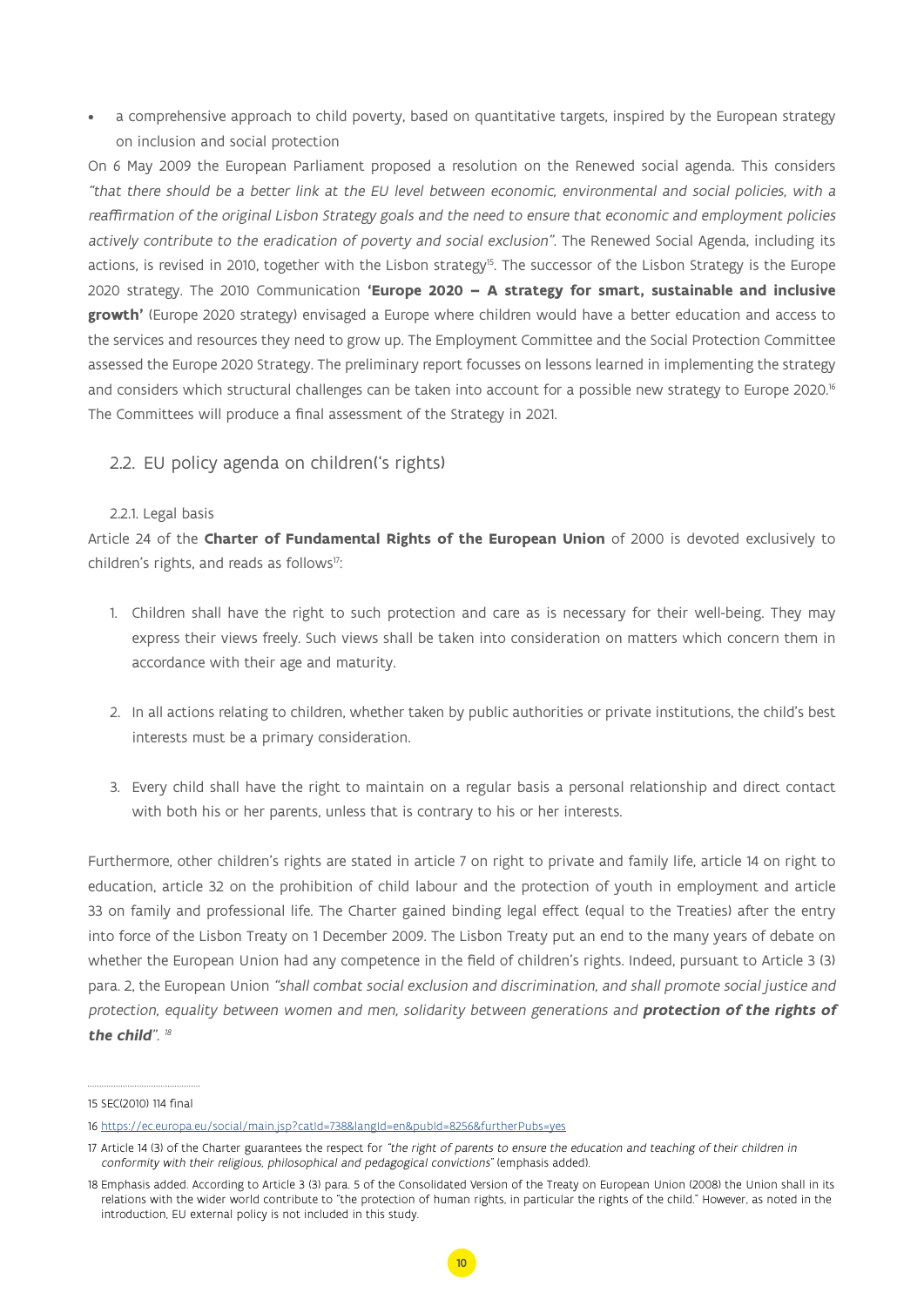### <span id="page-10-0"></span>2.2.2. Decision-making body

EU Member States develop their own national policies on children and children's rights. Nonetheless, the Treaty on the Functioning of the European Union (2012 consolidated version) includes two explicit references to children. The European Parliament and the Council, acting in accordance with the ordinary legislative procedure, are competent to adopt measures for:

- combating trafficking in persons, in particular women and children<sup>19</sup>
- establishing minimum rules concerning the definition of criminal offences and sanctions in the area of, among others, trafficking in human beings and sexual exploitation of women and children.20

At European Union level, decision-making in relation to children('s rights) is linked to the substantive field in which measures are taken, such as asylum and migration or education. A compilation of EU law and policy documents relevant to children('s rights) is attached as an annex to the EU Strategy on the Rights of the Child and shows the broad spectrum of legislation and policies that relate to children's rights.<sup>21</sup>

## 2.2.3. Historical overview

In its Communication on **Strategic Objectives 2005-2009**, the European Commission recognised children's rights as a main area of concern: "A particular priority must be effective protection of the rights of children, both against economic exploitation and all forms of abuse, with the Union acting as a beacon to the rest of the world". 22 In March 2006, the European Council asked the Member States that all children with different social backgrounds would be given equal opportunities and that child poverty would be rapidly and significantly reduced.<sup>23</sup> In July 2006, the European Commission issued the Communication **'Towards an EU Strategy on the Rights of the Child'.<sup>24</sup> T**he communication was accompanied by an impact assessment<sup>25</sup> and a preliminary inventory of European Union action affecting children's rights.<sup>26</sup> In November 2009, a state of play of the implementation of this strategy was drawn up.<sup>27</sup>

The Communication 'An EU Agenda for the Rights of the Child' was adopted on 15 February 2011.<sup>28</sup> The actions proposed were to be carried out within different time frames, until 2014. The purpose of the EU Agenda is to reaffirm "the strong commitment of all EU institutions and of all Member States to promoting, protecting and fulfilling the rights of the child in all relevant EU policies and to turn it into concrete results". This EU Agenda includes eleven concrete actions in four areas where the EU can bring real added value. These areas are child-friendly justice $^{29}$ , the protection of children when they are vulnerable<sup>30</sup>, children in the EU's external action<sup>31</sup> and child participation

25 SEC(2006) 888

<sup>19</sup> Consolidated Version of the Treaty on the Functioning of the European Union (2008) art. 79(2)(d).

<sup>20</sup> Ibid., art. 83(1)

<sup>21</sup> [https://ec.europa.eu/info/sites/default/files/childrights\\_annex2\\_2021\\_4\\_digital\\_0.pdf](https://ec.europa.eu/info/sites/default/files/childrights_annex2_2021_4_digital_0.pdf)

<sup>22</sup> COM(2005) 12 final

<sup>23</sup> Presidency Conclusions of the European Council, Brussels, 22-24 March 2006 (7775/06), para. 72

<sup>24</sup> COM(2006) 367 final

<sup>26</sup> SEC(2006) 889

<sup>27</sup> http://ec.europa.eu/justice/policies/children/docs/children\_state\_of\_play\_en.pdf

<sup>28</sup> COM(2011) 60 final

<sup>29</sup> See study and in particular policy brief, http://ec.europa.eu/justice/fundamental-rights/rights-child/friendly-justice/index\_en.htm

<sup>30</sup> See 10 principles for integrated child protection systems, [http://ec.europa.eu/justice/fundamental-rights/rights-child/protection-action/](http://ec.europa.eu/justice/fundamental-rights/rights-child/protection-action/index_en.htm) [index\\_en.htm](http://ec.europa.eu/justice/fundamental-rights/rights-child/protection-action/index_en.htm)

<sup>31</sup> External EU policy falls outside the ambit of this study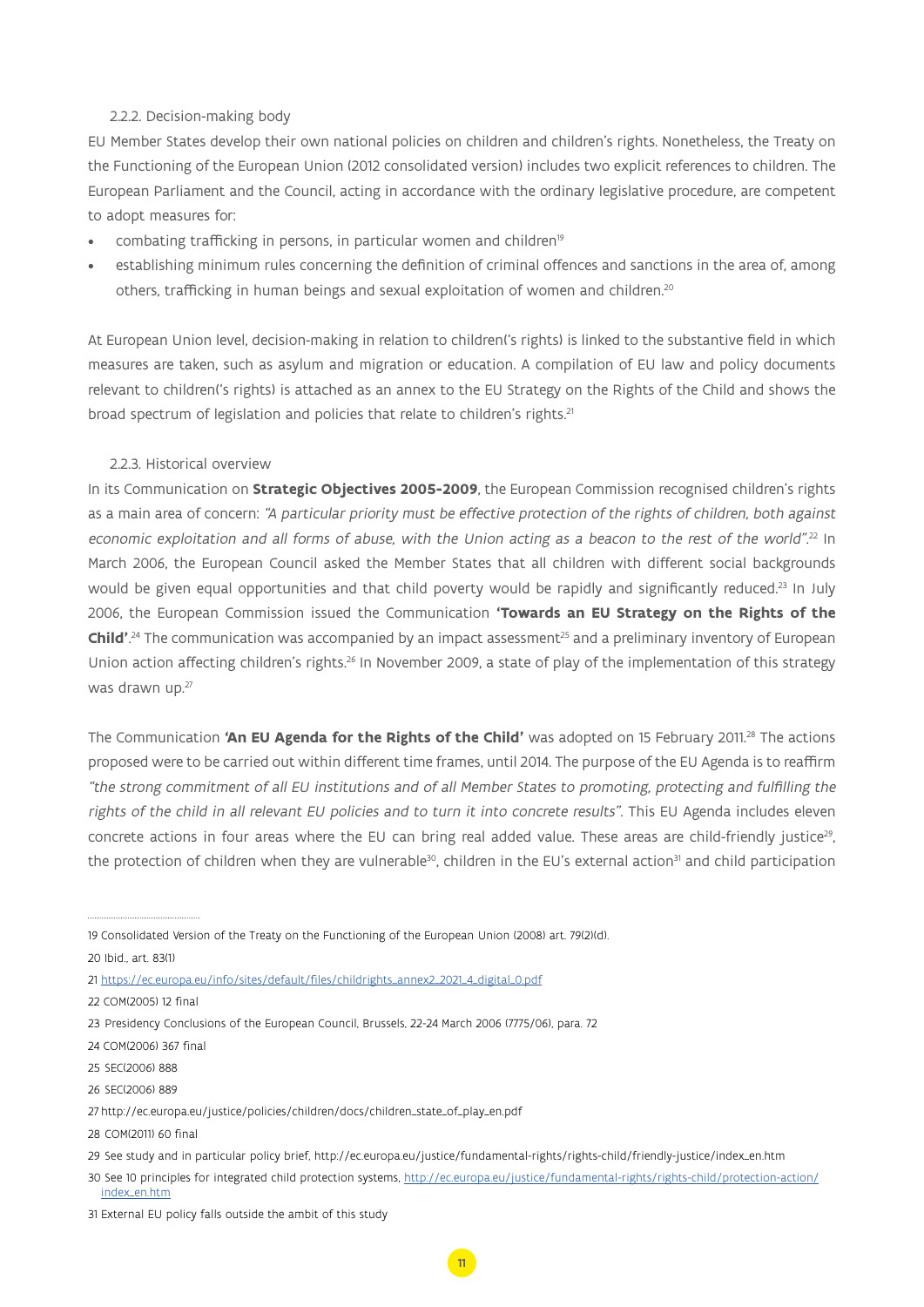<span id="page-11-0"></span>and awareness raising<sup>32</sup>. Review on the progress made in the implementation of the EU Agenda is included in the Commission's Annual Reports on the application of the Charter of Fundamental Rights from 2011 until 2014.33

In the resolution of 27 November 2014 on the 25th anniversary of the UN Convention on the Rights of the Child<sup>34</sup>, the European Parliament calls on the Commission to present "an ambitious and comprehensive child rights strategy and action plan for the next five years". The Council conclusions on children's rights were adopted on 4-5 December 201435, and called on the Commission to develop a renewed EU Agenda for the Rights of the Child in line with Better Regulation principles<sup>36</sup>. The Commission confirmed to "continue the process of coordinating and mainstreaming of rights of the child in all EU legislative proposals, policies and financial decisions, in particular through the interservice group on rights of the child, training on the Charter of Fundamental Rights, inter-service consultations, and other bilateral and ad hoc means. In this context, the Commission is reflecting on the appropriate follow-up to the action plan on Unaccompanied Minors (2010-2014)".<sup>37</sup>

Among others, on 2017 the Commission issued the Communication on the protection of children in migration 38.

With the setting up of the new European Commission in 2019, President Von der Leyen sent a mission letter to Vice-President for Democracy and Demography, Ms. Dubravka Šuica. One of her mandates was to be the Commission's lead for protecting children's rights. It had to prepare a comprehensive strategy on the rights of the child. It should include actions to protect vulnerable children, protect their rights online, foster child-friendly justice and prevent and fight violence.

The European Parliament resolution of 26 November 2019 on children's rights on the 30th anniversary of the UN Convention on the Rights of the Child<sup>39</sup> calls on the Commission "to present a strategy to support and protect children everywhere, with no exception, including a specific budget and a child marker in the allocation of the Commission's budgets that would enable EU investment in children to be measured and monitored and would ensure accountability". The new comprehensive EU Strategy on the Rights of the Child and the European Child Guarantee are currently two main policy initiatives by the European Commission. These policy documents have been drafted after extensive consultations with citizens, stakeholders and over 10,000 children.<sup>40</sup>

## 2.2.4. Key reference

The EU Strategy on the Rights of the Child<sup>41</sup> is adopted on 24 March 2021, together with a Commission Proposal for a Council Recommendation establishing the European Child Guarantee<sup>42</sup> (see below).

<sup>32</sup> [http://ec.europa.eu/justice/fundamental-rights/rights-child/child-participation/index\\_en.htm](http://ec.europa.eu/justice/fundamental-rights/rights-child/child-participation/index_en.htm)

<sup>33</sup> [https://ec.europa.eu/info/aid-development-cooperation-fundamental-rights/your-rights-eu/eu-charter-fundamental-rights/application](https://ec.europa.eu/info/aid-development-cooperation-fundamental-rights/your-rights-eu/eu-charter-fundamental-rights/application-charter/annual-reports-application-charter_en)[charter/annual-reports-application-charter\\_en](https://ec.europa.eu/info/aid-development-cooperation-fundamental-rights/your-rights-eu/eu-charter-fundamental-rights/application-charter/annual-reports-application-charter_en)

<sup>34</sup> C 289/57

<sup>35 17016/14</sup>

<sup>36</sup> Better regulation for better results — An EU agenda, COM(2015) 215 final, 19.05.2015

<sup>37</sup> <http://www.europarl.europa.eu/sides/getDoc.do?pubRef=-//EP//TEXT+WQ+E-2015-005691+0+DOC+XML+V0//EN&language=en>

<sup>38</sup> COM(2017) 211 final

<sup>39 2019/2876(</sup>RSP)

<sup>40</sup> ChildFund Alliance, Eurochild, Save The Children, UNICEF, World Vision (2021), Our Europe, Our Rights, Our Future. [https://www.unicef.org/](https://www.unicef.org/eu/reports/report-our-europe-our-rights-our-future) [eu/reports/report-our-europe-our-rights-our-future](https://www.unicef.org/eu/reports/report-our-europe-our-rights-our-future)

<sup>41</sup> COM/2021/142 final

<sup>42</sup> COM(2021) 137 final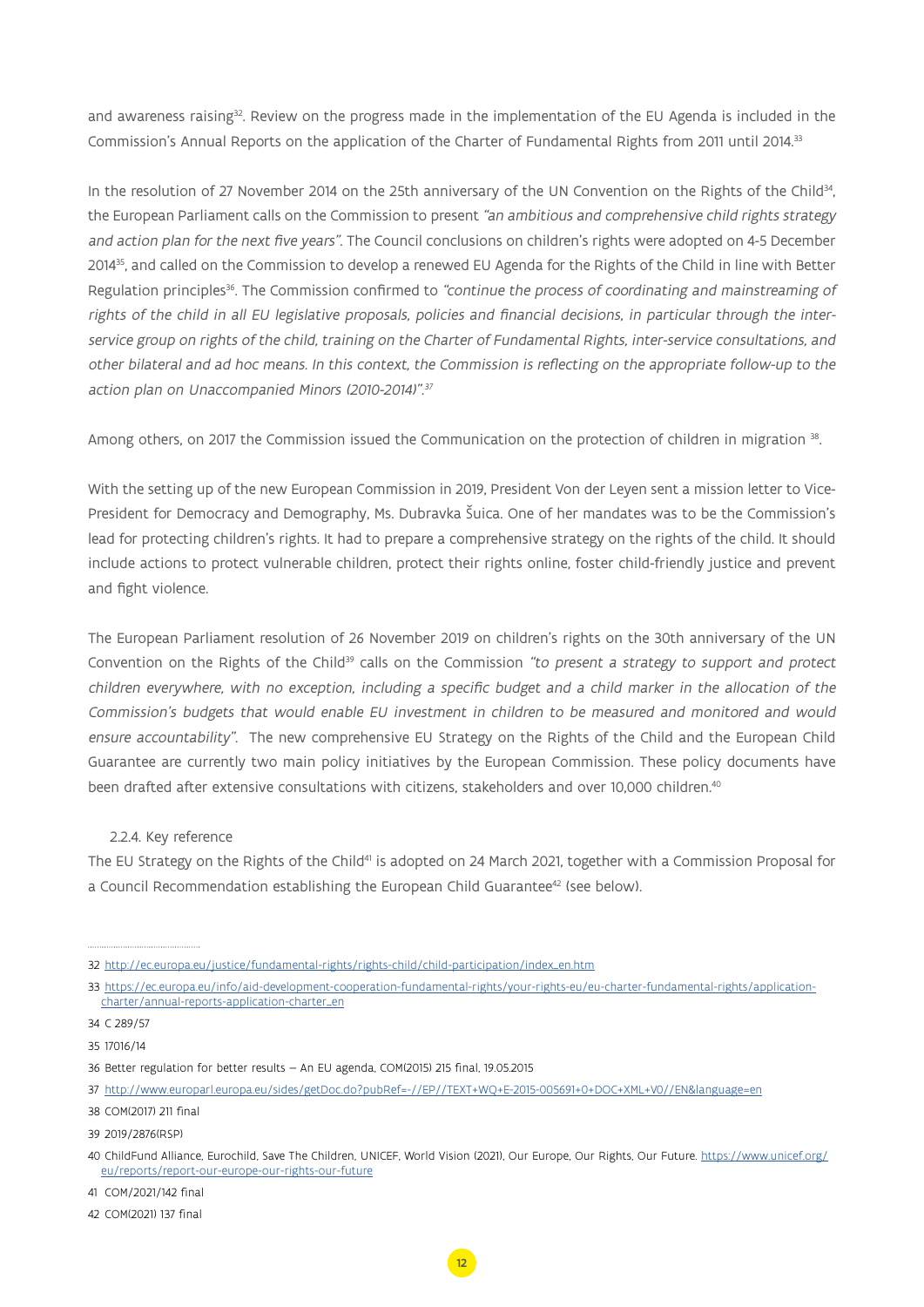#### *INSTITUTION RESPONSIBLE FOR IMPLEMENTATION*

Within the European **Commission's Directorate-General for Justice and Consumers**, Unit C2 'Fundamental Rights Policy'43 of Directorate C 'Fundamental Rights and Rule of Law' is primarily responsible for children's rights (see Annex 1). The **Directorate-General for Justice** has a coordinating role on the rights of the child among the Commission's services. The European Commission coordinator for the Rights of the Child cooperates with other services, including through an inter-service group, to ensure that the Rights of the Child are duly considered in all relevant policies and actions, in line with the Charter of Fundamental Rights and the UN Convention on the Rights of the Child.

The European Commission set up an **informal expert group on the Rights of the Child** in 201344. Its objective is to establish closer co-operation, through exchange of information, experience and good practice, between the Commission and Member States on various issues relating to the protection and promotion of the Rights of the Child.

The **European Forum on the Rights of the Child<sup>45</sup>** is an annual event for the promotion of children's rights, which was established after the adoption of the 2006 Communication 'Towards an EU Strategy on the Rights of the Child'. The Forum is composed of a diversity of members, namely Member State representatives, Ombudspersons for children, EU institutions, international organizations, civil society, academics and practitioners. The 13<sup>th</sup> European Forum on the Rights of the Child<sup>46</sup> took place online and was dedicated to the topic of 'Delivering for children: **towards the European strategy on the rights of the child'**. This Forum was part of the consultation process that led to the EU Strategy of the Rights of the child.

#### *TIME FRAME*

The strategy aims to cover the period from 2021 until 2024.

#### *OBJECTIVES*

This strategy aims to provide a comprehensive framework for all new and existing EU legislative, policy and funding instruments and thus mainstreaming children's rights through all relevant EU policies.

#### *AGENDA – THEMATIC PRIORITIES*

The Strategy proposes a series of actions across six thematic priorities and specifically considers the needs of certain groups of children in vulnerable situations.

- Thematic area 1: EU actions to empower children to be active citizens and members of democratic societies. Among other actions, the European Commission will set up an EU Children's participation platform. It recommends Member States to establish, improve and provide adequate resources for new and existing mechanisms of child participation at local, regional and national level and increase awareness and knowledge of the rights of the child, among others.
- Thematic area 2: EU actions to fight poverty, promote inclusive and child-friendly societies, health and education systems. Delivering on this priority, the European Commission proposed a Council recommendation establishing the European Child Guarantee, aimed – as explained by the President Ursula von der Leyen – at making sure that "every child in Europe at risk of poverty or social exclusion has access to the most basic

<sup>43</sup> Formerly Unit C2 Fundamental Rights and Rights of the Child

<sup>44</sup> For more information:<http://ec.europa.eu/transparency/regexpert/index.cfm?do=groupDetail.groupDetail&groupID=2884>

<sup>45</sup> For more information: [http://ec.europa.eu/newsroom/just/item-detail.cfm?item\\_id=128349](http://ec.europa.eu/newsroom/just/item-detail.cfm?item_id=128349)

<sup>46</sup> For more information: [https://ec.europa.eu/info/events/13th-european-forum-rights-child-towards-eu-strategy-rights-child-2020-sep-29\\_en](https://ec.europa.eu/info/events/13th-european-forum-rights-child-towards-eu-strategy-rights-child-2020-sep-29_en)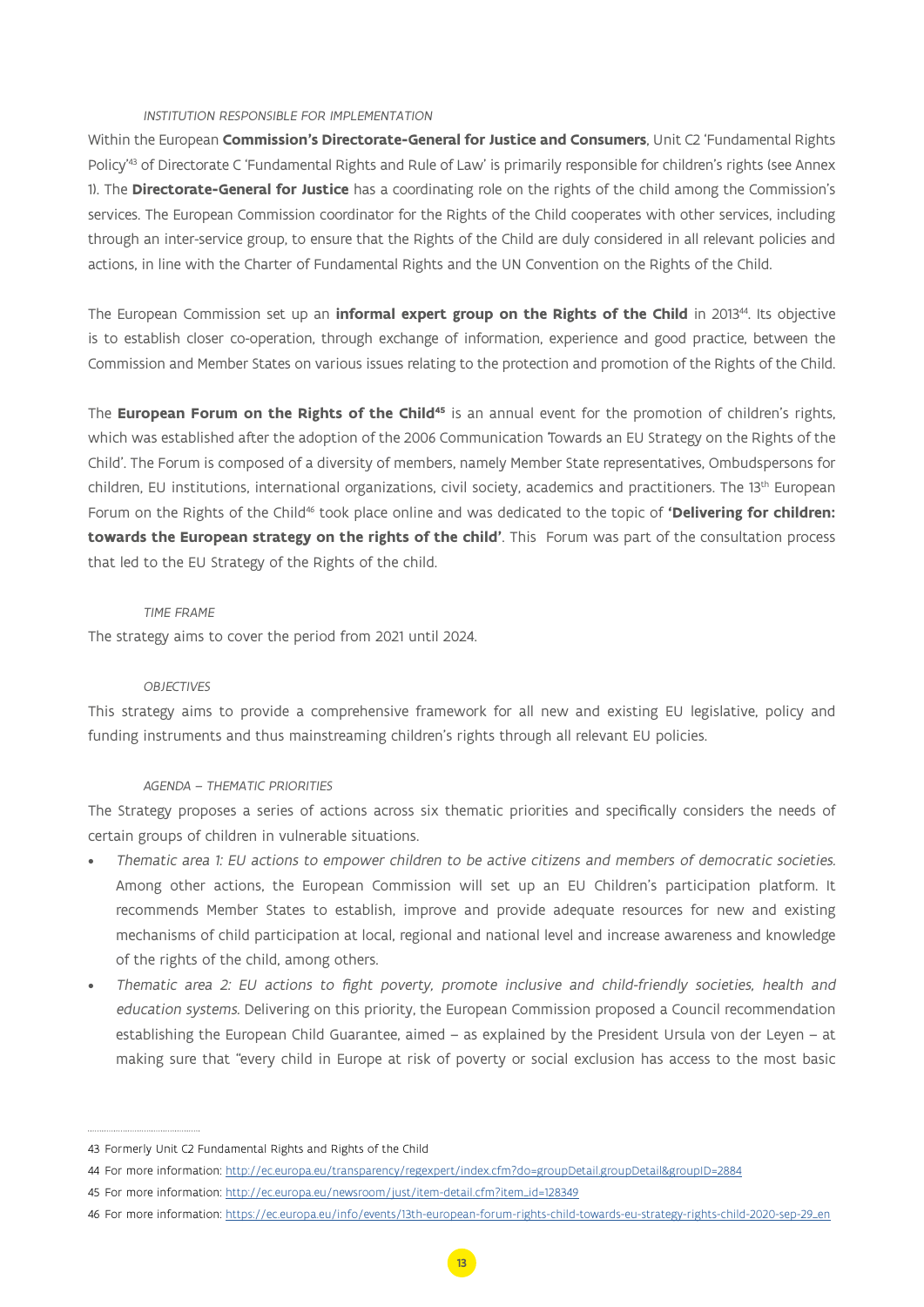of rights like healthcare and education".<sup>47</sup> The recommendation<sup>48</sup> aims at preventing and combating social exclusion by guaranteeing for children in need access to quality key services, such as early childhood education and care, education (including school-based activities), healthcare, nutrition (including at least one healthy meal each school day), and housing. The main focus is on creating equal opportunities for inclusive and universal access for all children, more specifically those in poverty and in a disadvantaged situation.

- Thematic area 3: EU actions that help children grow free from violence. The European Commission will work on an initiative aimed at supporting the development and strengthening of integrated child protection systems. It calls EU Member State to raise awareness of, and invest in capacity building and measures for (i) a more effective prevention of violence, (ii) protection of victims and witnesses, including with the necessary safeguards for child suspects or accused; as well as to improve the functioning of child protection systems at national level, among others.
- Thematic area 4: EU actions to support justice systems that uphold the rights and needs of children. The European Commission key actions include the strengthen the implementation of the 2010 Guidelines on Childfriendly Justice with the Council of Europe as well as to propose in 2022 a horizontal legislative initiative to support the mutual recognition of parenthood between Member States. The recommendations for EU Member States include support judicial training providers and all relevant professionals' bodies to address the rights of the child and child friendly and accessible justice in their activities, among others.
- Thematic area 5: EU actions to ensure that children can safely navigate the digital environment and harness its opportunities. European Commission key actions cover the adoption of an updated Better Internet for Kids Strategy in 2022. Member States Recommendations cover to ensure effective equal access to digital tools and high-speed Internet connection, digital literacy, accessible online educational material and education tools etc. for all children as well as to support the development of children's basic digital competences. The Strategy also covers actions for the ICT companies.
- Thematic area 6: EU actions supporting, protecting and empowering children globally, including during crisis and conflict. On the key actions for the European Commission, measures include funding on education, including in emergencies, as well as actions to work on child labour, such as an action to make supply chains of EU companies free of child labour, notably through a legislative initiative on sustainable corporate governance. The European Commission will also preparation of a Youth Action Plan by 2022 to promote youth and child empowerment and participation.

### *APPROACHES, METHODS AND INSTRUMENTS*

Three general principles should ensure that EU action is exemplary in ensuring respect of the provisions of the Charter of Fundamental Rights of the European Union and of the UN Convention on the Rights of the Child with regard to the rights of children. These principles are:

- Making the rights of the child an integral part of the EU's fundamental rights
- Building the basis for evidence-based policy making
- Cooperation with stakeholders.

The Commission will mainstream a children's rights perspective in all relevant policies, legislation and funding programmes. For the effective implementation, monitoring and evaluation of the Strategy, the following methods and instruments are proposed:

- Training and capacity building to EU staff and increased internal coordination through the team of the Commission's Coordinator for the Rights of the Child.
- Development of a mainstreaming checklist on children's rights.

47 Political Guidelines for the European Commission 2019-2024 48 COM(2021) 137 final (L 223/14, (EU) 2021/1004)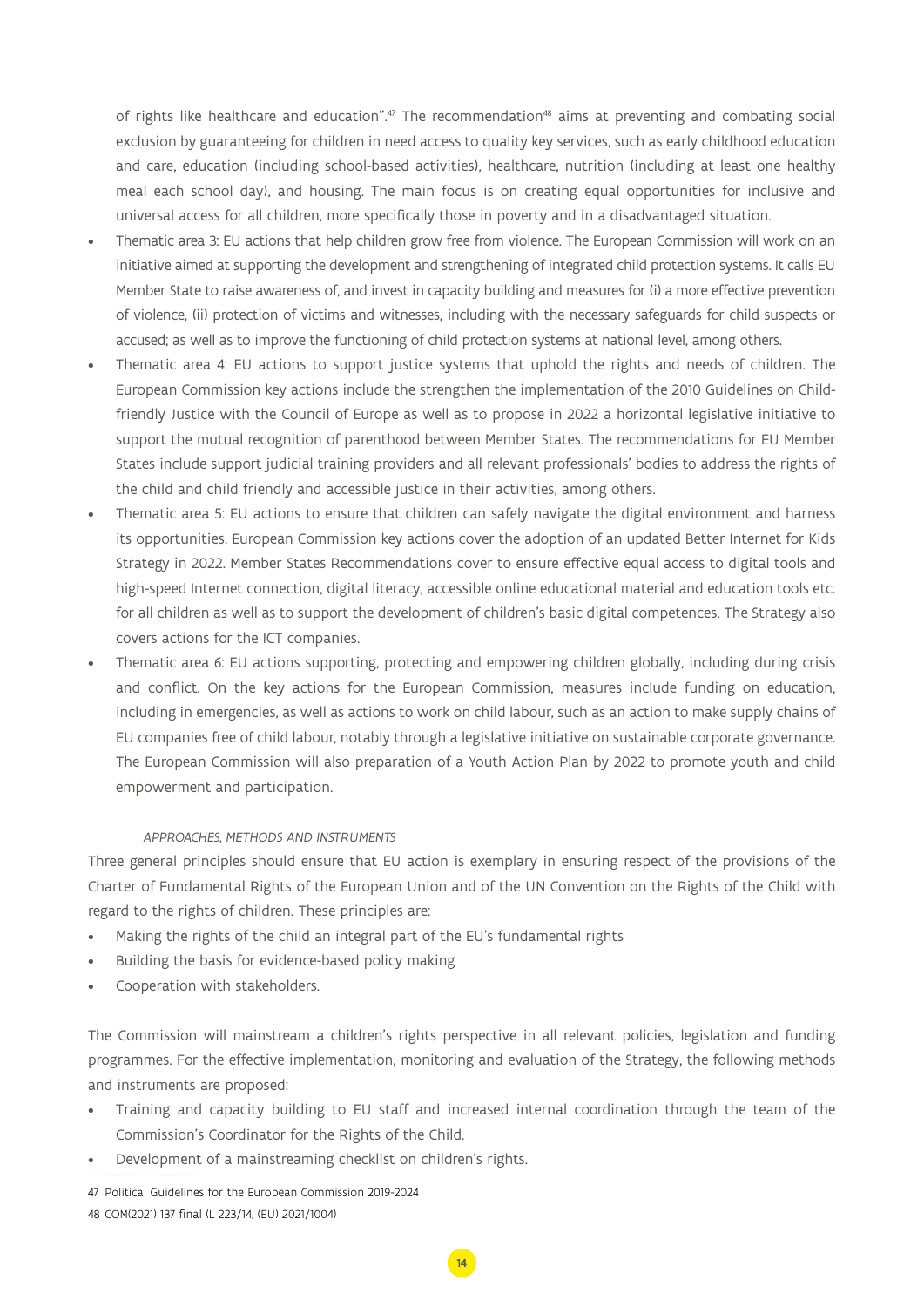- Development of more reliable and comparable data for making evidence-based policies, amongst others through the research and innovation framework programme Horizon Europe (2021-2027).
- Establishment of an EU Network for Children's Rights, to reinforce the dialogue and mutual learning between the EU and Member States on children's rights, and support the implementation, monitoring and evaluation of the Strategy. It will be composed of national representatives and will include in some of its activities international and non-governmental organisations, representatives of local and regional authorities and children, among others.
- Collaboration with regional and local authorities, and with other relevant institutions, regional and international organisations, civil society, and ombudspersons for children.
- Contribution of EU funding for Member States initiatives to protect and fulfil the rights of the child. In particular in relation to tackling child poverty, Member States that have a rate of child at-risk-of-poverty or social exclusion higher than the EU average (in 2017- 2019) will have to earmark 5% of the ESF+ for combatting child poverty.

The Commission will report on the implementation of the Strategy at the annual European Forum on the rights of the child. Children will be involved in this monitoring and evaluation through the Children's Participation Platform.

Furthermore, for the effective governance, monitoring and reporting of the European Child Guarantee the following methods and instruments are proposed:

- Nomination of national Child Guarantee Coordinators who should be equipped with adequate resources and mandate enabling the effective coordination and monitoring of the implementation of the European Child Guarantee recommendation;
- Development, within six months from the adoption of the recommendation (i.e. before mid-March 2022) of national action plans that should cover the period until 2030. The action plans should include targeted categories of children in need to be reached by corresponding integrated measures, quantitative and qualitative targets to be achieved in terms of children in need to be reached by corresponding measures, taking into account regional and local disparities, measures planned or taken in implementing this Recommendation, including at regional and local level, and the necessary financial resources and timelines, other measures planned or taken to address child social exclusion and to break intergenerational cycles of disadvantage, and national frameworks for data collection, monitoring and evaluation;
- Regular reporting on the progress in implementing the European Child Guarantee recommendation: every two years by the Member States to the Commission and by the Commission to the Council 5 years after the adoption of the recommendation (mid-2026).

## *REFERENCES TO YOUTH POLICIES*

Certain actions in the EU Strategy of the Rights of the Child refer to youth policy or the youth sector. The EU Youth Dialogue, for example, should ensure that the views and experiences of young people and youth organisations are taken into account when drafting youth policies. The Strategy also supports the implementation of the EU Youth Strategy 2019-2027. Furthermore, the strategy invites members "to implement the reinforced Youth Guarantee<sup>49</sup> and promote the involvement of young people in Youth Guarantee services".

At last, youth empowerment will be promoted through a Youth Action Plan (2022).

<sup>49</sup> The reinforced Youth Guarantee is a commitment by all Member States to ensure "that all young people under the age of 30 receive a good quality offer of employment continued education apprenticeship traineeship within a period of four months of becoming unemployed or leaving education. All EU countries have committed to the implementation of the reinforced Youth Guarantee in a Council Recommendation of October 2020. The Recommendation is based on a Commission proposal, part of the Youth Employment Support package. <https://data.consilium.europa.eu/doc/document/ST-11320-2020-INIT/en/pdf>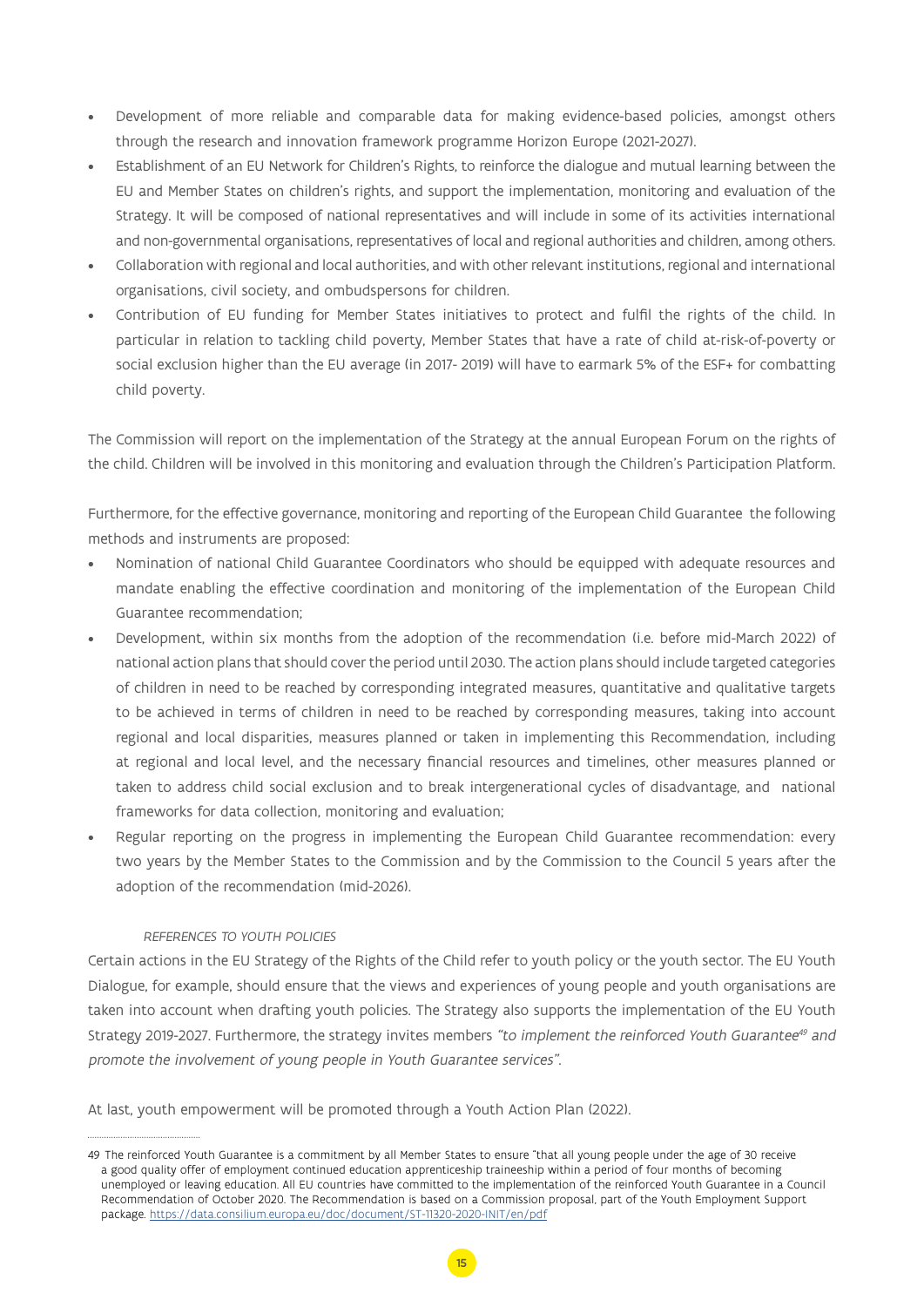## <span id="page-15-0"></span>2.3. EU policy agenda on youth

## 2.3.1. Legal basis

Europe has a limited legal basis for taking action in youth policy (and youth work). Since 1992 youth is included as a policy area, following the signing of the **Treaty on European Union (Treaty of Maastricht)50**. In the chapter 'Education, vocational training and youth', Article 126, §2 encourages "the development of youth exchanges and of exchanges of socio-educational instructors".

Article 32 of the **Charter of Fundamental Rights of the European Union** of 2000 differentiates between the rights of children and the rights of young people: whereas the employment of children is prohibited (see above), 'the minimum age of admission to employment may not be lower than the minimum school-leaving age, without prejudice to such rules as may be more favourable to young people and except for limited derogations'. Young people must have 'working conditions appropriate to their age and be protected against economic exploitation and any work likely to harm their safety, health or physical, mental, moral or social development or to interfere with their education'.

The **Treaty on the Functioning of the European Union**, as entered into force since 1 December 2009, enshrines EU competence in the field of youth in Article 6, which states:

The Union shall have competence to carry out actions to support, coordinate or supplement the actions of the Member States. The areas of such action shall, at European level, be: (e) education, vocational training, youth and sport.

Article 165, 2 of Title XII on 'Education, Vocational Training, Youth and Sport' specifies that Union action shall be aimed at 'encouraging the development of youth exchanges and of exchanges of socio-educational instructors', as already included in the Maastricht Treaty. However, it is added that Union action shall also aim at 'encouraging the participation of young people in democratic life in Europe'. 51

## 2.3.2. Decision-making body

Youth policies are in the first place developed at national level by the different EU Member States. At European Union level, a framework for co-operation has been established. The main decisions in this respect are taken by the Council of Youth Ministers. The meetings of the Council are prepared by the Youth Working Party<sup>52</sup>, which brings together representatives from the ministries of youth of the EU Member States, and by COREPER53.

### 2.3.3. Historical overview

The first youth mobility/exchange programme was introduced in 1988. Until 2001, the activities of the European Union in the youth field consisted mainly in the implementation of specific programmes. In 2001, the European Commission issued the **White Paper 'A New Impetus for European Youth'**, which incorporated the results of a

<sup>50</sup> h[ttps://europa.eu/european-union/sites/europaeu/files/docs/body/treaty\\_on\\_european\\_union\\_en.pdf](ttps://europa.eu/european-union/sites/europaeu/files/docs/body/treaty_on_european_union_en.pdf) Signed in Maastricht on 7 February 1992

<sup>51</sup> As regards vocational training policy, Union action shall aim to "facilitate access to vocational training and encourage mobility of instructors and trainees and particularly young people." Consolidated Version of the Treaty on the Functioning of the European Union (2008) art. 166, 2.

<sup>52</sup> <https://www.consilium.europa.eu/en/council-eu/preparatory-bodies/youth-working-party/>

<sup>53</sup> COREPER is composed of the 'permanent representatives' from each member state and coordinates and prepares the work of the different Council configurations, ensures consistency of the EU's policies and works out agreements and compromises which are then submitted for adoption by the Council. More information:<https://www.consilium.europa.eu/en/council-eu/preparatory-bodies/coreper-i/>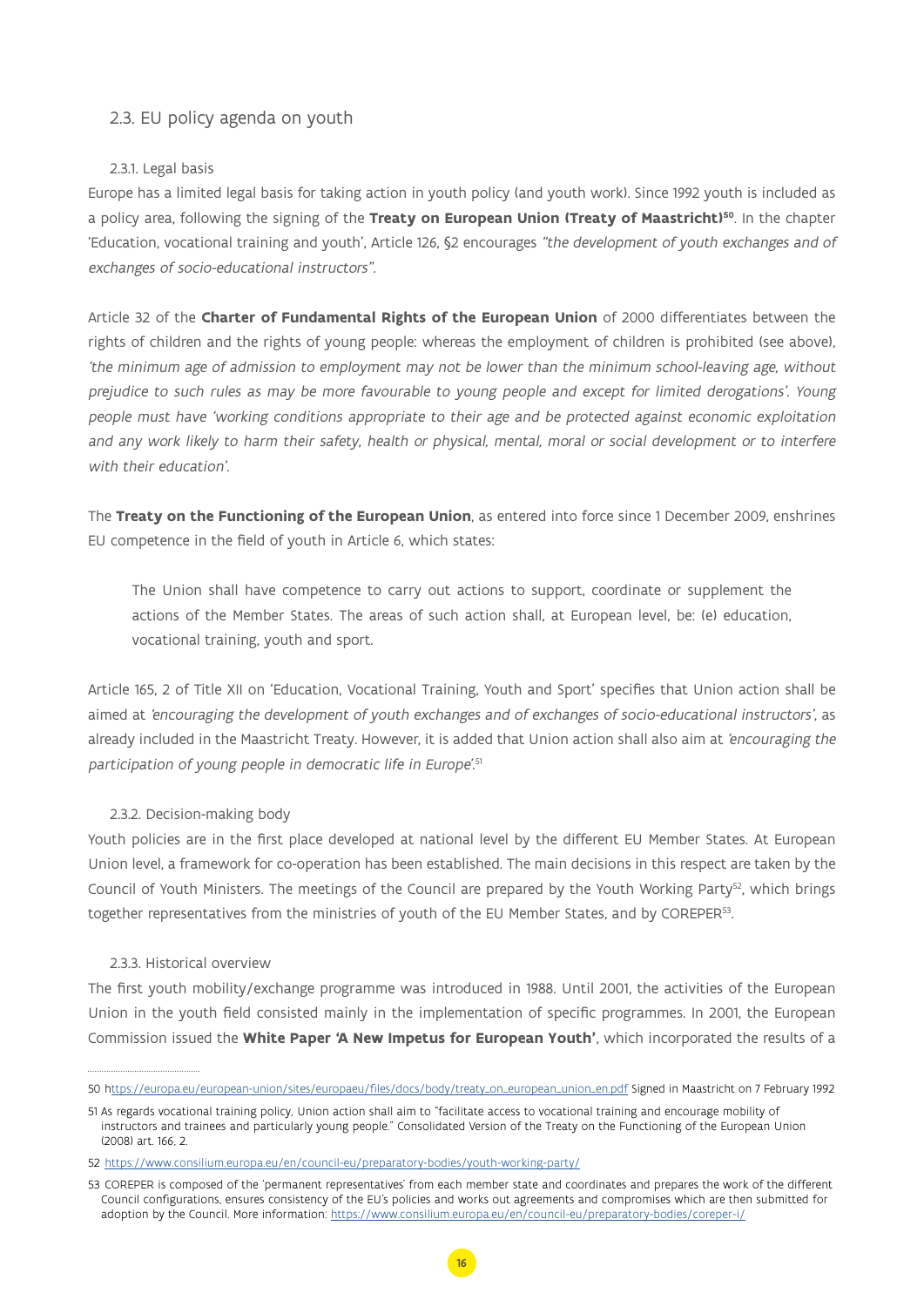wide consultation exercise within the EU.<sup>54</sup> The White Paper proposed a new framework for European cooperation in the youth field, based on two approaches: first, the application of the **open method of coordination** in the specific field of youth, and second, paying more attention to the 'youth dimension' in the development of other relevant policies, such as education, lifelong learning, mobility, employment and social integration, and combating racism and xenophobia. For the application of the open method of coordination, the European Commission suggested four thematic priorities: participation, information, voluntary service among young people, and a greater understanding and knowledge of youth. In its Resolution of 27 June 2002, the European Council endorsed the Commission's White Paper.<sup>55</sup> Common objectives on participation by and information for young people were adopted by the European Council in 2003.56 In 2004, the European Commission similarly proposed common objectives for a greater understanding and knowledge of youth<sup>57</sup> and for voluntary activities among young people.<sup>58</sup> In the years thereafter, the European Council issued various resolutions on the implementation of these common objectives.<sup>59</sup>

In March 2005, the European Council adopted the **European Youth Pact**, as an instrument to contribute to the achievement of the Lisbon goals of boosting jobs and growth. The Pact<sup>60</sup> focused on three areas:

- employment, integration and social advancement
- education, training and mobility
- reconciliation of working life and family life.

Among the measures to reconcile working life and family life, the improvement of childcare facilities is explicitly mentioned. In November 2005, the **European framework for cooperation in the youth field** was updated to take the European Youth Pact into account.<sup>61</sup> This framework of cooperation was set to expire in 2009.

In 2005 the Council of Youth Ministers adopted a resolution calling upon Member States to develop '**structured dialogue** with young people and their organizations on policy actions that affect them, with the involvement of researchers in the youth field'. From 2007 to 2013, the **Youth in Action programme<sup>62</sup>** aimed at 'active citizenship, solidarity and tolerance and involving young people in shaping the future of the European Union'. The Youth in Action programme, is now enclosed in the **Erasmus+ Youth in Action framework** for 2014-2020<sup>63</sup>, and targets young people between 13 and 30 years. It promotes mobility, non-formal learning and intercultural dialogue, and encourages the inclusion of all young people.

<sup>54</sup> COM(2001) 681 final.

<sup>55</sup> Resolution of the Council and of the representatives of the governments of the Member States, meeting within the Council of 27 June 2002 regarding the framework of European cooperation in the youth field (2002/C 168/02). For an evaluation, see Resolution of the Council and of the Representatives of the Governments of the Member States of 24 May 2005 meeting within the Council on the evaluation of activities conducted in the framework of European cooperation in the youth field (2005/C 141/01).

<sup>56</sup> Council resolution of 25 November 2003 on common objectives for participation by and information for young people (2003/C 295/04). See also COM(2003) 184 final.

<sup>57</sup> COM(2004) 336 final

<sup>58</sup> COM(2004) 337 final

<sup>59</sup> Resolution of the Council and of the Representatives of the Governments of the Member States of 24 May 2005 meeting within the Council on implementing the common objectives for youth information (2005/C 141/03); Resolution of the Council and the Representatives of the Governments of the Member States, meeting within the Council, on implementing the common objectives for participation by and information for young people in view of promoting their active European citizenship (2006/C 297/02); Resolution of the Council and the Representatives of the Governments of the Member States, meeting within the Council of 16 May 2007 on implementing the common objectives for voluntary activities of young people (2008/C 241/01) and Corrigendum (2008/C 292/06).

<sup>60</sup> Presidency Conclusions of the European Council, Brussels, 22-23 March 2005 (7619/05), Annex 1.

<sup>61</sup> Resolution of the Council and of the Representatives of the Governments of the Member States, meeting within the Council, on addressing the concerns of young people in Europe — implementing the European Pact for Youth and promoting active citizenship (2005/C 292/03). See also COM(2005) 206 final.

<sup>62</sup> [https://ec.europa.eu/youth/success-stories/youth-in-action\\_en](https://ec.europa.eu/youth/success-stories/youth-in-action_en)

<sup>63</sup> Regulation (EU) No 1288/2013 of the European Parliament and of the Council of 11 December 2013 establishing 'Erasmus+': the Union programme for education, training, youth and sport and repealing Decisions No 1719/2006/EC, No 1720/2006/EC and No 1298/2008/EC.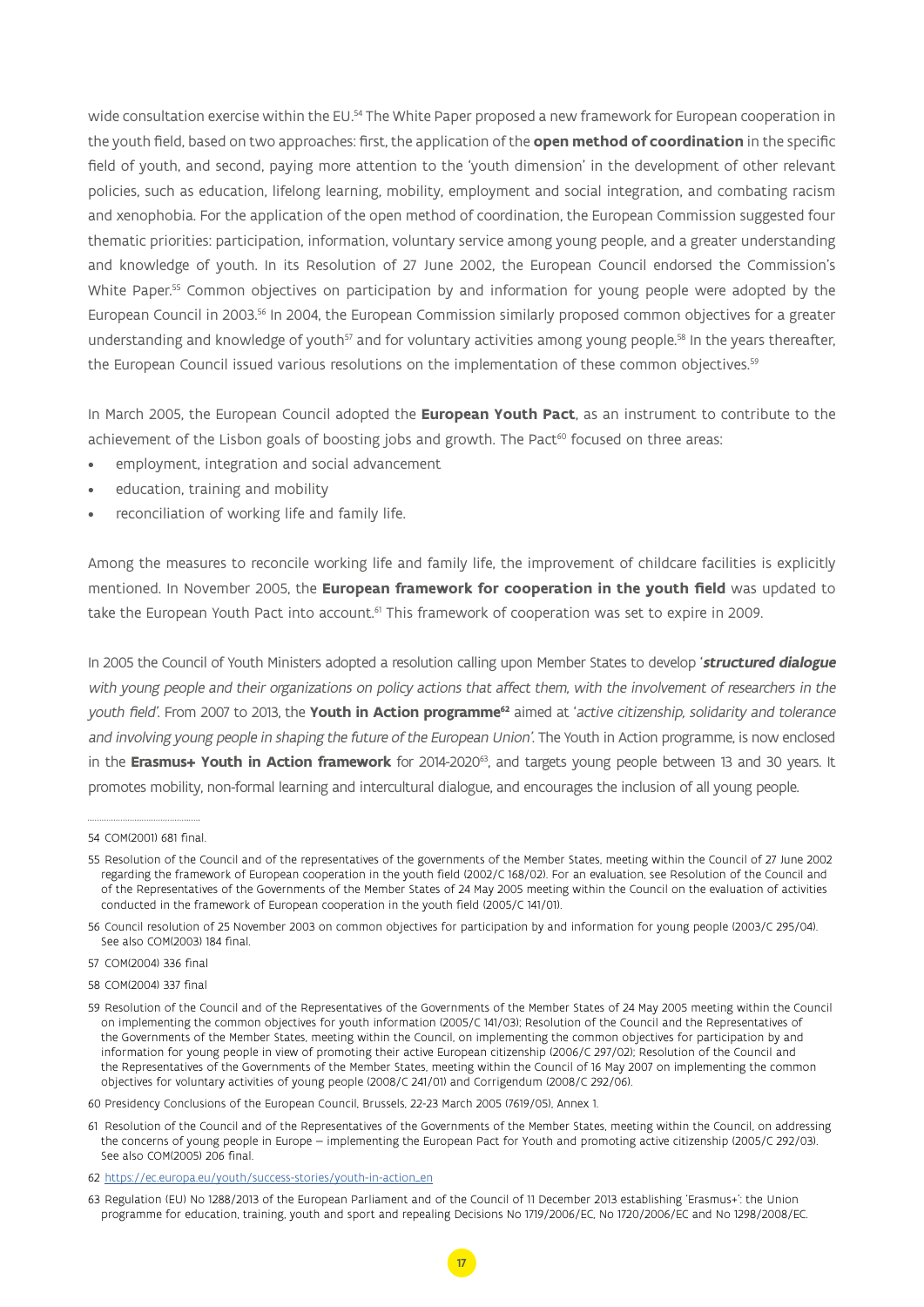<span id="page-17-0"></span>In April 2009, the Commission presented a Communication entitled **'An EU Strategy for Youth – Investing and Empowering. A renewed open method of coordination to address youth challenges and opportunities'**. 64 This Strategy was in line with the goals set out in the **renewed social agenda** published in 2008. (see 1.1.1.) Creating more opportunities for youth in education and employment, improving access and full participation of young people in society and fostering mutual solidarity between society and young people were identified as primordial. The Communication proposed a strategy for future youth policies in Europe, and invited Member States and the Commission to cooperate in the youth field through a **renewed open method of coordination**. As an objective it proclaimed that 'youth work should be supported, recognized for its economic and social contribution and professionalized'. Adopting a cross-sectoral approach, it is mentioned that youth policies can contribute to delivering results in areas such as 'child and family policy, education, gender equality, employment, housing and healthcare'. After the publication 'Investing and Empowering', the Council of Youth Ministers adopted the Resolution on a Renewed Framework for Cooperation in the Youth Field 2010-2018<sup>65</sup>.

The Commission proposed to review and develop the Youth cooperation in its Communication May 2018 **'Engaging, Connecting and Empowering young people: a new EU Youth Strategy'**. 66 The main proposals have been endorsed in the Council resolution of 26 November 2018.<sup>67</sup>

Furthermore, in December 2016 the European Union launched a new mobility programme '**European Solidarity Corps'**68, to create opportunities for young people to volunteer or work on projects in their own country or abroad that benefit communities and people around Europe. The Council reached a position on a proposal for a Regulation on the European Solidarity Corps 2021-2027 in November 2018.<sup>69</sup> The actions of the European Solidarity Corps shall be consistent with and complementary to the relevant policies, instruments and programmes at Union level in general, and in particular the Erasmus+ Youth in Action programme.

### 2.3.4. Key reference

The **EU Youth Strategy** is the framework for EU youth policy cooperation for 2019-2027, based on the **Council Resolution of 26 November 2018**70. EU youth cooperation shall make the most of youth policy's potential. It fosters youth participation in democratic life, in line with Article 165(2) of the Treaty on the Functioning of the European Union. It also supports social and civic engagement and aims to ensure that all young people have the necessary resources to take part in society.

The **European Youth Goals**71, that are an integral part of the EU Youth Strategy, have been developed by young people for young people under the EU Youth dialogue process, and represent the areas where change still needs to happen, in order for young people to live to their full potential.

- 65 2009/C 311/01
- 66 COM/2018/269
- 67 COM(2018)269

69 COM (2018) 440

<sup>64</sup> COM(2009) 200 final.

<sup>68</sup> For more information please visit https://europa.eu/youth/solidarity\_en

<sup>70</sup><https://eur-lex.europa.eu/legal-content/EN/TXT/?uri=OJ:C:2018:456:FULL>

<sup>71</sup> [https://europa.eu/youth/strategy/european-youth-goals\\_en](https://europa.eu/youth/strategy/european-youth-goals_en)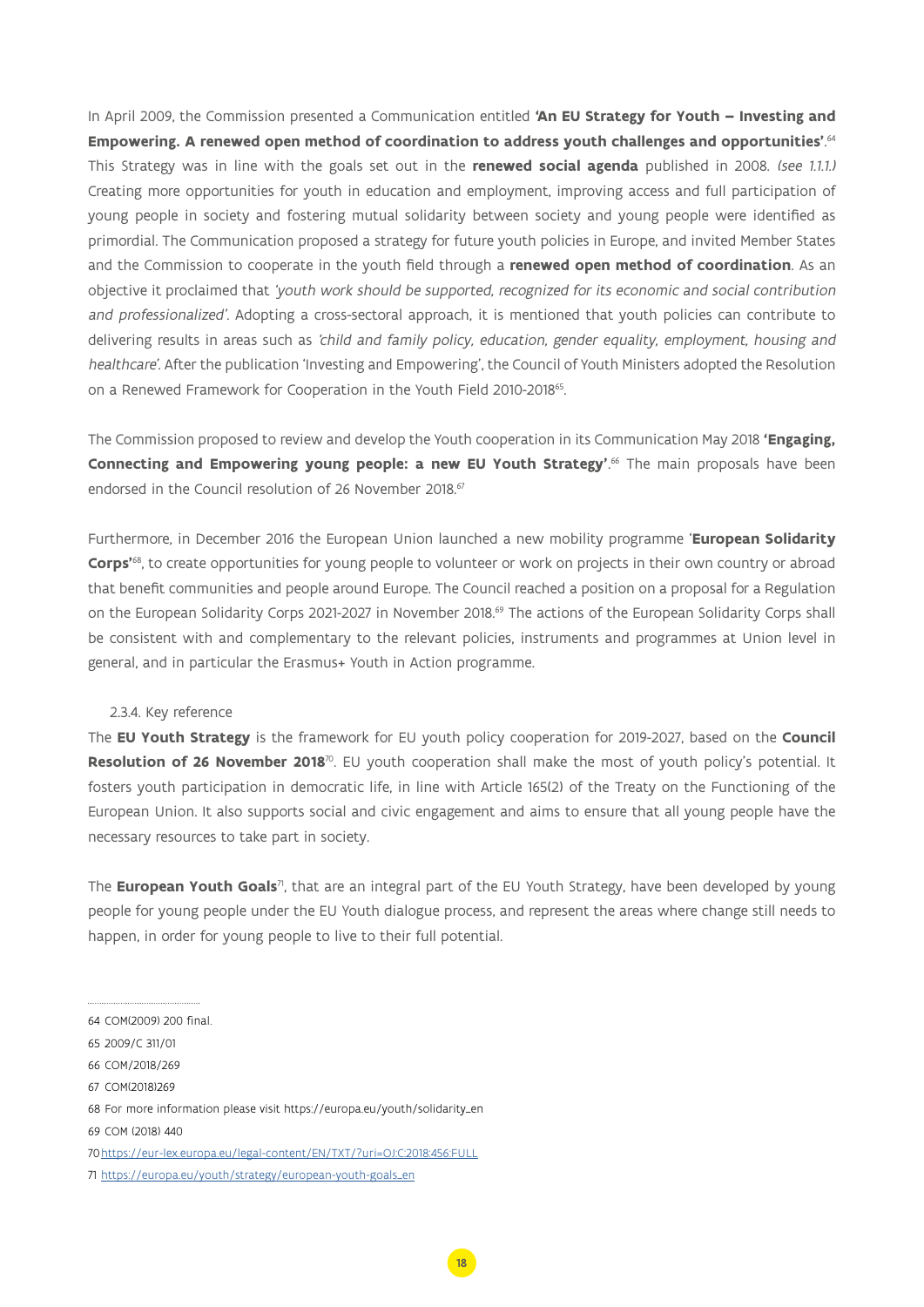These opportunities are underpinned by significant EU investment, in particular through programmes such as Erasmus+ Youth in Action, the European Solidarity Corps, the European Social Fund Plus, Creative Europe, Horizon Europe, the Citizens, Equality, Rights and Values programme the Asylum, Migration and Integration Fund, the Justice Programme, the European Regional Development Fund, the European Maritime Fisheries and Aquaculture Fund and the European Agriculture Fund for Rural Development. These funding programmes make a significant EU contribution towards enabling youth to pursue their personal, social and professional fulfilment.

### INSTITUTION RESPONSIBLE FOR MONITORING IMPLEMENTATION

The European Commission's Directorate-General for Education, Youth, Sport and Culture (EAC) comprises a Youth unit within Directorate B (Youth, Education and Erasmus+). Unit EAC.B.3 is in charge of youth policy aspects, European Solidarity Corps, the Youth chapter of Erasmus + and the Traineeship Office.

#### TIME FRAME

The renewed framework aims to cover the period from 2019 until 2027.

### **OBJECTIVES**

The EUYS creates a framework capable of responding to the challenges faced by young people throughout the EU, while investing in a **common and coherent Union response**, complementary to the Member States' efforts and initiatives in tackling these present challenges. In line with Article 165 of the Treaty on the Functioning of the EU, the EUYS aims to **increase social and civic engagement and participation in democratic life** for all young people.

The Strategy strives to:

- Enable young people to be architects of their own lives, support their personal development and growth to autonomy, build their resilience and equip them with life skills to cope with a changing world;
- Encourage and equip young people with the necessary resources to become active citizens, agents of solidarity and positive change inspired by EU values and a European identity;
- Improve policy decisions with regard to their impact on young people across all sectors, notably employment, education, health and social inclusion;
- Contribute to the eradication of youth poverty and all forms of discrimination and promote social inclusion of young people.

#### AGENDA – THEMATIC PRIORITIES

The Council agrees on working on **effective, focused and joined-up implementation within and across sectors while tackling core areas of the youth sector through engaging, connecting and empowering:**

- (a) Engage means that there should meaningful civic, economic, social, cultural and political participation of young people in the development, implementation and assessment of policies that concern them, such as the EU Youth Strategy and national youth strategies. The EUYS requests to support and foster (new and alternative; digital forms of) **inclusive democratic participation, active involvement** of young people and youth organisations in the development, implementation and evaluation of policy, support for the **creation and development of youth representation**, investing in and following **the EU Youth Dialogue** and developing **learning opportunities** around participation for young people.
- (b) Connect focusses on creating **solidarity** within the European Union and on building the European Union's future development through mobility and exchanges, cooperation, and cultural and social activities at European level. This means that young people and youth workers should gain access to **volunteering**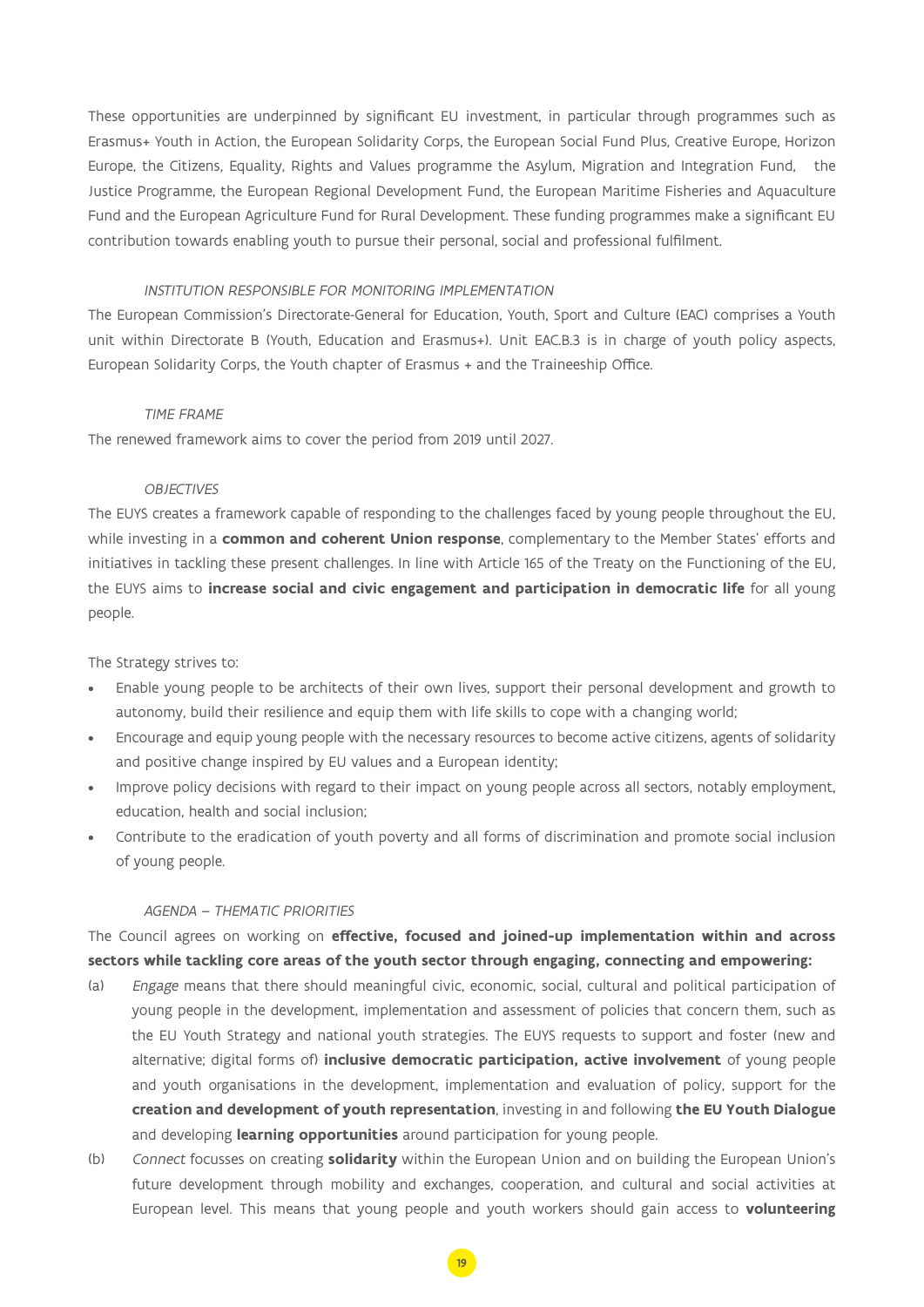**in civil society**, solidarity activities, support schemes, etc. and share best practices and further develop **effective validation systems** and **recognition of skills and competences** acquired through non-formal and informal learning.

(c) Empowerment implies that young people feel encouraged taking their lives in their own hands. The EUYS emphasizes that Youth Work delivers a non-formal learning setting with unique benefits to empower young people. Quality, innovation and recognition of youth work should be further developed and implemented, further synergies with the work of the Council of Europe should be encouraged, the quality of youth work development on all levels (local, regional, national and European) should be supported and easily accessible contact points for young people should be established.

The Council resolution acknowledges the European Youth goals<sup>72</sup> identified in the dialogue process and underlines that the EUYS should contribute to realising this vision of young people. Following non-binding goals were identified:

- connecting EU with youth;
- equality of all genders;
- inclusive societies:
- information and constructive dialogue;
- mental health and wellbeing;
- moving rural youth forward;
- quality employment for all;
- quality learning;
- space and participation for all;
- sustainable green Europe;
- youth organisations and European programmes.

## APPROACHES, METHODS AND INSTRUMENTS

In order to achieve the objectives of the EUYS, all policies and activities concerning young people should be firmly anchored in the international system of human rights and should follow the principles of **equality and nondiscrimination, inclusion and participation**. The lives of young people are shaped by policies rooted in various policy areas and determined at different levels of implementation. In order to ensure durable impact of youth policy, the **global, European, national, regional and local dimension** needs to be interlinked and policies should aim to tackle youth-relevant issues by **mainstreaming initiatives across policy areas and by supporting specific initiatives in the youth sector**.

For the effective implementation of the framework of cooperation, the following methods and instruments are proposed:

- (a) Evidence-based policy making and knowledge building in the youth field. A deeper understanding of the needs of young people through continuous research, knowledge development and outreach to young people and youth organisations with the support of the Youth Wiki, youth research networks and cooperation with international organisations.
- (b) Mutual learning and dissemination. Mutual learning between Member States, the European Commission, expert groups and relevant stakeholders as a basis to further youth policy in core and cross-sectoral areas.
- (c) Participatory governance. Involvement of young people and their representative organisations in the different phases of implementation of the EUYS through an EU Youth Strategy Platform.

<sup>72</sup> <http://www.youthgoals.eu/>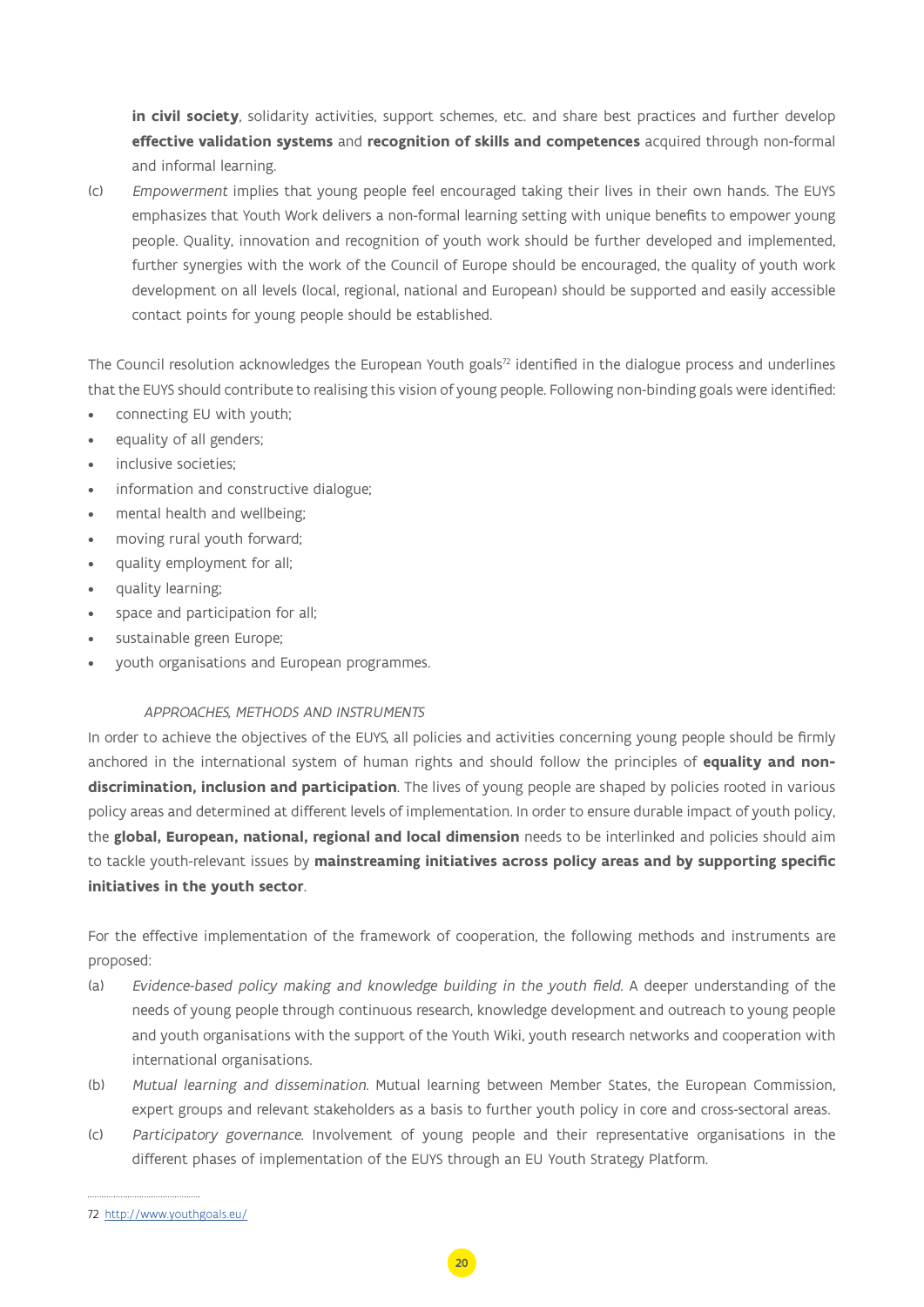- (d) Mobilising EU programmes and funds. Effective use of EU programmes and funds, such as Erasmus+, the European Solidarity Corps, European Structural and Investment Funds, Horizon 2020, etc.
- (e) Monitoring of EU funding, by monitoring spending on youth through using existing mechanisms as appropriate.
- (f) Communication on the purpose and the content of the EUYS in a comprehensive way and youth-friendly language.
- (g) Future National Activities Planner (FNAP) will allow Member States to share their priorities (in line with the EUYS) on a voluntary basis, to increase transparency in the implementation of youth policies at regional, national and EU level and identify appropriate partners for mutual learning activities and responding to individual needs of Member States.
- (h) The new EU Youth Dialogue aims to include more decision-makers and young people, especially those not-listened-to and/or with fewer opportunities, to foster their engagement and political participation. Furthermore, more regular exchange between EU Youth Dialogue National Working Groups and the European Commission should be facilitated.
- (i) An EU Youth Coordinator to enhance cross-sectoral cooperation, knowledge development and exchange on youth issues within the European Commission services.
- (j) Equal access to quality Youth Information services and platforms, including inter alia the European Youth Portal, notably with the support of European-wide organisations and promoting young people's rights, opportunities, youth services and EU programmes.
- (k) The EU Work Plans for Youth will present priorities and actions for triennial working periods within the EUYS, drawing on the guiding principles and priorities of the EUYS. The Council will set these EU Work Plans together with the Commission, beginning with a work plan for 2019-2021. The plans will allow addressing youth issues in other Council configurations and their preparatory bodies in other areas.
- (l) Monitoring, reporting, evaluation. The Commission will report on the implementation of the EU Youth Strategy every three years, based on information provided by Member States and the Youth Wiki. Progress will be monitored in the EU Youth Strategy Platform, with the assistance of youth organisations and other relevant stakeholders. The Dashboard of EU Youth Indicators can be used to monitor the overall situation of young people in Member States. A policy review of EU funded research projects should be conducted from 2019 on to extract relevant findings for the youth policy area.
- (m) Mid-term Review of the EUYS by the Council on the basis of an evaluation report of the Commission by 31 December 2023. It shall review as appropriate this Resolution in the year 2024, in order to adjust it to possible new developments and needs.

## REFERENCES TO CHILDREN('S RIGHTS) POLICIES

The EUYS does not contain explicit references to children's (rights) policies. The Council does explicitly emphasize that all actions undertaken within this EUYS should affirm the international standards of human rights, and thus specifically **children's rights**. **Equality, non-discrimination and participation** are underlying requirements for all policies and activities concerning young people.<sup>73</sup> These general requirements are also guiding principles within the UN Convention of the Rights of the Child. The EUYS also emphasises that young people should have equal access to quality **youth information on their rights**. 74

<sup>73</sup> COM(2018)269, p. 4

<sup>74</sup> COM(2018)269, p. 13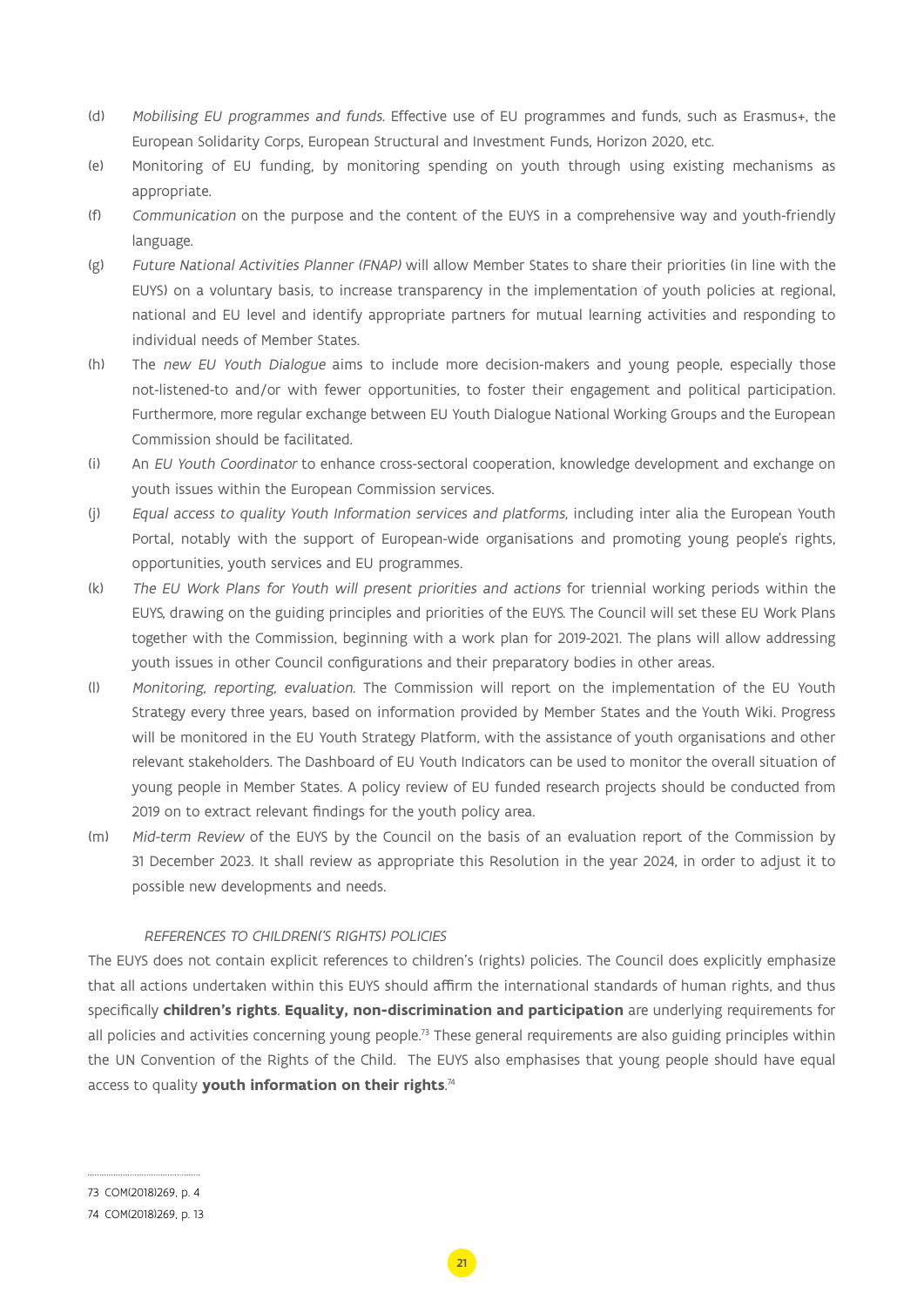## <span id="page-21-0"></span>3. Council of Europe

The Council of Europe is composed of 47 member countries, covering almost the whole European continent. Its basic objective is to create a common democratic and legal area throughout the whole of the continent, ensuring respect for its fundamental values: human rights, democracy and the rule of law.

## 3.1. Council of Europe policy agenda on children('s rights)

## 3.1.1. Legal basis

The **European Convention on Human Rights** (ECHR) of 1950 sets out civil and political rights and freedoms. The rights of children are not specifically mentioned in the Convention. However, pursuant to Article 1, the Convention applies to everyone within the jurisdiction of the States Parties, thus also to children. In an increasing number of cases brought before the European Court of Human Rights, issues of children's rights have been addressed.75

The **European Social Charter** (ESC) was adopted in 1961 and revised in 1996. The Charter complements the ECHR by guaranteeing social and economic human rights. In the revised Charter, two provisions exclusively address children's rights, namely Article 7 (the right of children and young persons to protection) and Article 17 (the right of children and young persons to social, legal and economic protection). The European Committee of Social Rights monitors compliance by the States Parties with the ESC.

The Council of Europe Convention on Protection of Children against Sexual Exploitation and Sexual Abuse (the Lanzarote Convention) of 2007 requires the criminalisation of all kinds of sexual offences against children. It sets out that states in Europe and beyond shall adopt specific legislation and take measures to prevent sexual violence, to protect child victims and to prosecute perpetrators. The so-called "Lanzarote Committee", Committee of the Parties to the Convention, regularly monitors whether Parties effectively implement the provisions. The Committee is also charged with identifying good practices, in particular during capacity-building activities (conferences, study visits, etc.).

The **European Convention for the Prevention of Torture and Inhuman or Degrading Treatment or Punishment** was adopted in 1987. Other **Council of Europe Conventions** address particular aspects of children's rights, namely:

- European Convention on the Legal Status of Children born out of Wedlock (1975)
- European Convention on Recognition and Enforcement of Decisions concerning Custody of Children and on the Restoration of Custody of Children (1980)
- European Convention on the Exercise of Children's Rights (1996)
- Convention on Contact concerning Children (2003)
- Council of Europe Convention on Action against Trafficking in Human Beings (2005)
- European Convention on the Adoption of Children (Revised) (2008)
- Council of Europe Convention on Preventing and Combating Violence Against Women and Domestic Violence (2011).

<sup>75</sup> All the Court's judgments and a large selection of decisions, information on communicated cases, advisory opinions, press releases, legal summaries and Commission decisions and reports are published in the HUDOC database: [https://echr.coe.int/Pages/home.](https://echr.coe.int/Pages/home.aspx?p=caselaw&c=#n14597620384884950241259_pointer) [aspx?p=caselaw&c=#n14597620384884950241259\\_pointer](https://echr.coe.int/Pages/home.aspx?p=caselaw&c=#n14597620384884950241259_pointer)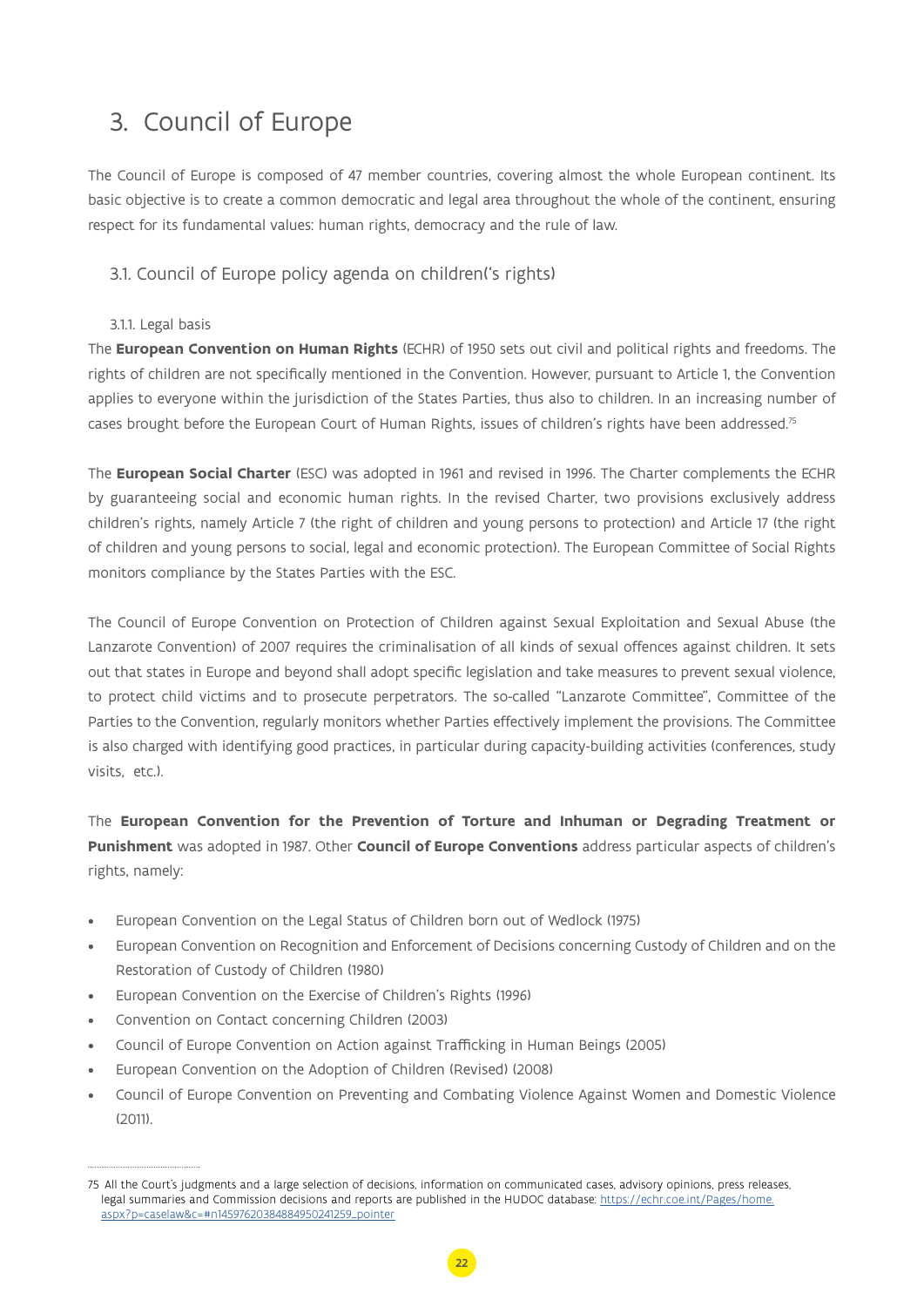<span id="page-22-0"></span>In the **Warsaw Declaration** of 2005, the Heads of State and Government of the Council of Europe declared their commitment to 'eradicating violence against women and children, including domestic violence''.76 The **Warsaw Action Plan** states as regards the strengthening of human rights in the information society, that 'the Council of Europe shall … continue its work on children in the information society, in particular as regards developing their media literacy skills and ensuring their protection against harmful content'. Also and more importantly, one of the goals catalogued under the third main task of the Council of Europe of 'Building a more humane and inclusive Europe' in the Warsaw Action Plan is 'Building a Europe for children'.

#### 3.1.2. Decision-making body

The decision-making body of the Council of Europe is the **Committee of Ministers**, which is composed of the Ministers of Foreign Affairs of all Council of Europe Member States or their permanent diplomatic representatives in Strasbourg.

#### 3.1.3. Historical overview and key reference

As a response to the Warsaw Declaration and Action Plan, the programme **'Building a Europe for and with children'** was launched in 2006, with two interlinked aims: the promotion of children's rights and the protection of children from violence. Since 2009, this has been guided by three consecutive Strategies on the Rights of the Child. The first one, the **Stockholm Strategy** for the years 2009-2011, was adopted by the Committee of Ministers on 27 November 2008.77 The second one, the **Monaco Strategy**, was adopted on 15 February 2012, for the years 2012-2015. The third one, the **Sofia Strategy** 2016-2021, was adopted on 2 March 201678. The fourth one, for the years 2022-2027, is currently being prepared, and is expected to be adopted by the Committee of Ministers in early 2022, and to be launched under the Italian Presidency of the Committee of Ministers in April 2022. It will guide the intergovernmental work on the rights of the child undertaken by the Council of Europe over the next six years.

### INSTITUTION RESPONSIBLE FOR IMPLEMENTATION

The **Children's Rights Division**, which belongs to the Directorate-General Democracy (DG II), is responsible for the implementation of subsequent Strategies for the Rights of the Child of the organisation. The Head of the Children's Rights Division is also the Council of Europe Coordinator on the Rights of the Child. The coordination is ensured through the organisation's Inter-Secretariat Task Force on the Rights of the Child, where representatives of the Council of Europe Parliamentary Assembly, the Congress of Local and Regional Authorities, the Commissioner for Human Rights and approximately 30 other operational entities in charge of steering and expert committees, monitoring bodies and the relevant institutions and bodies participate. The Task Force meets once or twice per year with a view to encouraging exchange and mutual update on progress achieved and challenges met with regard to the rights of the child within the Council of Europe. Since January 2020, the implementation of the Council of Europe Strategy for the Rights of the Child is supervised by the Steering Committee for the Rights of the Child (CDENF), which is an intergovernmental body responsible for the standard-setting activities in the field of the rights of the child and providing a forum for exchanges on common challenges and good practices in this area. Additionally, it ensures that the rights of the child are mainstreamed into all relevant Council of Europe committees and bodies and supports member States in protecting and promoting children's rights.

<sup>76</sup> CM(2005)79 final.

<sup>77</sup> CM(2011)171 final.

<sup>78</sup> CM(2015)175.final.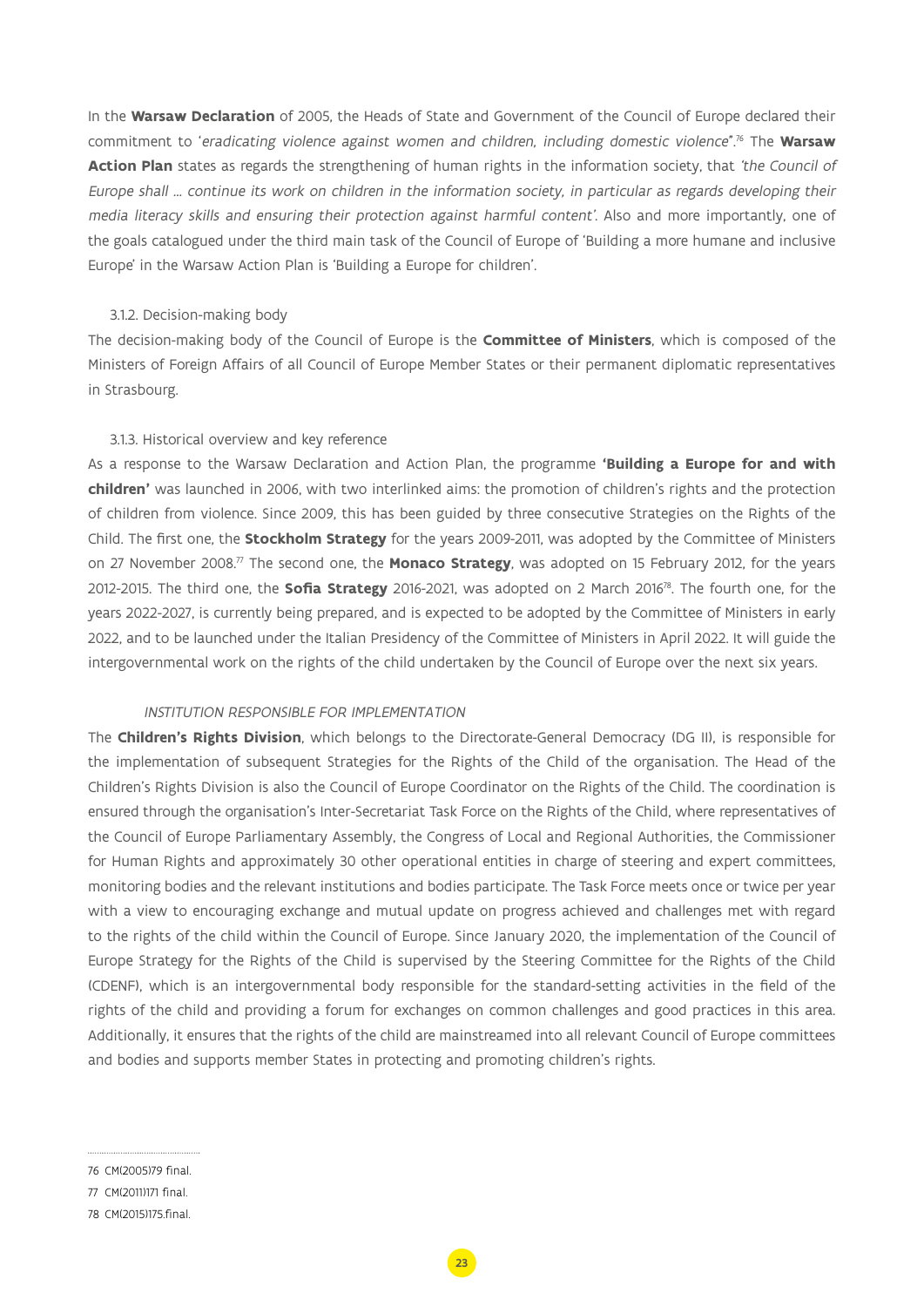## TIME FRAME

The current Strategy contains the programme objectives for six years, from **2016 until 2021**. The new Strategy will contain the objectives from 2022 until 2027. It is expected to be approved by the CDENF in October 2021, and adopted by the Committee of Ministers in early 2022.

## **OBJECTIVES**

The Sofia Strategy, as well as the new Strategy aim to remedy the gaps in children's legal protection in law and practice. Strong political commitment paired with the allocation of sufficient resources and a broad societal awareness of the rights of the child are needed to ensure that children are fully seen and treated as rights-holders.<sup>79</sup>

## AGENDA – THEMATIC PRIORITIES

The Council of Europe's work on the rights of the child is based on the UNCRC and its four general principles of non- discrimination, best interests of the child, right to life, survival and development and the right to be heard.<sup>80</sup>

The **five strategic objectives** of the outgoing Sofia Strategy are:

- equal opportunities for all children
- participation of all children
- a life free from violence for all children
- child-friendly justice for all children
- rights of the child in the digital environment

Subject to its adoption by the Committee of Ministers in early 2022, the new Strategy will foresee as an additional, sixth strategic objective:

• children in crisis and emergency situations

The particular thematic focus of the intergovernmental work on the rights of the child, is also expressed by relevant sub-structures of the Steering Committee for the Rights of the Child (CDENF). Until the end of 2022, two sub-ordinate bodies will be working on the best interest of the child and responses to violence against children respectively: the Committee of Experts on the rights and the best interests of the child in parental separation and in care proceedings (CJ/ENF-ISE) and the Working Group on responses to violence against children (CDENF-GT-VAE).

### APPROACHES, METHODS AND INSTRUMENTS

The Council of Europe intends to deliver this Strategy through a continued focus on implementation of existing standards, partnerships, communication and evaluation. The programme's working methods will serve the following objectives:

- making the standards work for children
- involving all relevant stakeholders
- communicating children's rights
- evaluating performance

<sup>79</sup> CM (2015) 175 final, para. 11.

<sup>80</sup> UN Doc. CRC/GC/2003/5, §12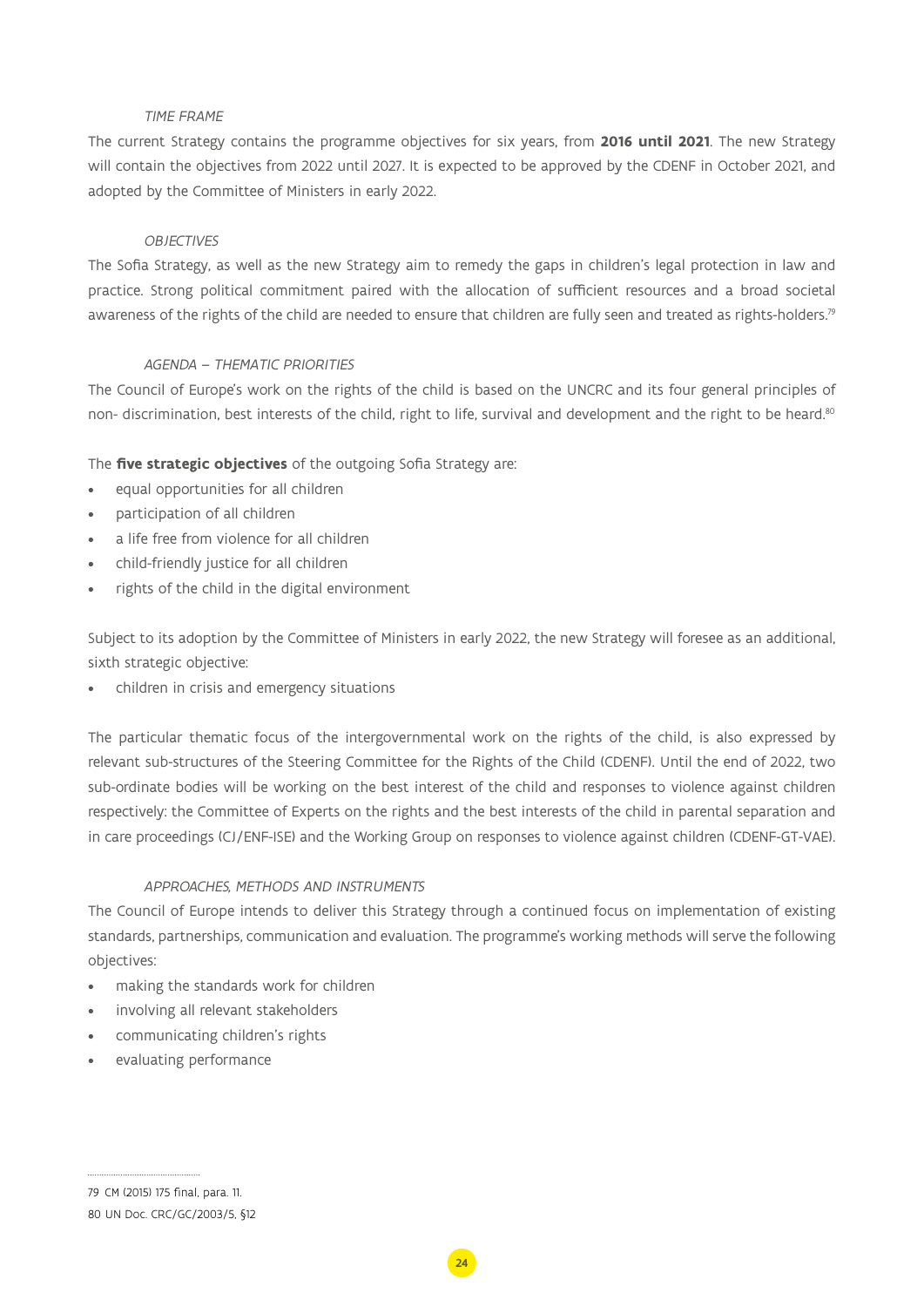<span id="page-24-0"></span>The budget is composed of the Council of Europe's ordinary budget and member states' voluntary contributions. A mid-term evaluation with the possibility for adjustments has always been carried out after three years, which is a practice to be continued under the new Strategy. The Secretariat will also report to the Committee of Ministers every two years on the implementation of this Strategy. The first implementation report<sup>81</sup> has given an overview of the activities, developments and achievements under each thematic area, from the Strategy's adoption date up to June 2017. The second implementation report<sup>82</sup> has provided insight into the implementation of objectives and activities between July 2017 and December 2019 and their impact. A final implementation report is under preparation and will be submitted to the Committee of Ministers before the end of the year 2021.

#### REFERENCES TO YOUTH POLICIES

The Sofia Strategy also refers to the youth sector. As such, the **radicalisation of children and youth** is mentioned as an issue of concern that calls for more investments into education for tolerance and intercultural dialogue. As part of the strategic objective of promoting child participation, it is stated that 'action will be undertaken to facilitate exchange of experiences on rights-based child participation in co-operation with the Council of Europe youth sector, child and youth organisations, ombudspersons for children and child advisory bodies'.

## 3.2. Council of Europe policy agenda on youth

#### 3.2.1. Legal basis

In the **Warsaw Action Plan of 2005**, the third principal task of 'Building a more humane and inclusive Europe' includes the objective of 'developing youth co-operation'. The Heads of State and Government of the Council of Europe declared in this respect:

"We will intensify our efforts to empower young people to actively participate in democratic processes so that they can contribute to the promotion of our core values. The Council of Europe Youth Centres and the European Youth Foundation are important instruments to this effect. We will integrate a youth perspective in all Council of Europe activities. To promote diversity, inclusion and participation in society, we decide to launch a Europe-wide youth campaign, in the spirit of the "European Youth Campaign against racism, xenophobia, antisemitism and intolerance" (1995). The Council of Europe will further develop its unique position in the youth field. It will continue to assist member states in developing national and local policy instruments and actively promote youth exchanges and youth mobility in Europe."83

#### 3.2.2. Decision-making body

Characteristic for the Council of Europe, and unique at the international level, is the system of co-management that it employs in the policy field of youth, with the aim of enhancing youth participation. Such **co-management** entails that representatives of **youth organizations together with government officials** think about the priorities for the youth sector and jointly formulate policy proposals. The Committee of Ministers then adopts these proposals. Concretely, the following decision-making bodies can be distinguished [\(see Figure 1\)](#page-25-0):

- o The European Steering Committee for Youth (CDEJ) is composed of government officials, who represent the state institutions responsible for youth matters in the 50 States Parties to the European Cultural Convention;
- o The Advisory Council on Youth consists of 30 representatives of youth organizations and networks, who give input with respect to all youth sector initiatives of the Council of Europe;

<sup>81</sup> <https://rm.coe.int/1st-report-on-the-implementation-of-the-council-of-europe-strategy-for/1680765420>

<sup>82</sup> <https://rm.coe.int/2nd-report-on-the-implementation-of-the-coe-strategy-for-the-rights-of/16809f03eb>

<sup>83</sup> Emphasis added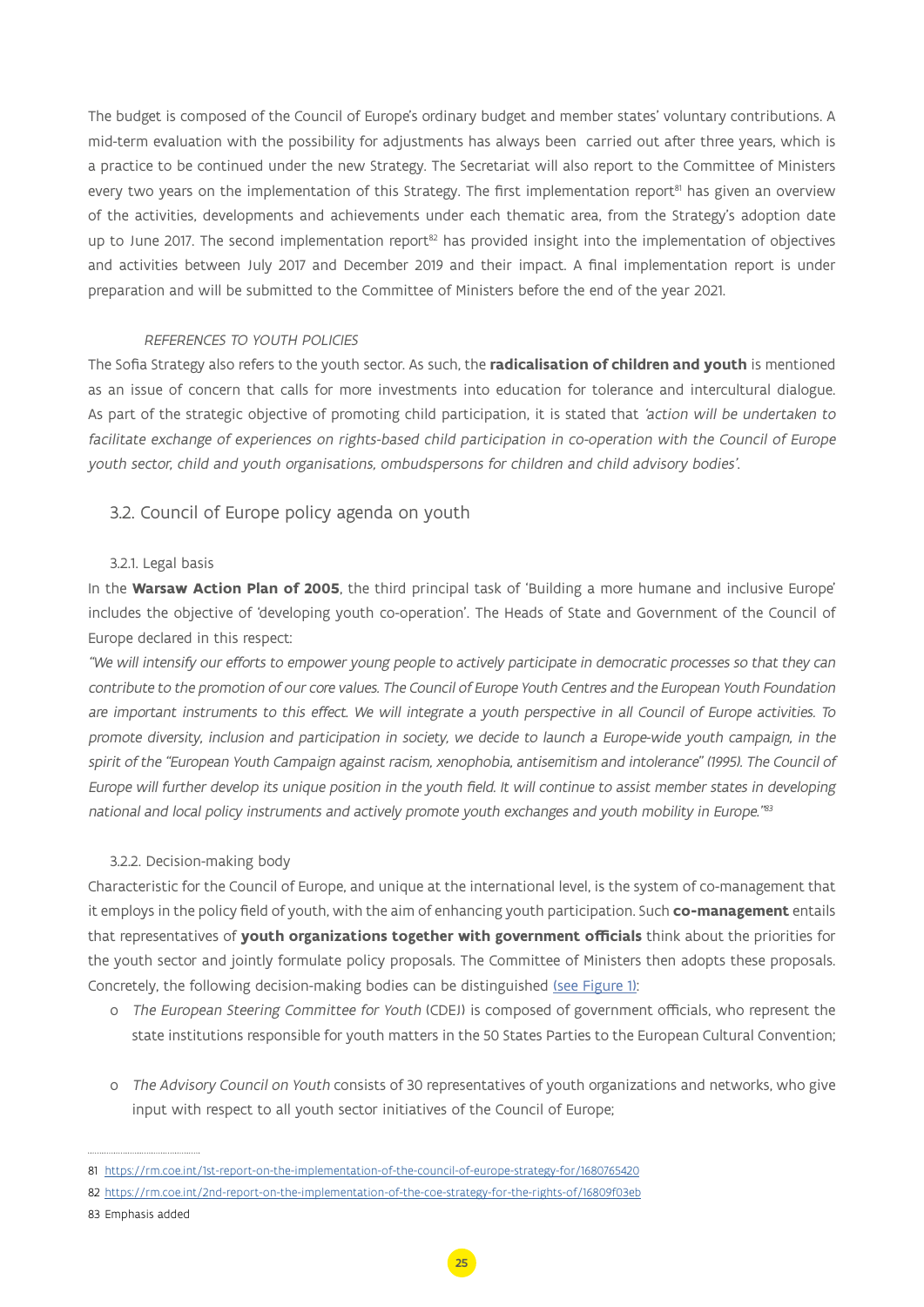- <span id="page-25-0"></span>o The Joint Council of Youth brings the CDEJ and the Advisory Council on Youth together in a co-decision body to agree on the priorities, aims and budgets for the youth sector;
- o The Programming Committee on Youth brings together eight members each of the CDEJ and the Advisory Council on Youth in a "subsidiary co-decision body", to decide and follow up on the activities of the European Youth Centres and the European Youth Foundation.

![](_page_25_Figure_2.jpeg)

Figure 1: The Council of Europe system of co-management in the youth field<sup>84</sup>

### 3.2.3. Historical overview

The Council of Europe has already been active in the youth field for a long time. In 1972, the European Youth Centre was established in Strasbourg. In 1998, the Committee of Ministers adopted a resolution on the Youth Policy of the Council of Europe.85 On 25 November 2008, the Committee of Ministers adopted a new **resolution on the youth policy of the Council of Europe**. 86 This resolution takes various previous documents into account, namely the Warsaw Action Plan, the Final Declaration adopted by the 8<sup>th</sup> Council of Europe Conference of Ministers responsible for Youth, held in Kyiv (Ukraine) in October 2008,<sup>87</sup> and the Recommendation of the Parliamentary Assembly of 2008 on 'Refreshing the youth agenda of the Council of Europe'.88 On May 2017, the Committee of Ministers adopted the new Recommendation to the Council of Europe member states on youth work.<sup>89</sup> The recommendations set out in this document are aimed at advancing youth work, 'in providing sufficient resources, particularly at the local level and supporting the exchange of good practices and promoting equal access to youth work.'

<sup>84</sup> [http://www.coe.int/t/dg4/youth/Coe\\_youth/co\\_management\\_en.asp](http://www.coe.int/t/dg4/youth/Coe_youth/co_management_en.asp)

<sup>85</sup> Resolution CM/Res(98)6 on the Youth Policy of the Council of Europe. See also, among others, Recommendation 1585 (2002) of the Parliamentary Assembly of the Council of Europe, on Youth policies in the Council of Europe.

<sup>86</sup> Resolution CM/Res(2008)23 on the youth policy of the Council of Europe.

<sup>87</sup> Final Declaration: "The future of the Council of Europe youth policy: Agenda 2020", adopted by the 8th Council of Europe Conference of Ministers responsible for Youth, held in Kyiv (Ukraine) on 10 and 11 October 2008.

<sup>88</sup> Recommendation 1844(2008) of the Parliamentary Assembly of the Council of Europe, on Refreshingthe youth agenda of the Council of Europe.

<sup>89</sup> CM/Rec(2017)4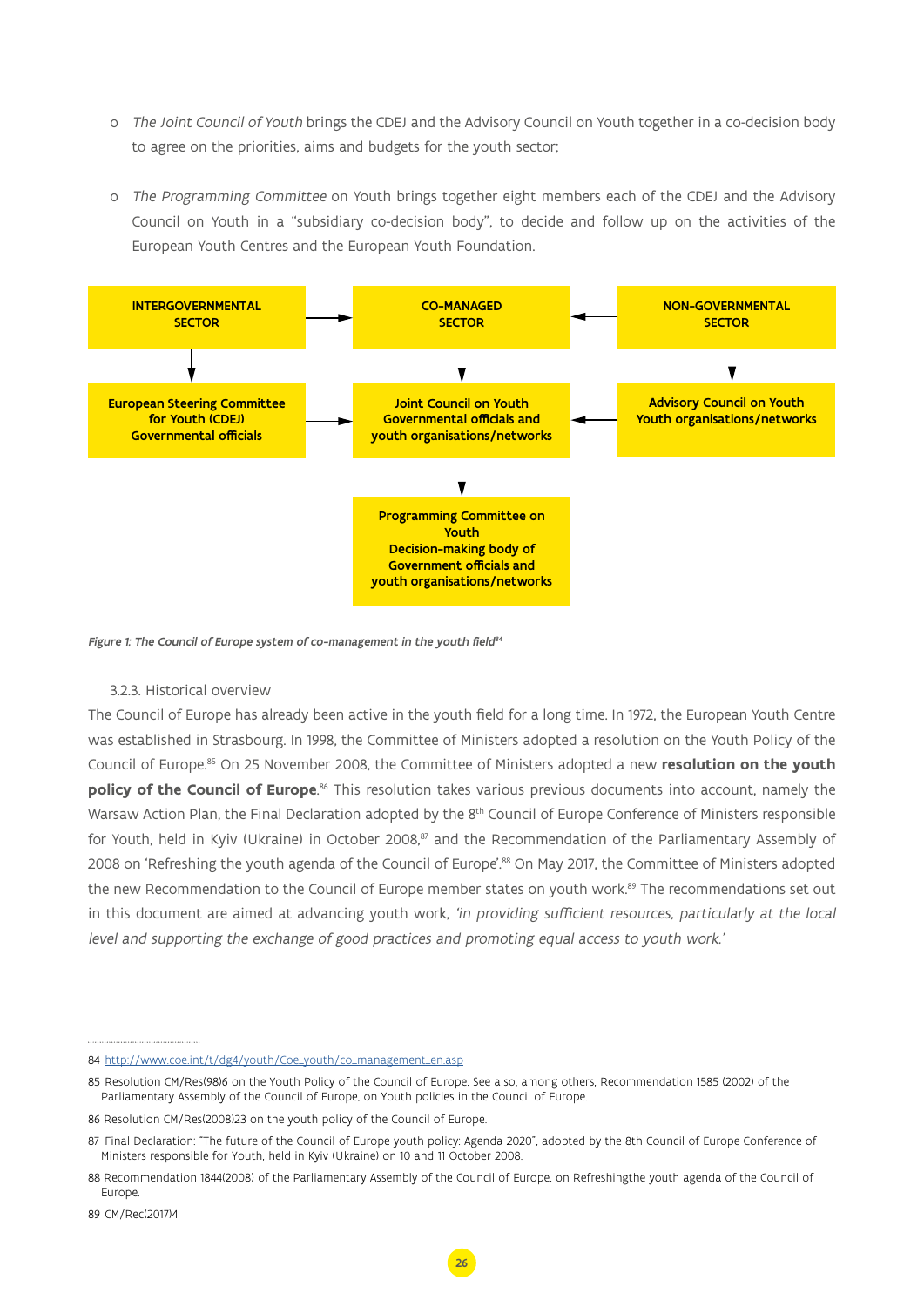## <span id="page-26-0"></span>3.2.4. Key reference

On 22 January 2020, the Committee of Ministers adopted a new **resolution on Council of Europe youth sector strategy 2030**.<sup>90</sup> This resolution defines the framework for the Council of Europe youth sector to *"enable young* people across Europe to actively uphold, defend, promote and benefit from the Council of Europe's core values of human rights, democracy and the rule of law".

## INSTITUTION RESPONSIBLE FOR IMPLEMENTATION

The Youth Department, which forms part of the Directorate of Democratic Citizenship and Participation of the Directorate-General of Democracy (DGII) of the Council of Europe, is responsible for the implementation of the Council of Europe youth policy (see Annex 1). The Youth Department 'elaborates guidelines, programmes and legal instruments for the development of coherent and effective youth policies at local, national and European levels'. The Joint Council on Youth (CMJ) will take stock of the implementation of the Strategy.

## TIME FRAME

The Strategy will be the framework, from **2020 until 2030**.

## **OBJECTIVES**

Actively upholding, defending, promoting, and benefiting from the Council of Europe's core values of human rights, democracy and the rule of law, by:

- strengthening young people's access to rights
- deepening youth knowledge and expertise
- broadening youth participation

## AGENDA – THEMATIC PRIORITIES

The four priorities of the Council of Europe youth policy and action are:

- Revitalising pluralistic democracy: a stronger contribution to young people's democratic citizenship and active participation
- Access to rights: guaranteeing better access for young people to their rights
- Living together in peaceful and inclusive societies: diverse young people living free of discrimination, of violence, of exclusion, and are contributing to peaceful and inclusive societies
- Youth work: youth work and non-formal education/learning strengthen young people's autonomy and democratic citizenship.

## APPROACHES, METHODS AND INSTRUMENTS

To implement these priorities, the following approaches, methods and instruments are proposed:

- intergovernmental co-operation at pan-European level on the preparation and implementation of youth policy
- assistance to youth policy development in member States through bilateral and multilateral support measures
- capacity building of young multipliers (youth leaders and youth workers) through the European Youth Centres and their education and training programmes

27

- good governance and youth participation, via the co-management system
- shared decision taking by young people and government representatives
- financial support to the development of youth civil society, by the European Youth Foundation

#### 90 Resolution CM/Res(2020)2 on the Council of Europe youth sector strategy 2030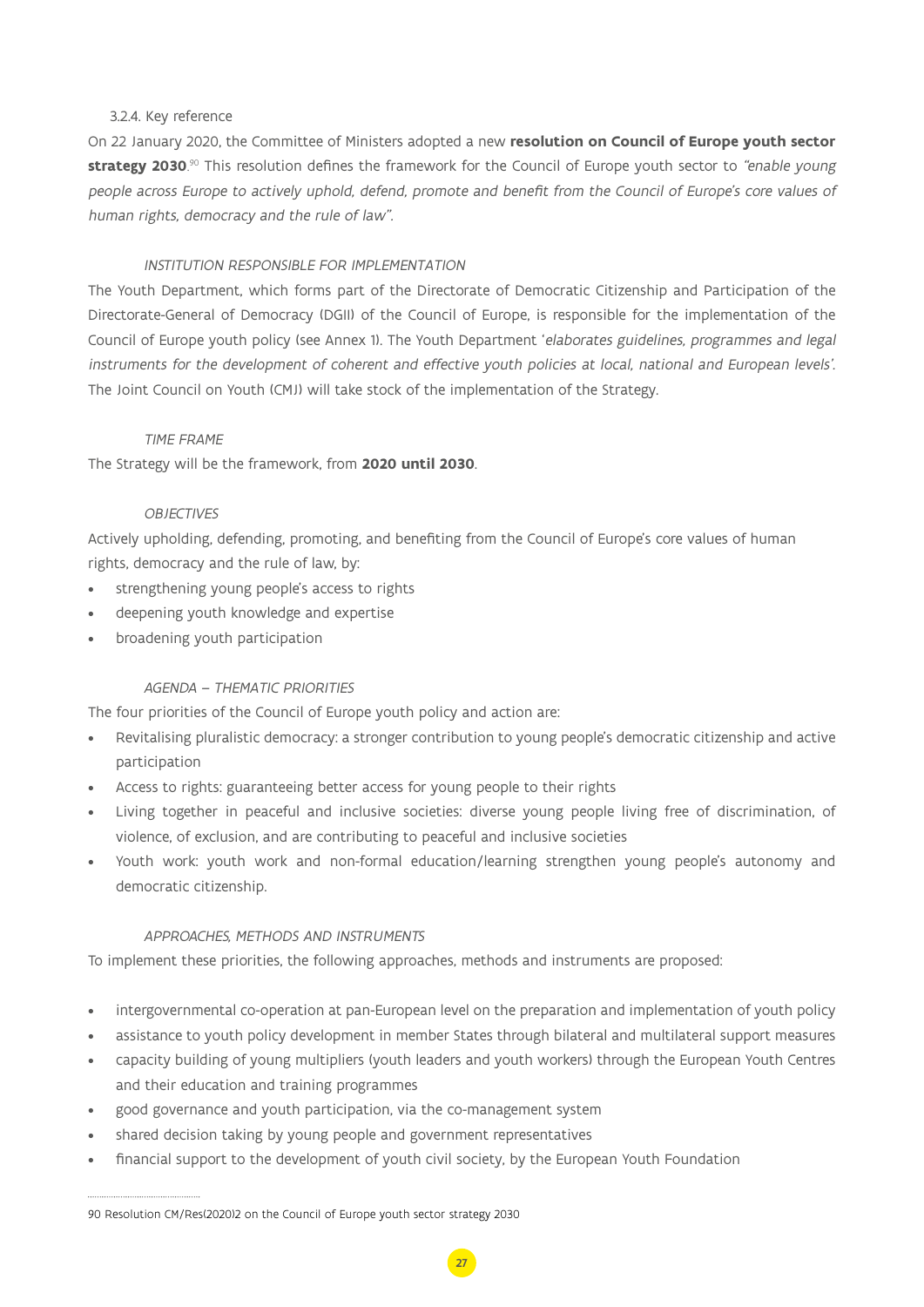- innovation in youth work, youth policy and youth research
- co-operation between policy makers, practitioners and researchers in the field of youth
- quality development and standard setting in the field of youth policy
- co-operation with the European Union and partnerships with other stakeholders and services
- youth mainstreaming and cross-departmental co-operation inside the Council of Europe
- proactive outreach to and engagement of young people experiencing disadvantage
- anticipating future trends, challenges and opportunities

The periodical assessment of the strategy will be guaranteed through the successive programmes and budgets of the Council of Europe up to 2030.

## REFERENCES TO CHILDREN('S RIGHTS) POLICIES

The 2030 Resolution on the youth strategy of the Council of Europe emphasises the values of democracy and human rights. The third priority of the strategy refers to the access to rights for young people.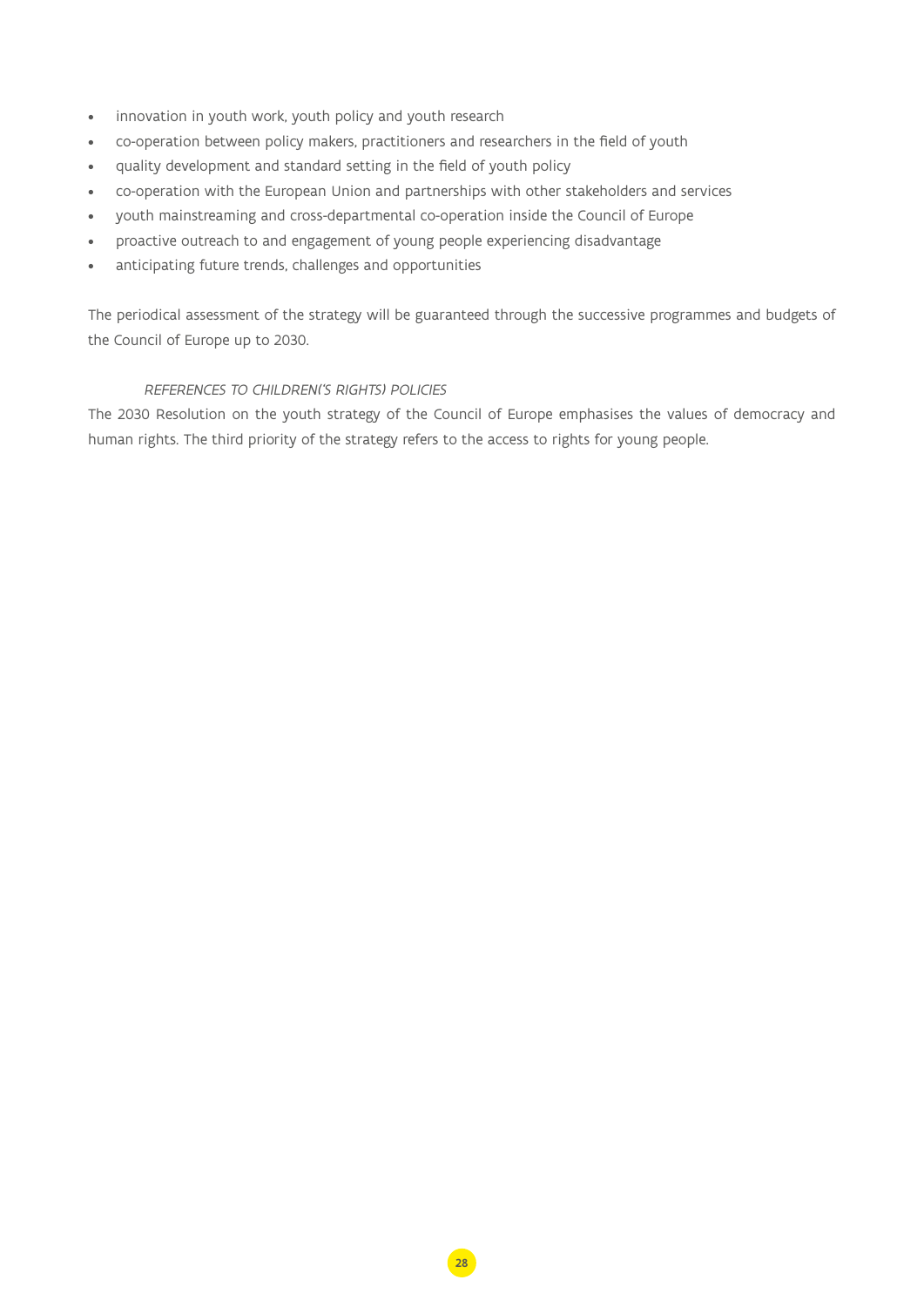## <span id="page-28-0"></span>4. United Nations

The United Nations is an international organisation composed of 193 Member States, committed to maintaining international peace and security and promoting better living standards and human rights.

## 4.1. UN policy on children('s rights) and youth

### 4.1.1. Historical overview

In 2000, world leaders adopted the **United Nations Millennium Declaration**91, which called on the full implementation of the Convention on the Rights of the Child (CRC) and its Optional Protocols and set out a series of time-bound targets to be achieved by 2015, known as the **Millennium Development Goals**. 92 For 15 years, the Millennium Development Goals (MDGs) were a guiding force on many issues affecting the lives of children, young people and their families. During this time, progress was made in reducing preventable child deaths, getting more boys and girls into schools, reducing extreme poverty and ensuring more people have access to safe water and nutritious food. However, progress was uneven and many of the most pressing issues for the world were not adequately covered in the MDGs. The Millennium Declaration and the associated Millennium Development Goals (MDGs) essentially shaped a social service delivery agenda of primary relevance to developing countries.

## 4.1.2. Key reference

In September 2015 the UN General Assembly adopted a Resolution<sup>93</sup> entitled 'Transforming our world: the 2030 **Agenda for Sustainable Development'**, also called the post-2015 development agenda (hereafter 2030 Agenda or SDGs), at the UN Sustainable Development Summit. The 2030 Agenda<sup>94</sup> adopts a general and comprehensive set of universal Sustainable Development Goals and targets. The 2030 agenda is the result of an intensive public consultation, including opinions of governments, civil society, the private sector, academics, the UN system and concerned individuals.95 The SDGs are people-centred, transformative, universal and interlinked. Implementing the SDGs requires collaboration and partnership between developing and developed countries, but also between governments, NGO's, private and public sector, academics and society in its whole.96

### INSTITUTION RESPONSIBLE FOR MONITORING AND EVALUATION

The implementation of this Agenda and its Goals and targets will be followed- up and reviewed until 2030 on a voluntary and country-led basis. Monitoring and evaluating of the progress on the implementation of the Goals and actions are primarily focused on a **national level** and organised by the **governing bodies of the Member States.** Complimentary monitoring also exists on a regional and global level. The United Nations **High-level Political Forum** on Sustainable Development (HLPF)<sup>97</sup>, is the main platform with a central role in monitoring and evaluating the implementation of the SDGs on a **global level**. The establishment of the HLPF was mandated in 2012 by the outcome document 'The Future We Want' of the United Nations Conference on Sustainable Development (Rio+20).98

<sup>91</sup> UN Doc. A/RES/55/2.

<sup>92</sup> For more information:<http://www.un.org/millenniumgoals/>

<sup>93</sup> This resolution is not legally binding, in order to prevent legal obstruction and complexity.

<sup>94</sup> <https://www.unicef.org/agenda2030/>

<sup>95</sup> UN Doc. A/RES/70/1. (see also: A/68/970 and A/68/970)

<sup>96</sup> UN Doc. A/RES/70/1

<sup>97</sup> UN Doc. A/RES/67/290.

<sup>98</sup> <https://sustainabledevelopment.un.org/content/documents/733FutureWeWant.pdf>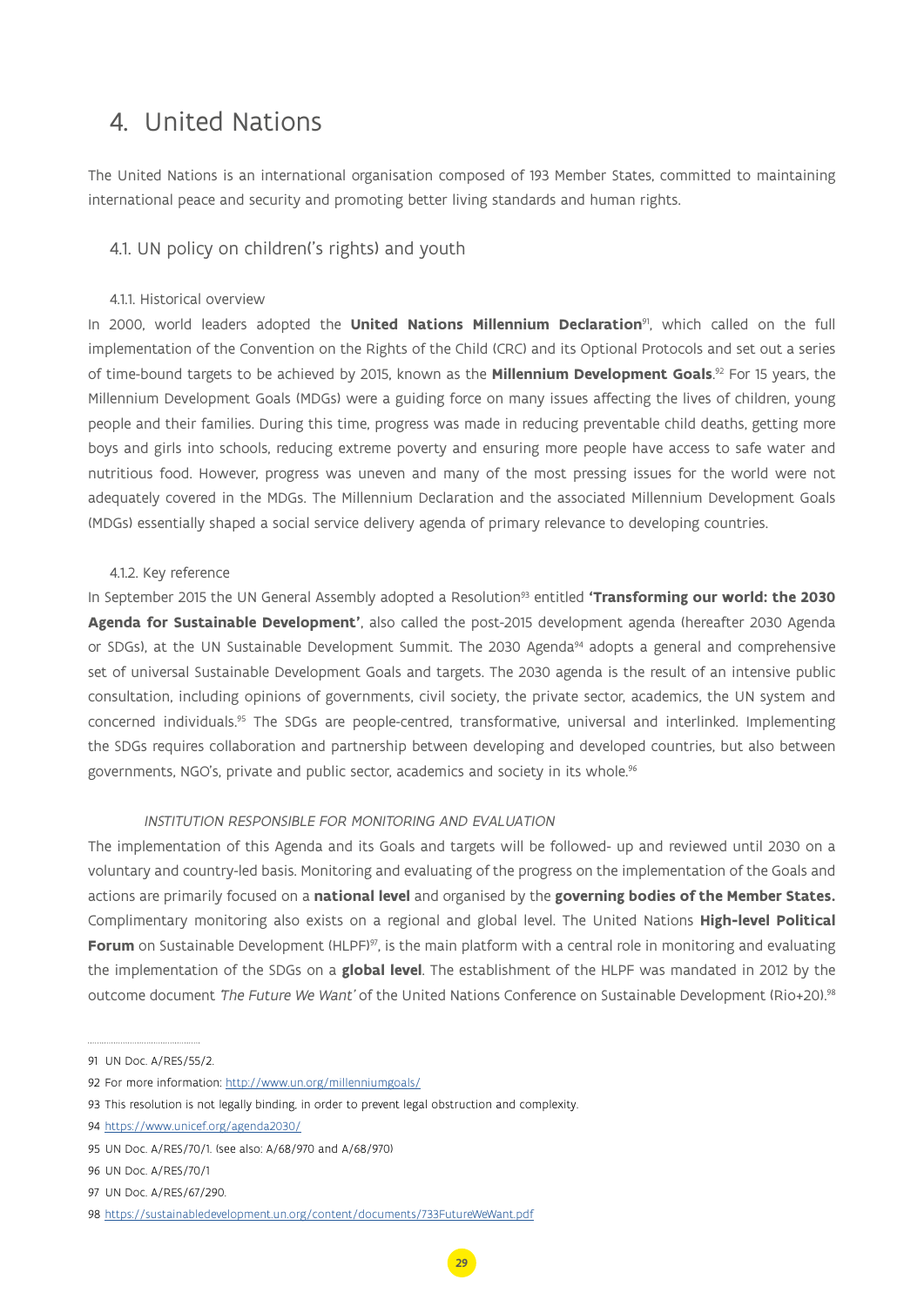The Forum meets annually under the auspices of the Economic and Social Council for eight days and every four years at the level of Heads of State and Government under the auspices of the General Assembly for two days.<sup>99</sup> It provides for the full and effective participation of all States members of the United Nations and States members of specialized agencies.<sup>100</sup> In addition, United Nations Children's Fund – UNICEF monitors the SDGs so that it delivers for all children globally.<sup>101</sup>

## TIME FRAME

The Resolution '**Transforming our world: the 2030 Agenda for Sustainable Development'** was adopted on 25 September 2015 and is valid until 2030.

## **OBJECTIVES**

The SDGs want to build further on the outcomes of the MDGs. Member states aim to **end all forms of poverty**, and to ensure that 'no one will be left behind'. The SDGs address the social, economic and environmental dimensions of sustainable development. It seeks to realise the human rights of all, and to achieve gender equality and the empowerment of all women and girls. World leaders further reaffirmed their vision of a 'world which invests in its children and in which every child grows up free from violence and exploitation'.<sup>102</sup>

## THEMATIC PRIORITIES

The SDGs set out 17 Sustainable Development Goals and 169 targets that are based on five pillars (5 P's): People, Planet, Prosperity, Peace and Partnership. It is important to note that all SDGs are integrated and indivisible and should be understood as such. The achievement of the Goals and targets will have a beneficial influence on children and young people. Furthermore, some of the Goals and targets are explicitly directed towards children and young people and their rights:

## **People**

![](_page_29_Figure_8.jpeg)

## o Goal 1. End poverty in all its forms everywhere Target 2: By 2030, reduce at least by half the proportion of men, women and children of all ages living in poverty in all its dimensions according to national definitions

o Goal 2. End hunger, achieve food security and improved nutrition and promote sustainable agriculture Target 1: By 2030, end hunger and ensure access by all people, in particular the poor and people in vulnerable situations, including infants, to safe, nutritious and sufficient food all year round Target 2: By 2030, end all forms of malnutrition, including achieving, by 2025, the internationally agreed targets on stunting and wasting in children under 5 years of age, and address the nutritional needs of adolescent girls, pregnant and lactating women and older persons

<sup>99</sup> The format and organizational aspects of the Forum are outlined in General Assembly resolution 67/290.

<sup>100</sup> UN Doc. A/RES/70/1.

<sup>101</sup> [http://www.unicef.org/about/who/index\\_introduction.html](http://www.unicef.org/about/who/index_introduction.html) 102 UN Doc. A/RES/70/1.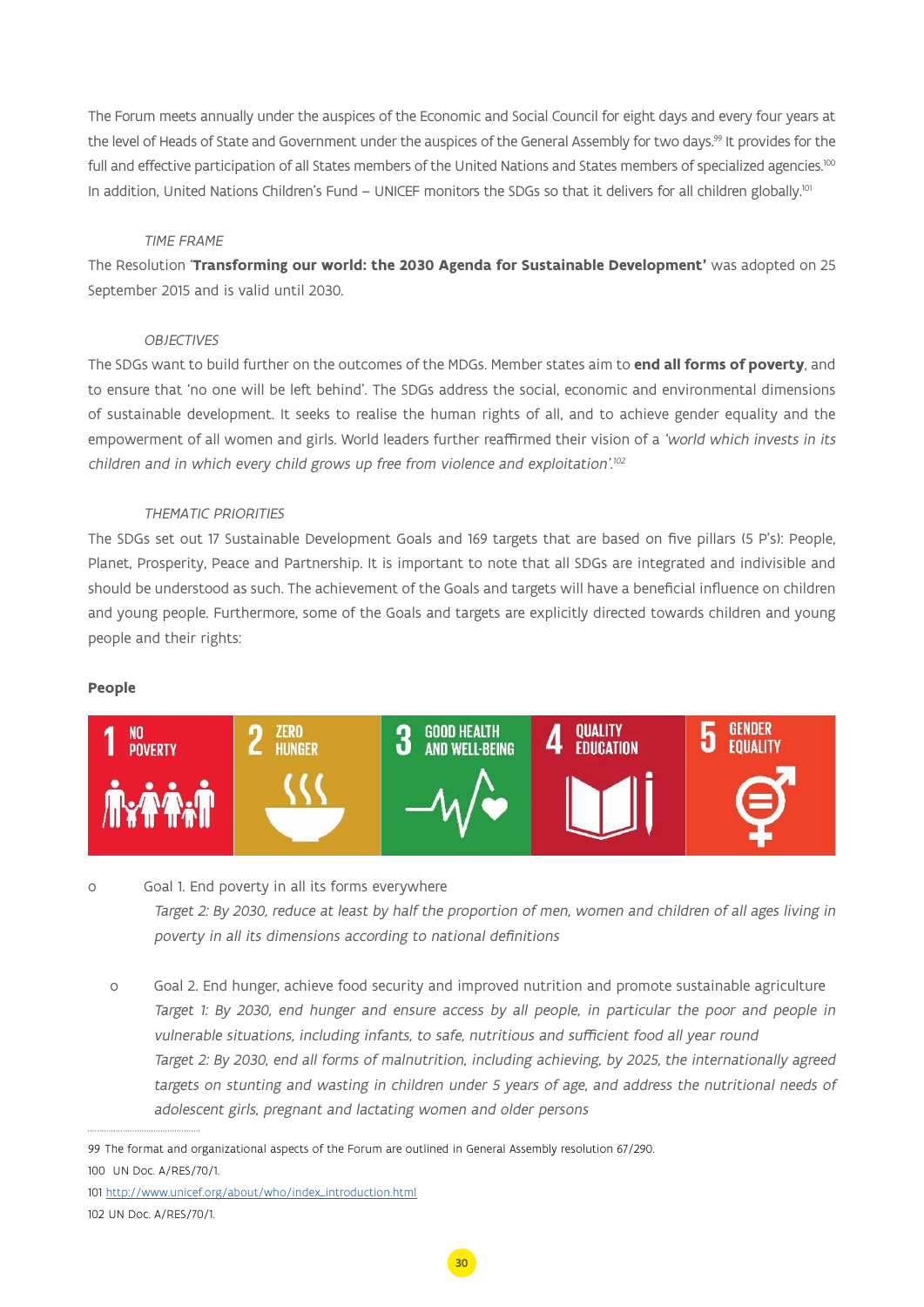o Goal 3. Ensure healthy lives and promote well-being for all at all ages

Target 2: By 2030, end preventable deaths of newborns and children under 5 years of age, with all countries aiming to reduce neonatal mortality to at least as low as 12 per 1,000 live births and under-5 mortality to at least as low as 25 per 1,000 live births

o Goal 4. Ensure inclusive and equitable quality education and promote lifelong learning opportunities for all

Target 1: By 2030, ensure that all girls and boys complete free, equitable and quality primary and secondary education leading to relevant and effective learning outcomes

Target 2: By 2030, ensure that all girls and boys have access to quality early childhood development, care and pre-primary education so that they are ready for primary education

Target 4: By 2030, substantially increase the number of youth and adults who have relevant skills, including technical and vocational skills, for employment, decent jobs and entrepreneurship

Target 5: By 2030, eliminate gender disparities in education and ensure equal access to all levels of education and vocational training for the vulnerable, including persons with disabilities, indigenous peoples and children in vulnerable situations

Target 6: By 2030, ensure that all youth and a substantial proportion of adults, both men and women, achieve literacy and numeracy

Target 4.a: Build and upgrade education facilities that are child, disability and gender sensitive and provide safe, non-violent, inclusive and effective learning environments for all

o Goal 5. Achieve gender equality and empower all women and girls

Target 1: End all forms of discrimination against all women and girls everywhere

Target 2: Eliminate all forms of violence against all women and girls in the public and private spheres, including trafficking and sexual and other types of exploitation

Target 3: Eliminate all harmful practices, such as child, early and forced marriage and female genital mutilation

Target 5.c Adopt and strengthen sound policies and enforceable legislation for the promotion of gender equality and the empowerment of all women and girls at all levels

## **Planet**

![](_page_30_Picture_15.jpeg)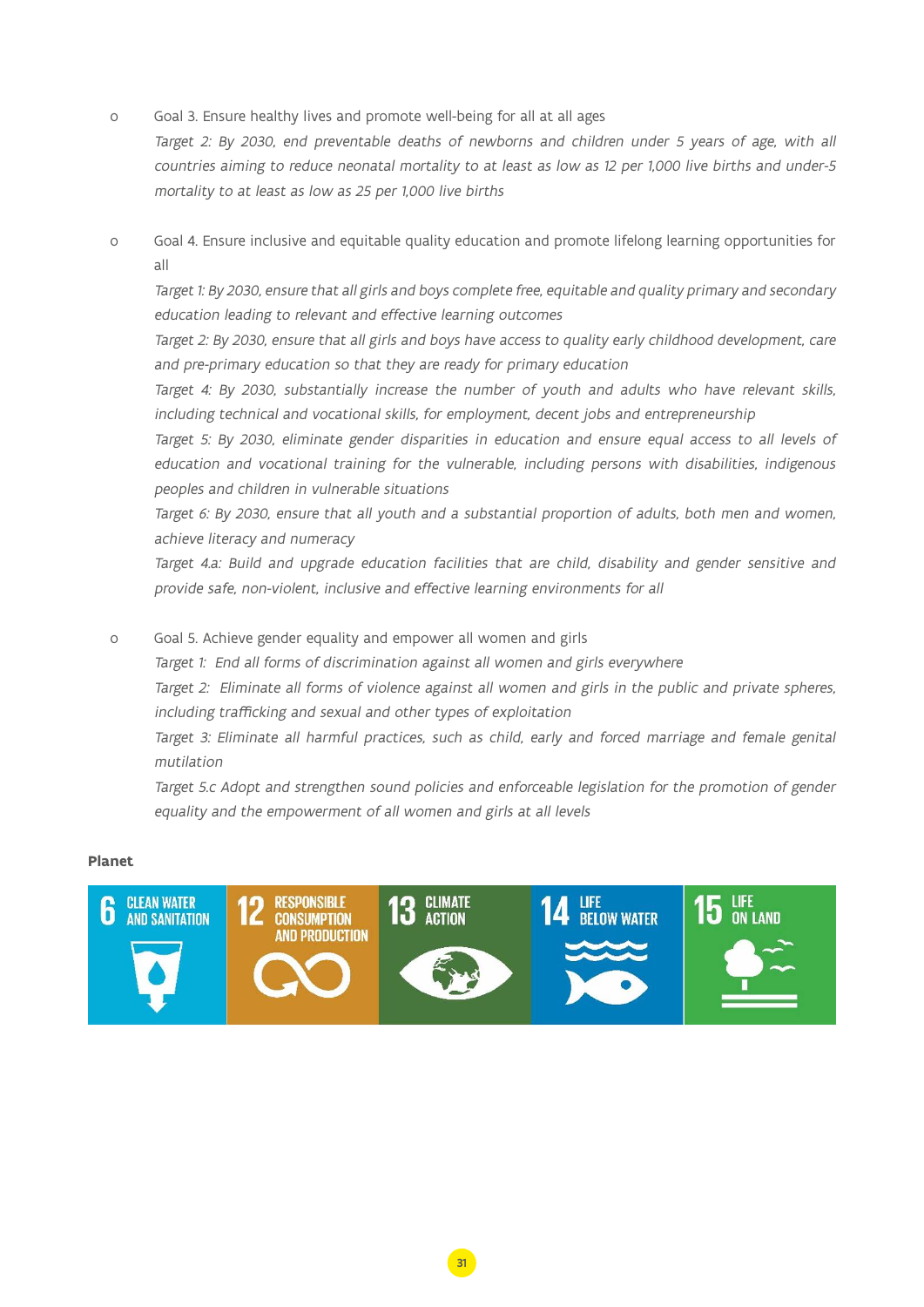## **Prosperity**

![](_page_31_Picture_1.jpeg)

o Goal 8. Promote sustained, inclusive and sustainable economic growth, full and productive employment and decent work for all

Target 5: By 2030, achieve full and productive employment and decent work for all women and men, including for young people and persons with disabilities, and equal pay for work of equal value Target 7: Take immediate and effective measures to eradicate forced labour,end modern slavery and human trafficking and secure the prohibition and elimination of the worst forms of child labour, including recruitment and use of child soldiers, and by 2025 end child labour in all its forms Target 8.b: By 2020, develop and operationalize a global strategy for youth employment and implement the Global Jobs Pact of the International Labour Organization

o Goal 11. Make cities and human settlements inclusive, safe, resilient and sustainable Target 7: By 2030, provide universal access to safe, inclusive and accessible, green and public spaces, in particular for women and children, older persons and persons with disabilities

#### **Peace**

![](_page_31_Picture_6.jpeg)

o Goal 16. Promote peaceful and inclusive societies for sustainable development, provide access to justice for all and build effective, accountable and inclusive institutions at all levels Target 2: End abuse, exploitation, trafficking and all forms of violence against and torture of children Target 9: By 2030, provide legal identity for all, including birth registration

### **Partnership**

![](_page_31_Picture_9.jpeg)

32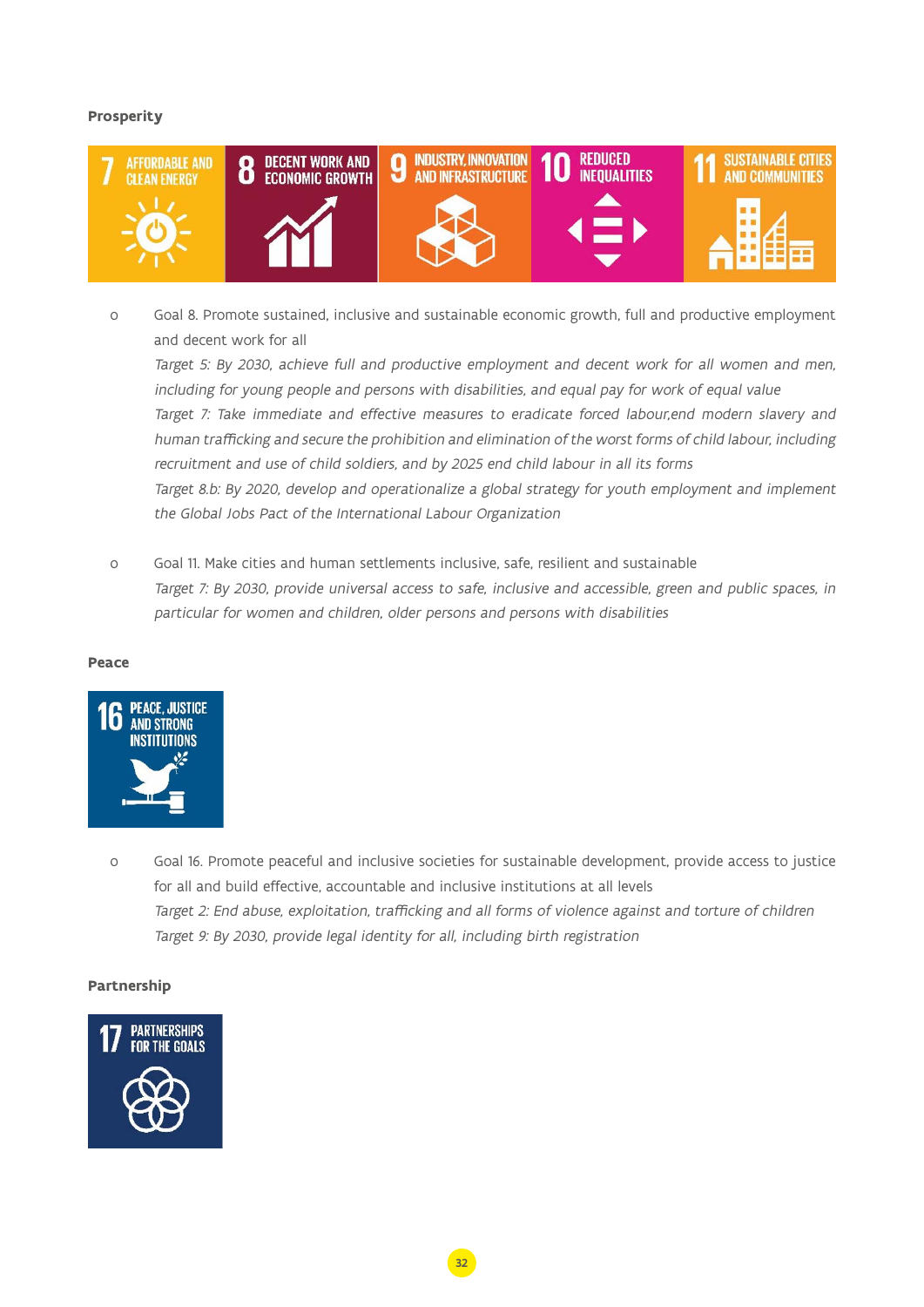#### APPROACHES, METHODS AND INSTRUMENTS

<span id="page-32-0"></span>The Goals and targets of the SDGs will be monitored and reviewed using **a set of global indicators**. The 2030 agenda mandates the UN Statistical Commission to set a global SDG indicator framework for following and reviewing SDG goals and targets. The Statistical Commission established an Inter-Agency & Expert Group on SDG Indicators (IAEG-SDG)103 to outline this framework. The Statistical Commission approved an official list of global SDG indicators in March 2017 and was adopted by the General Assembly in July 2017.<sup>104</sup> It has classified the 232 global indicators based on methodological development and data availability. Several indicators must be broken down according to relevant categories such as gender, age, geographical location, etc. For some indicators there is already broad methodological agreement, while for others further work is needed. Countries will need to develop a set of national indicators that align with this framework and build upon existing monitoring methods used by the national statistical office or system. The Resolution states that the indicator framework<sup>105</sup> will be adjusted annually and reviewed comprehensively by the Statistical Commission in 2020 and 2025, and that it will be completed by regional and national indicators developed by Member States.

The Sustainable Development Goals Report 2020106 reviews progress of the 2030 Agenda and shows the impact of COVID-19 on the initial targets.

In §39, the Resolution explains that "(t)he scale and ambition of the new Agenda requires a revitalized **Global**  Partnership to ensure its implementation. We fully commit to this. This Partnership will work in a spirit of global solidarity, in particular solidarity with the poorest and with people in vulnerable situations. It will facilitate an intensive global engagement in support of implementation of all the Goals and targets, bringing together Governments, the private sector, civil society, the United Nations system and other actors and mobilizing all available resources".

## 4.2. UN policy on children('s rights)

#### 4.2.1. Legal basis

Already in 1924, the League of Nations, the precursor to the United Nations, adopted the **Geneva Declaration** of the Rights of the Child. The Universal Declaration of Human Rights of 1948 paid attention to the particular needs of children, providing in its article 25 that '[m]otherhood and childhood are entitled to special care and assistance'. In 1959, the United Nations General Assembly proclaimed the **Declaration on the Rights of the Child**, which consisted of ten principles.<sup>107</sup>

At the thirtieth anniversary of this Declaration, on 20 November 1989, the United Nations **Convention on the Rights of the Child** (CRC) was adopted by the General Assembly and opened for signature.<sup>108</sup> The CRC is a legally binding instrument, setting out the civil, political, economic, social and cultural rights of children. As of October

107 UN Doc. A/4354.

<sup>103</sup> The IAEG comprises of 28 member states representing all regions of the world, with regional and international agencies as observers. A rotating mechanism is put in place. The UN Statistical Division acts as the secretariat and coordinates inputs from the UN system.

<sup>104</sup> UN Doc./A/RES/71/313

<sup>105</sup> The official indicator list includes the global indicator framework as contained in A/RES/71/313, the refinements agreed by the Statistical Commission at its 49th session in March 2018 (E/CN.3/2018/2, Annex II) and 50th session in March 2019 (E/CN.3/2019/2, Annex II), changes from the 2020 Comprehensive Review (E/CN.3/2020/2, Annex II) and refinements (E/CN.3/2020/2, Annex III) from the 51st session in March 2020, and refinements from the 52nd session in March 2021 (E/CN.3/2021/2, Annex). [https://unstats.un.org/sdgs/indicators/Global%20](https://unstats.un.org/sdgs/indicators/Global%20Indicator%20Framework%20after%202021%20refinement_Eng.pdf) [Indicator%20Framework%20after%202021%20refinement\\_Eng.pdf](https://unstats.un.org/sdgs/indicators/Global%20Indicator%20Framework%20after%202021%20refinement_Eng.pdf)

<sup>106</sup> <https://unstats.un.org/sdgs/report/2020/>

<sup>108</sup> UN Doc. A/44/49.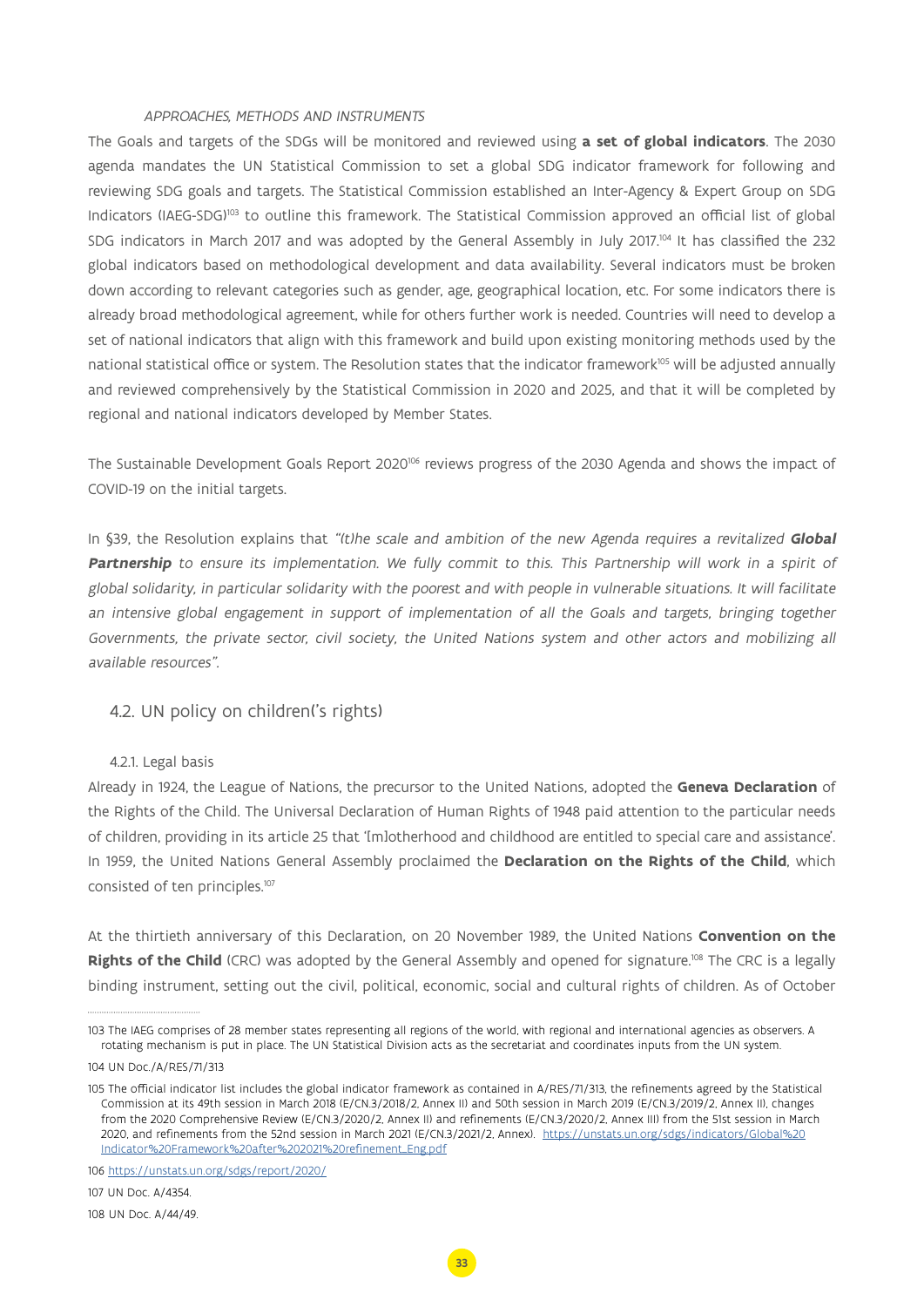2015, there are 196 Parties to the CRC, turning it into the most universally ratified human rights convention.109 In 2000, the Optional Protocols to the Convention on the Rights of the Child on the involvement of children in armed conflict (OPAC) and on the sale of children, child prostitution and child pornography (OPSC) were adopted.<sup>110</sup> In 2011, the General Assembly approved a third Optional Protocol on a communications procedure (OPIC).<sup>111</sup>

## INSTITUTION RESPONSIBLE FOR MONITORING IMPLEMENTATION

The Committee on the Rights of the Child is responsible for monitoring the implementation of the CRC and its Optional Protocols. The Committee clarifies its interpretation of the provisions contained in these instruments by issuing General Comments.<sup>112</sup>

### TIME FRAME

The Convention on the Rights of the Child was adopted in 1989, its first two Optional Protocols in 2000. The third Optional Protocol was adopted on 19 December 2011 and opened for signature on 28 February 2012. It entered into force on 14 April 2014.<sup>113</sup>

#### **OBJECTIVES**

The four core principles of the CRC are non-discrimination (art. 2); the best interests of the child (art.3), survival and development (art. 6) and respect for the views of the child / participation (art. 12).<sup>114</sup>

#### THEMATIC PRIORITIES

In its general guidelines regarding the form and content of initial reports<sup>115</sup> and periodic reports<sup>116</sup> to be submitted by States Parties, the Committee on the Rights of the Child has grouped the articles of the Convention into seven clusters:

- 1. General measures of implementation (arts. 4, 42 and 44, para. 6)
- 2. Definition of the child (art. 1)
- 3. General principles (arts. 2, 3, 6 and 12)
- 4. Civil rights and freedoms (arts. 7, 8, 13-17 and 37 (a))
- 5. Family environment and alternative care (arts. 5, 9-11, 18, paras. 1 and 2; 19-21, 25, 27, para. 4 and 39
- 6. Education, leisure and cultural activities (arts. 28, 29 and 31)
- 7. Special protection measures (arts. 22, 30, 32-36, 37 (b)-(d), 38, 39 and 40).

110 UN Doc. A/RES/54/263.

111 A/RES/66/138

114 UN Doc. CRC/GC/2003/5, §12.

116UN Doc. CRC/C/58/Rev.1.

<sup>109</sup> [https://treaties.un.org/Pages/ViewDetails.aspx?src=TREATY&mtdsg\\_no=IV-11&chapter=4&clang=\\_en](https://treaties.un.org/Pages/ViewDetails.aspx?src=TREATY&mtdsg_no=IV-11&chapter=4&clang=_en)

<sup>112</sup> [https://tbinternet.ohchr.org/\\_layouts/15/treatybodyexternal/TBSearch.aspx?Lang=en&TreatyID=5&DocTypeID=11](https://tbinternet.ohchr.org/_layouts/15/treatybodyexternal/TBSearch.aspx?Lang=en&TreatyID=5&DocTypeID=11)

<sup>113</sup> According to article 19(1) OPIC, the Protocol enters in force three months after the deposit of the tenth instrument of ratification or accession. On the 24th of July 2018, countries that have ratified the Optional Protocol are: Albania, Andorra, Argnetina, Belgium, Bolivia, Bosnia and Herzegovina, Brazil, Chile, Costa Rica, Croatia, Cyprus, Czech Republic, Denmark, El Salvador, Finland, France, Gabon, Georgia, Germany, Ireland, Italy, Liechtenstein, Luxembourg, Monaco, Mongolia, Panama, Paraguay, Peru, Portugal, Samoa, Slovakia, Slovenia, Spain, Switzerland, Thailand, Turkey, Ukraine and Uruguay

<sup>115</sup> UN Doc. CRC/C/5.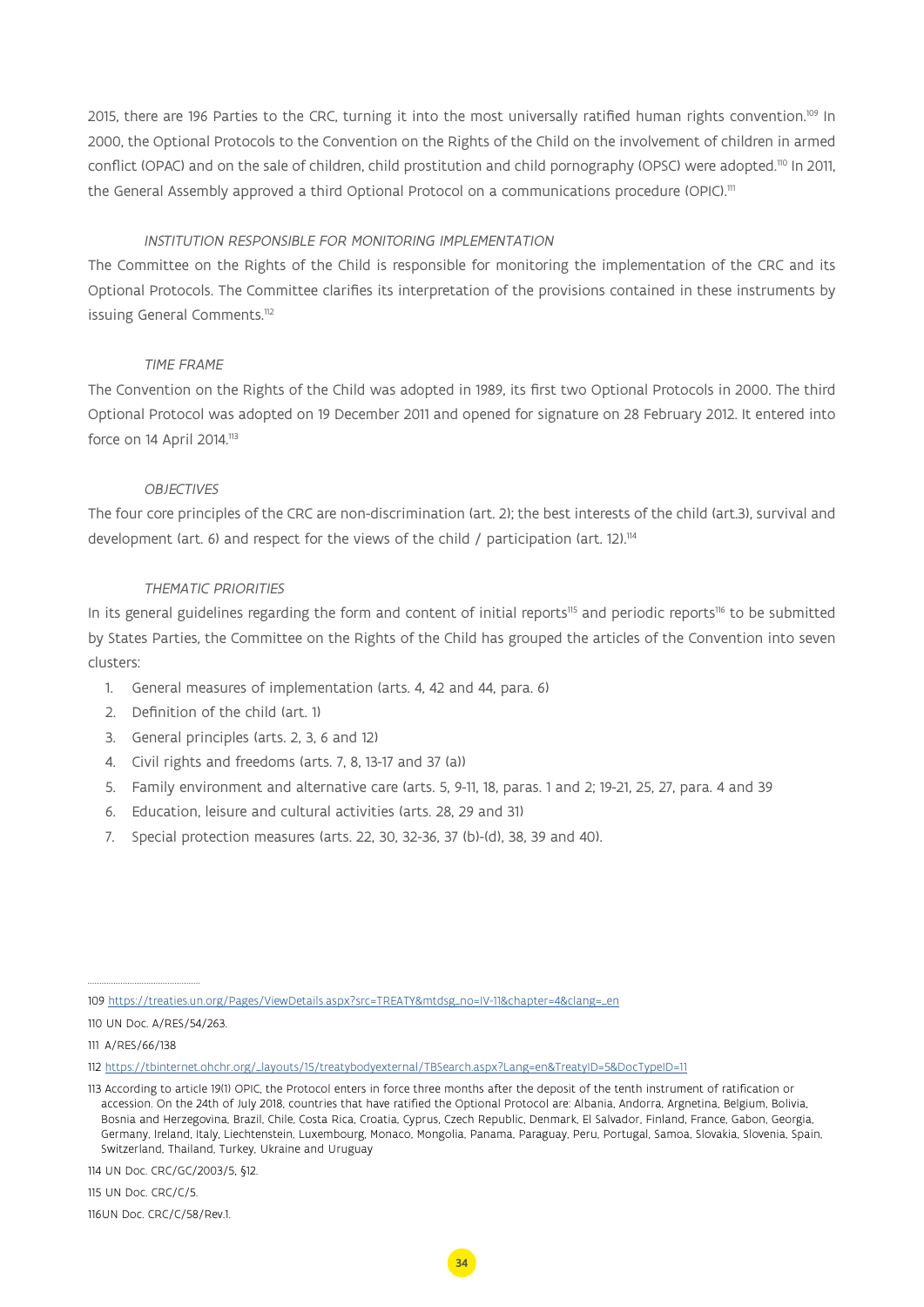#### APPROACHES, METHODS AND INSTRUMENTS

<span id="page-34-0"></span>States Parties undertake to submit to the Committee reports on the measures they have adopted to implement the rights protected by the CRC, initially within two years of the entry into force of the treaty, after that every five years.<sup>117</sup> The Committee gives its feedback to the States Parties in the form of concluding observations.

Based on the third Optional Protocol on a communication procedure (OPIC), the Committee is able to consider individual complaints (or communications) from children and their representatives concerning alleged violations of the CRC and its first two Optional Protocols. In addition, OPIC also provides for inter-state communications and inquiry procedures. In its sixty-second session (14 January – 1 February 2013) the Committee adopted rules of procedure.118

Two conventions of the **International Labour Organization** (ILO) address the issue of child labour: ILO Convention No. 138 concerning the Minimum Age for Admission to Employment (1973) and ILO Convention No. 182 concerning the Prohibition and Immediate Action for the Elimination of the Worst Forms of Child Labour (1999). The ILO warned that progress in putting a halt to the worst forms of child labour is slowing down, and that renewed energy must be invested.119 In response, at the Global Child Labour Conference in May 2010, more than 450 delegates from 80 countries agreed on a roadmap, which characterizes the effective abolition of child labour as a "moral necessity". In November 2010, the Governing Body (the executive body of the ILO) endorsed the Global Plan of Action for achieving the elimination of the worst forms of child labour by 2016, which includes the aforementioned roadmap.

#### 4.2.2. Decision-making body

Within the United Nations system, the General Assembly is the main policymaking organ. It comprises all 193 Member States of the United Nations.

#### 4.2.3. Historical overview

In 1989, the CRC was adopted (see above). At the **World Summit for Children** of 1990, two policy documents were adopted: The World **Declaration** on the Survival, Protection and Development of Children and **a Plan of**  Action for implementing this Declaration in the 1990s.<sup>120</sup> The political leaders committed themselves to a ten-point programme to safeguard the rights of children and improve their living conditions, around ten action points.<sup>121</sup>

In 1996, a mid-decade review of the progress on implementation of the World Summit Declaration and Action Plan was carried out.82 In 2001, the Secretary-General presented its report 'We the Children: End-decade review of the follow-up to the World Summit for Children'.<sup>83</sup> Some 155 countries had drafted national programmes of action aimed at implementing the goals of the World Summit for Children, and more than 100 states had carried out monitoring surveys.

<sup>117</sup> CRC, art. 44, 1.

<sup>118</sup> For the rules of procedure see: [https://tbinternet.ohchr.org/\\_layouts/treatybodyexternal/Download.aspx?symbolno=CRC/C/62/3&Lang=en](https://tbinternet.ohchr.org/_layouts/treatybodyexternal/Download.aspx?symbolno=CRC/C/62/3&Lang=en)

<sup>119</sup> Accelerating action against child labour. Report of the Director-General, International Labour Conference, 99th session, 2010, ILO/10/19.

<sup>120</sup> UN Doc. A/45/625, Annex

<sup>121 (1)</sup>Promoting ratification and implementation of the Convention on the Rights of the Child, (2) Enhance children's health, (3)Take measures to eradicate hunger, malnutrition and famine, (4) Strengthen the role of women, promote maternal health and family planning, (5) Work for respect for the role of the family, (5) Provide basic education and reduce illiteracy, (7) Ameliorate the plight of children in especially difficult circumstances, (8) Protect children during armed conflicts, (9) Work for common measures to protect the environment, (10) Work for the alleviation of poverty and the revitalization of economic growth.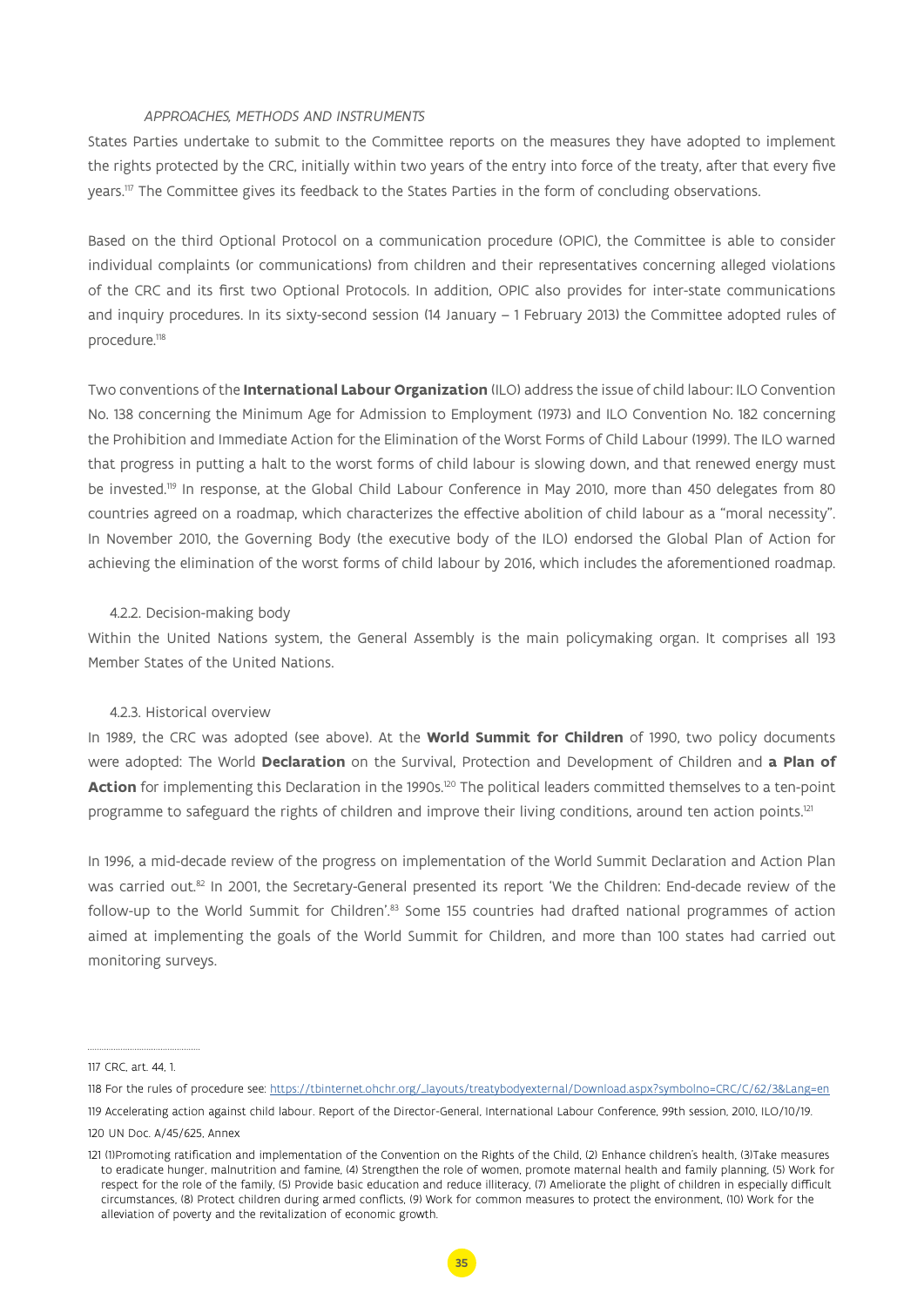<span id="page-35-0"></span>At the special session of the UN General Assembly on children in 2002, the document **'A world fit for children'** was adopted. For the decade 2002-2012, world leaders stressed their commitment to complete the unfinished agenda of the World Summit and to create a world fit for children, which was described as follows:<sup>85</sup>

"A world fit for children is one in which all children get the best possible start in life and have access to a quality basic education, including primary education that is compulsory and available free to all, and in which all children, including adolescents, have ample opportunity to develop their individual capacities in a safe and supportive environment. We will promote the physical, psychological, spiritual, social, emotional, cognitive and cultural development of children as a matter of national and global priority."

Promoting healthy lives, providing quality education, protecting against abuse, exploitation and violence and combating HIV/AIDS were identified as priority areas of action.

## 4.2.4. Key reference

The United Nations did not adopt a new policy document after 'A world fit for children', that is exclusively directed towards children or children's rights. Current policy on children('s rights) can be found in the Resolution entitled '**Transforming our world: the 2030 Agenda for Sustainable Development'**. [\(see 4.1.2. Main Policy Document\)](#page-28-0)

## 4.3. UN policy agenda on youth

#### 4.3.1. Legal basis

In 1965, the UN General Assembly proclaimed the **Declaration on the Promotion among Youth of the Ideals of** Peace, Mutual Respect and Understanding between Peoples.<sup>122</sup> According to this non-binding instrument, young people shall be brought up "in a spirit of peace, justice, mutual respect and understanding" (Principle I) and "in the knowledge of the dignity and equality of all men, without distinction as to race, colour, ethnic origins or beliefs" (Principle III). Associations of young people are encouraged to promote the purposes of the United Nations (Principle V).

### 4.3.2. Decision-making body

Within the United Nations system, the General Assembly is the main policymaking organ. It comprises all 193 Member States of the United Nations.

### 4.3.3. Historical overview

In 1979, the General Assembly decided to designate 1985 as the **International Youth Year: Participation, Development, Peace.<sup>123</sup>** The year offered a 'useful and significant opportunity for drawing attention to the situation and the specific needs and aspirations of youth, for increasing co-operation at all levels in dealing with youth issues, for undertaking concerted action programmes in favour of youth and for improving the participation of young people in the study, decision-making processes and resolutions of major national, regional and international problems'.<sup>124</sup> At the tenth anniversary of the International Youth Year, in 1995, the United Nations strengthened its commitment towards young people by adopting the **World Programme of Action for Youth** (WPAY) to the Year 2000 and Beyond.125

123 UN Doc. A/RES/34/151.

124 UN Doc. A/RES/40/1.

<sup>122</sup> UN Doc. A/RES/2037. For evaluation on the implementation of the Declaration, see UN Doc. A/RES/43/136.

<sup>125</sup> UN Doc. A/RES/50/81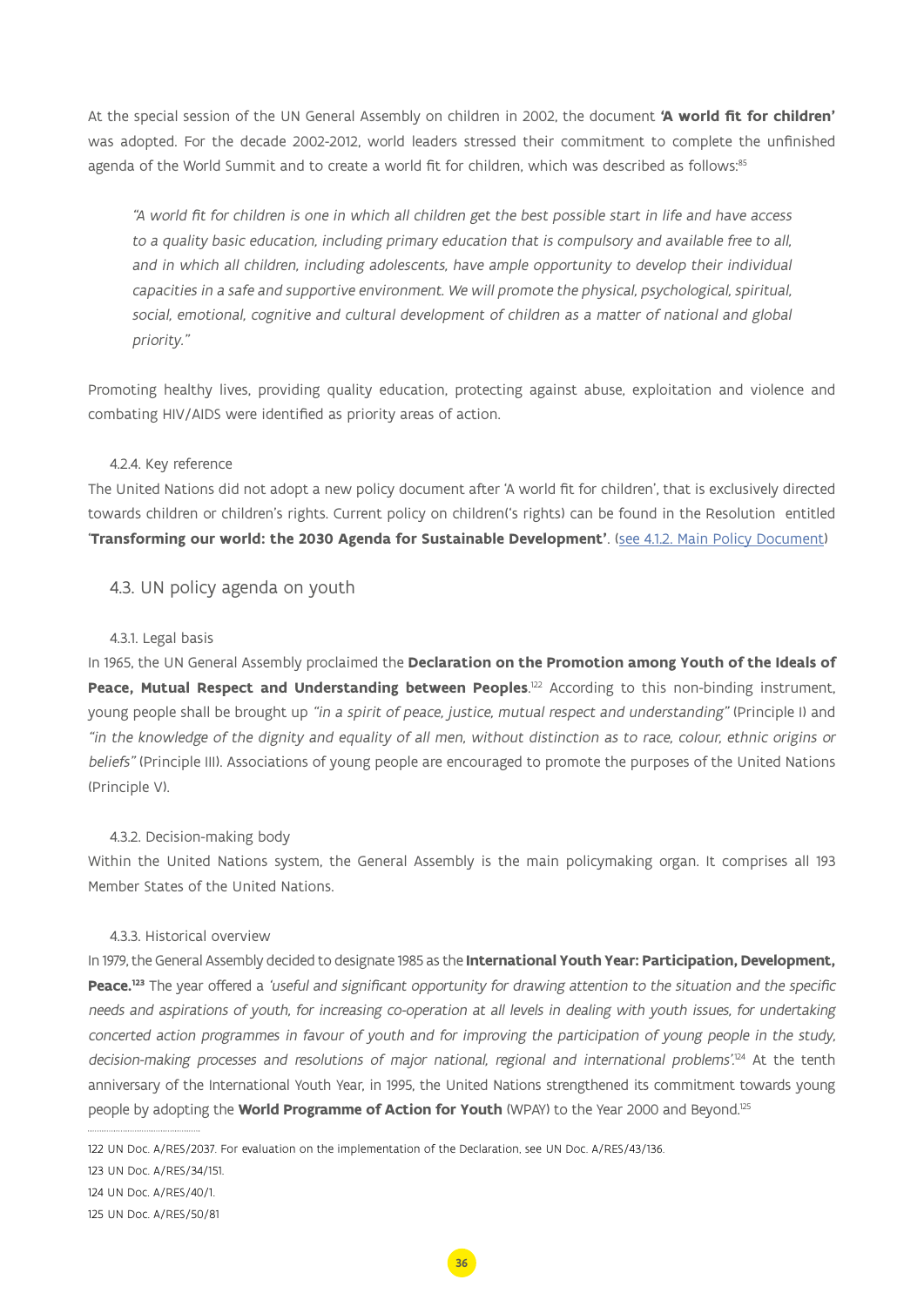#### <span id="page-36-0"></span>4.3.4. Key reference

The WPAY is the key instrument of global youth policy, providing "a policy framework and practical guidelines for national action and international support to improve the situation of young people'".

## INSTITUTION RESPONSIBLE FOR MONITORING IMPLEMENTATION

The **United Nations Programme on Youth** is the only part of the United Nations Secretariat with the explicit mandate to address youth issues. The United Nations Focal Point on Youth is in charge of monitoring progress and constraints in achieving the goals of the WPAY. It resides under the Division for Inclusive Social Development of the Department of Economic and Social Affairs (UN-DESA DISD).<sup>126</sup> It has various publications on youth, among which the World Youth Reports.127 The Division for Social Development furthermore provides support to the Commission for Social Development (CSocD). As advisory body to the UN Economic and Social Council (ECOSOC) on key social development issues and policies, the CSocD is responsible for the implementation and follow-up of the WPAY.<sup>128</sup> The Commission currently has 46 members, with memberships based on equitable geographical distribution and for four-year terms.

#### TIME FRAME

The WPAY is divided into three phases. The first phase included the drafting of the WPAY and its adoption by the UN General Assembly. The second phase concerned world-wide implementation to the year 2000. In the third phase, from 2001 to 2010, focus is on "further implementation and evaluation of progress made and obstacles encountered"; and suggestions should be formulated as regards "appropriate adjustments to long-term objectives and specific measures to improve the situation of young people". Resolution 66/121 of 19 December 2011 on policies and programmes involving youth reaffirmed the World Programme of Action for Youth, including its fifteen interrelated priority areas, and called for further implementation on all levels.

At the first Global Forum on Youth Policy in 2014, led by the UN Secretary General's Envoy on Youth, the co-conveners committed in the Baku Commitment to Youth Policies for "further promoting and supporting the implementation of the World Programme of Action for Youth" and "promoting synergies between youth policies and broader development policies and frameworks, particularly in the context of the Post-2015 Development Agenda and means of implementation thereof".

#### **OBJECTIVES**

The Programme of Action "focuses in particular on measures to strengthen national capacities in the field of youth and to increase the quality and quantity of opportunities available to young people for full, effective and constructive participation in society".

#### AGENDA – THEMATIC PRIORITIES

The WPAY covers **fifteen youth priority areas** and contains principle issues, specific objectives, proposals for action in each of these areas. The fifteen identified fields of priority are education, employment, hunger and poverty, health, environment, substance abuse, juvenile justice, leisure-time activities, girls and young women and

<sup>126</sup> [https://www.un.org/development/desa/en/about.html; https://www.un.org/development/desa/en/about/desa-divisions/social-policy.html](https://www.un.org/development/desa/en/about/desa-divisions/social-policy.html)

<sup>127</sup> The World Youth Report 2003 examined the global situation of young people. The World Youth Report 2005 was entitled 'Young People today, and in 2015'. The World Youth Report 2007, 'Young people's transition to adulthood: Progress and challenges', provided a regional overview of the challenged faced by young people in the different priority areas. The World Youth Report 2010 focused on youth and climate change; the World Youth Report 2012 was entitled 'Youth Employment: Youth Perspectives on the Pursuit of Decent Work in Changing Times'. The World Youth Report 2013 was entitled 'Youth and Migration'.

<sup>128</sup> [https://www.un.org/development/desa/dspd/united-nations-commission-for-social-development-csocd-social-policy-and-development](https://www.un.org/development/desa/dspd/united-nations-commission-for-social-development-csocd-social-policy-and-development-division.html)[division.html](https://www.un.org/development/desa/dspd/united-nations-commission-for-social-development-csocd-social-policy-and-development-division.html)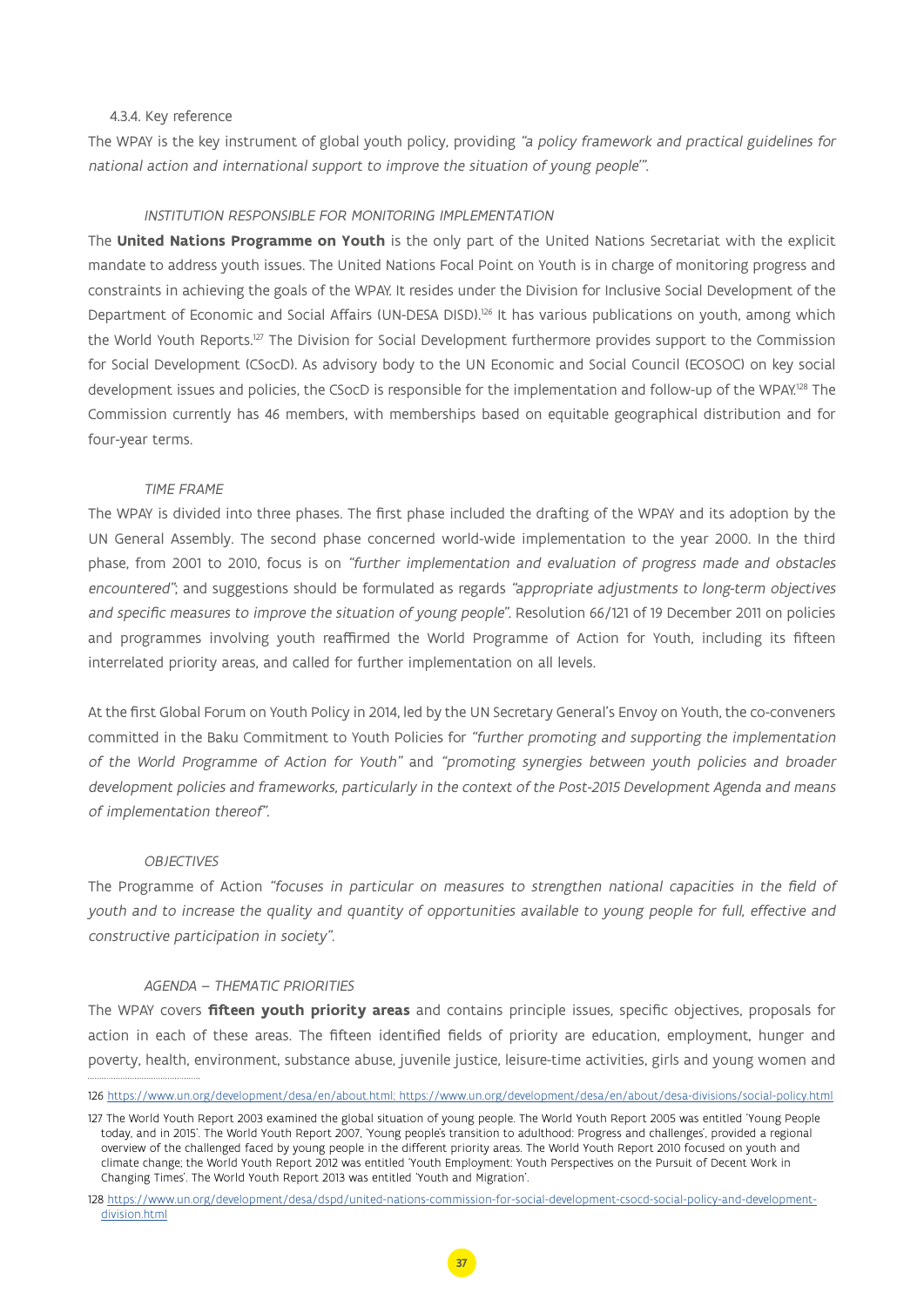the full and effective participation of youth in the life of society and in decision-making, as well as globalisation, information and communication technologies, HIV/AIDS, armed conflict, and intergenerational issues. The WPAY includes various references to 'children and youth' and 'street children' and refers to the UN Convention on the Rights of the Child in the context of the protection of girls and young women from economic exploitation and hazardous work. Nevertheless, no structural links with policies on children's rights have been established.

The World Youth Report 2003 examined the global situation of young people.<sup>129</sup> In the first ten chapters, the different priority areas of the WPAY were reviewed. In the five following chapters, more recent issues were addressed. These new themes were thereinafter formally acknowledged by the UN General Assembly as additional priority areas for youth development: globalization, information and communication technology (ICT), HIV/AIDS, armed conflict, and intergenerational issues.130

In the World Youth Report 'Young People today, and in 2015' of 2005 the fifteen priority areas were grouped into three clusters, 'representing the broad contexts in which today's youth deal with challenges and concerns that many of them share in spite of the vast differences in their cultures, societies and communities'. 131 The first cluster 'youth in the global economy' includes the topics of globalisation, education, employment, and hunger and poverty; the second cluster 'youth in civil society' comprises the issues of environment, leisure, participation in decision-making, intergenerational relations, and ICT; whereas the last cluster 'youth and their well-being' focuses on concerns relating to health, HIV/AIDS, drug abuse, juvenile delinquency, the situation of girls and young women, and youth in armed conflict.

In 2007, the UN General Assembly adopted the **Supplement to the World Programme of Action for Youth to**  the Year 2000 and Beyond, which expanded on the five additional priority areas.<sup>132</sup> The Supplement contains various references to 'children and youth'. Interestingly, with respect to armed conflict, a series of proposals for action aims at 'protecting youth under age 18 from direct involvement in armed conflict', and is thus in fact limited to a specific age group within youth that coincides with the international definition of 'children', i.e. minus 18 years old.

## APPROACHES, METHODS AND INSTRUMENTS

According to the WPAY, "implementation of the WPAY is ultimately the responsibility of Governments with the support of the international community and in cooperation, as appropriate, with the non-governmental and private sectors". In the implementation, Governments should "promote an active and visible policy of mainstreaming a gender perspective in all policies and programmes". As regards the implementation of the WPAY at national level, the Programme (moreover) urges or calls on governments to:

- Formulate and adopt an integrated national youth policy as a means of addressing youth-related concerns;
- Undertake special efforts to develop and disseminate model frameworks for integrated policies and to identify and organize an appropriate division of responsibilities among governmental and non-governmental entities concerned with youth-related issues.
- Strengthen national capacities for data collection and dissemination of information, research and policy studies, planning, implementation and coordination.
- Establish or strengthen national coordinating mechanisms for integrated youth policies and programmes.

129 UN Doc. A/58/79-E/CN.5/2003/4. 130 UN Doc. A/RES/58/133. 131 UN Doc. A/60/61-E/2005/7. See also UN Doc. A/RES/60/2. 132 UN Doc. A/RES/62/126.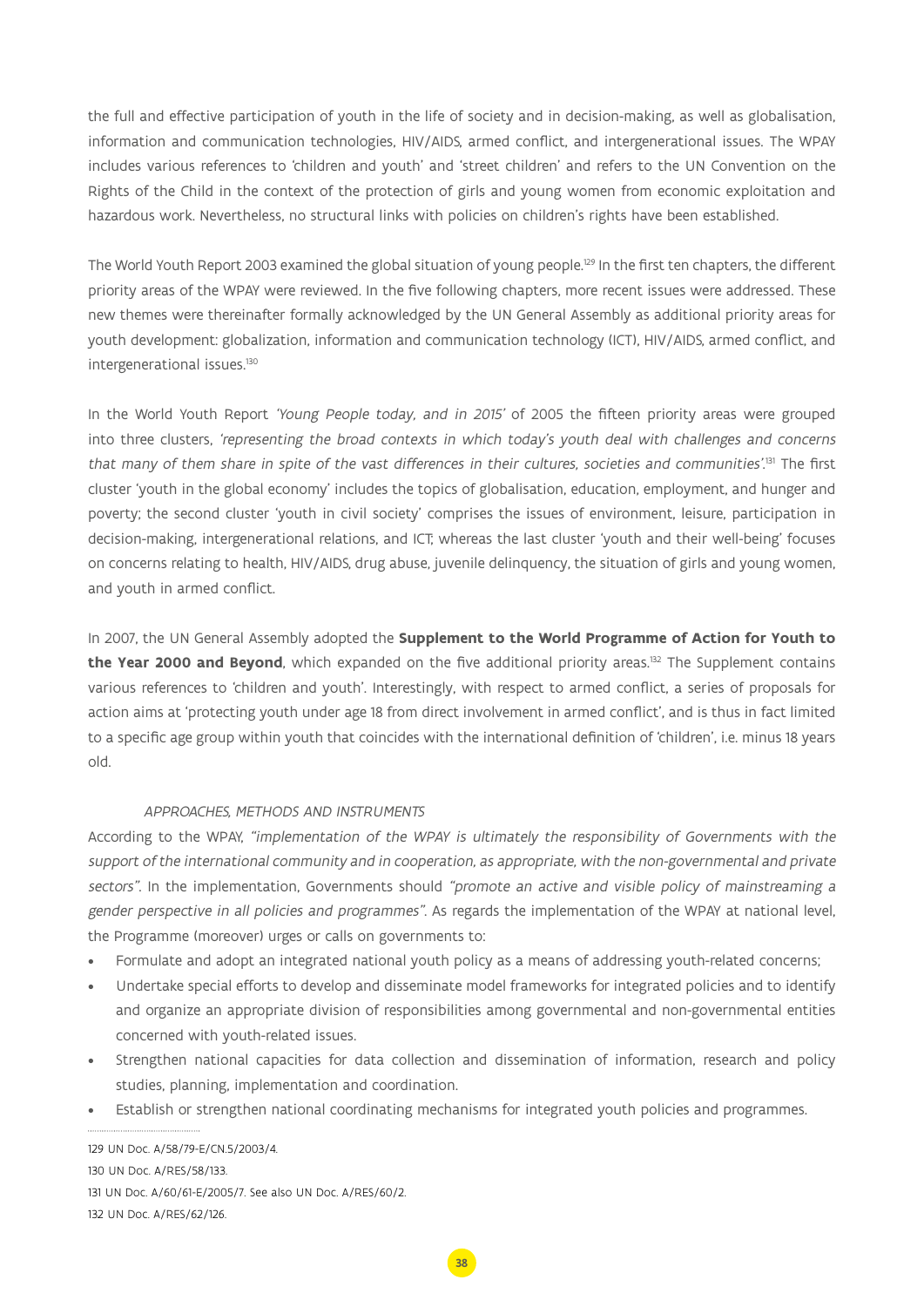<span id="page-38-0"></span>In a report of the Secretary General of 2007, the advancements and difficulties as regards the participation of young people in the global economy were analysed.<sup>133</sup> In its resolution on 'Policies and programmes involving youth: youth in the global economy', the UN General Assembly formulated various recommendations towards Member States in this respect.134 A report of the Secretary General of 2009 focused on the implementation of the two other clusters, the well-being of youth and their role in civil society.<sup>135</sup> Again, the UN General Assembly extracted various policy recommendations from this report with respect to the eleven priority areas:<sup>136</sup>

In December 2009, the UN General Assembly decided to proclaim the year commencing on 12 August 2010 the **International Year of Youth: Dialogue and Mutual Understanding**, among others to commemorate the twentyfifth anniversary of the International Youth Year of 1985.<sup>137</sup> Until 11 August 2011, a wide range of activities took place throughout the world, guided by the United Nations Framework approach. This system's approach focused on three key areas: creating awareness (to increase commitment and investment in youth); mobilising and engaging (to increase youth participation and partnerships); and connecting and building bridges (to increase intercultural understanding among youth).

## 4.3.5. References to children('s rights) policies

The World Programme of Action for Youth contains some references to 'street children' and 'children and youth', but does not establish links with existing policies on children('s) rights.

| <b>FRAMEWORK OF REFERENCE</b> |                                                         | POLICY AGENDAS ON CHILDREN'S RIGHTS                                                                                                                                                                                                                                               |                                                                                                                                                                                                           |                                                                                                                                                                                                                                                                                                                                               |
|-------------------------------|---------------------------------------------------------|-----------------------------------------------------------------------------------------------------------------------------------------------------------------------------------------------------------------------------------------------------------------------------------|-----------------------------------------------------------------------------------------------------------------------------------------------------------------------------------------------------------|-----------------------------------------------------------------------------------------------------------------------------------------------------------------------------------------------------------------------------------------------------------------------------------------------------------------------------------------------|
|                               | United Nations Convention on<br>the Rights of the Child | European Union                                                                                                                                                                                                                                                                    | Council of Europe                                                                                                                                                                                         | <b>United Nations</b>                                                                                                                                                                                                                                                                                                                         |
| Legal basis                   |                                                         | Article 24 of the Charter of<br>Fundamental Rights of the<br>European Union (2000/2007)<br>Article 3 (3) al. 2 of the<br>Consolidated Version of the<br>Treaty on European Union<br>(2008)                                                                                        | European Convention on<br>Human Rights (1950)<br>- European Social Charter<br>(1961/1996)<br>- Council of Europe<br>conventions relevant to<br>children<br>- Warsaw Declaration and<br>Action Plan (2005) | UN Convention on the<br>Rights of the Child (1989)<br>and three Optional Protocols<br>ILO Convention No. 138<br>÷.<br>concerning the Minimum<br>Age for Admission to<br>Employment (1973)<br>ILO Convention No. 182<br>concerning the Prohibition<br>and Immediate Action for<br>the Elimination of the Worst<br>Forms of Child Labour (1999) |
| Decision-making<br>body       |                                                         | For trafficking and sexual<br>exploitation of children:<br>European Parliament and<br>Council of the European Union<br>For other measures that impact<br>on children('s rights): linked<br>to the substantive field and<br>according to the EU inter-<br>institutional procedures | Steering Committee for the<br>Rights of the Child (CDENF)                                                                                                                                                 | United Nations General<br>Assembly<br>International Labour<br>Conference                                                                                                                                                                                                                                                                      |

#### Annex 1: European and international policy agendas on children, youth and children's rights: state of the art

137 UN Doc. A/RES/64/134.

<sup>133</sup> UN Doc. A/62/61-E/2007/7. See also UN Doc. A/62/61/Add.1–E/2007/7/Add.1, elaborating on goals and targets for monitoring the progress of youth in the global economy.

<sup>134</sup> UN Doc. A/RES/62/162.

<sup>135</sup> UN Doc. A/64/61-E/2009/3.

<sup>136</sup> UN Doc. A/RES/64/130.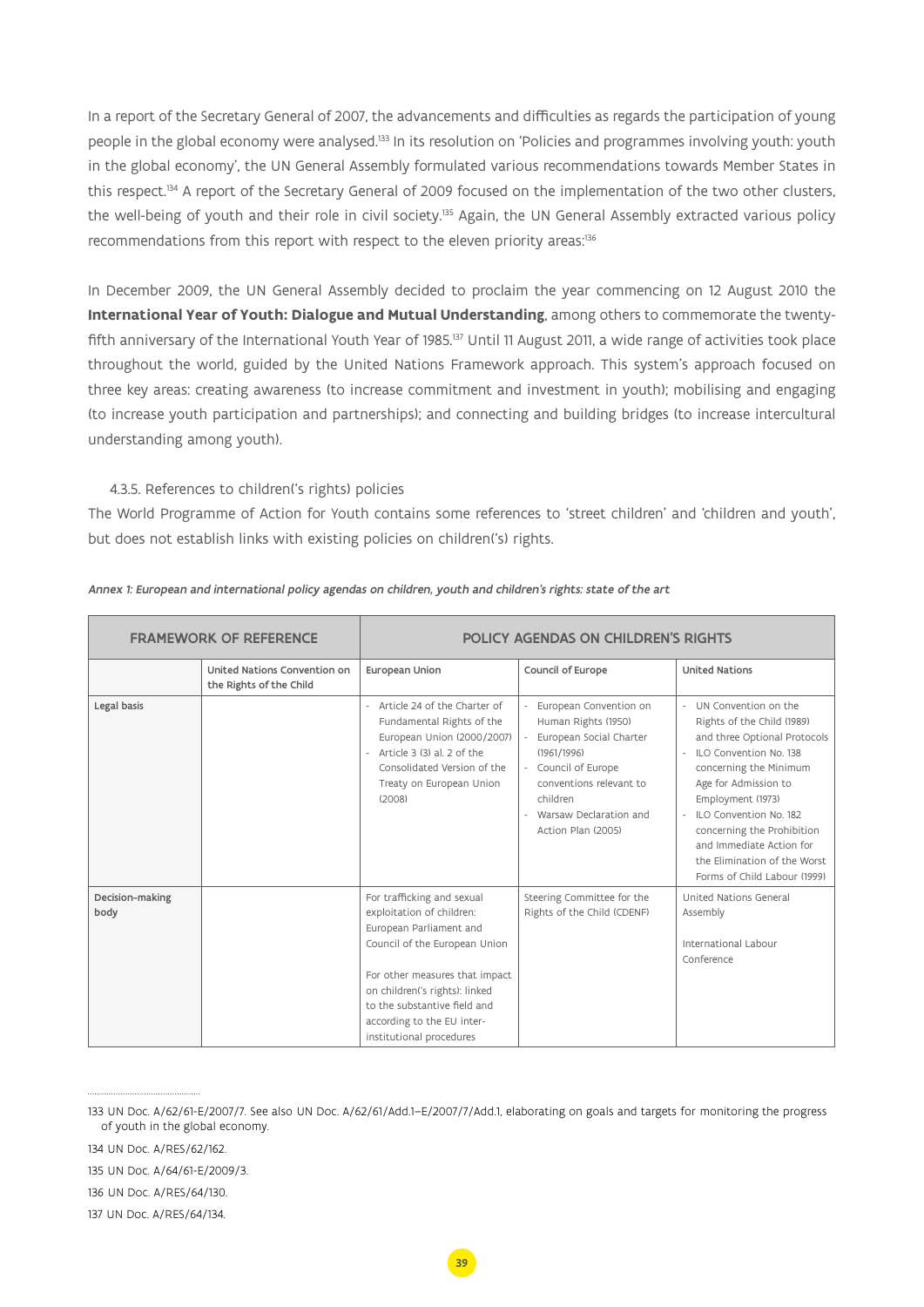| Key reference / Main<br>policy document                          |                                                                                                                                                                                                                                                                                                                   | EU Strategy for the Rights of<br>the Child                                                                                                                                                                                                                                    | 'Council of Europe Strategy for<br>the Rights of the Child (2016-<br>2021)' (the Sofia Strategy)                                                                                                                                                                                                                                                       | 'Transforming our world: the<br>2030 Agenda for Sustainable<br>Development (SDG's)'                                                                                                                                                                                                                                                                                                                                                                                                                                                                                                                                                                                                                                                                                                                                                                                                                                                                                                                                                                                                |
|------------------------------------------------------------------|-------------------------------------------------------------------------------------------------------------------------------------------------------------------------------------------------------------------------------------------------------------------------------------------------------------------|-------------------------------------------------------------------------------------------------------------------------------------------------------------------------------------------------------------------------------------------------------------------------------|--------------------------------------------------------------------------------------------------------------------------------------------------------------------------------------------------------------------------------------------------------------------------------------------------------------------------------------------------------|------------------------------------------------------------------------------------------------------------------------------------------------------------------------------------------------------------------------------------------------------------------------------------------------------------------------------------------------------------------------------------------------------------------------------------------------------------------------------------------------------------------------------------------------------------------------------------------------------------------------------------------------------------------------------------------------------------------------------------------------------------------------------------------------------------------------------------------------------------------------------------------------------------------------------------------------------------------------------------------------------------------------------------------------------------------------------------|
| Type of document                                                 | Convention (binding)                                                                                                                                                                                                                                                                                              | Communication from the<br>Commission (non-binding)                                                                                                                                                                                                                            | Decision of the Committee of<br>Ministers (taken at meeting<br>of Ministers' Deputies) (non-<br>binding)                                                                                                                                                                                                                                               | Resolution of the United<br>Nations General Assembly (non-<br>binding)                                                                                                                                                                                                                                                                                                                                                                                                                                                                                                                                                                                                                                                                                                                                                                                                                                                                                                                                                                                                             |
| Institution<br>responsible for<br>(monitoring)<br>implementation | United Nations Committee on<br>the Rights of the Child                                                                                                                                                                                                                                                            | Unit C2 - Fundamental rights<br>policy of the Directorate<br>General for Justice and<br>Consumers of the European<br>Commission<br>+ other services of the relevant<br>Directorate General                                                                                    | The Council of Europe's work<br>on the rights of the child will<br>continue to be coordinated<br>by the Children's Rights<br>Division within the Directorate<br>General of Democracy. The<br>Inter-Secretariat Task Force on<br>Children's Rights will facilitate<br>this task.                                                                        | United Nations Children's Fund<br>$-$ UNICEF                                                                                                                                                                                                                                                                                                                                                                                                                                                                                                                                                                                                                                                                                                                                                                                                                                                                                                                                                                                                                                       |
| Time frame                                                       | Core principles:<br>- Non-discrimination (art. 2)<br>Best interests of the child<br>(art. 3)<br>- Survival and development<br>(art. 6)<br>Respect for the views of the<br>$\overline{\phantom{a}}$<br>child (art. 12)                                                                                             | Protecting, promoting and<br>fulfilling children's rights.                                                                                                                                                                                                                    | - To remedy the gaps in<br>children's legal protection,<br>and even more between law<br>and practice.<br>Strong political commitment<br>paired with the allocation<br>of sufficient resources and<br>a broad societal awareness<br>of the rights of the child<br>are needed to ensure that<br>children are seen and<br>treated as full rights-holders. | A post-2015 development<br>agenda on people, planet,<br>prosperity, peace and<br>partnership                                                                                                                                                                                                                                                                                                                                                                                                                                                                                                                                                                                                                                                                                                                                                                                                                                                                                                                                                                                       |
| Agenda (Thematic<br>priorities)                                  | Clusters of articles for reporting<br>$\sim$<br>General measures of<br>implementation<br>- Definition of the child<br>General principles<br>Civil rights and freedoms<br>$\sim$<br>- Family environment and<br>alternative care<br>- Education, leisure and<br>cultural activities<br>Special protection measures | Six thematic areas:<br>÷,<br>Participation and active<br>citizenship<br>Socio-economic inclusion,<br>health and education<br>Freedom of violence<br>Child-friendly justice<br>Digital and information<br>society<br>Global dimension including<br>during crisis and conflict. | Strategic objectives<br>Equal opportunities for all<br>children<br>- Participation of all children<br>- A life free from violence for<br>all children<br>- Child-friendly justice for all<br>children<br>- Rights of the child in the<br>digital environment                                                                                           | Goals<br>End poverty in all its forms<br>everywhere<br>End hunger, achieve food<br>security and improved<br>nutrition and promote<br>sustainable agriculture<br>Ensure healthy lives and<br>promote well-being for all at<br>all ages<br>Ensure inclusive and<br>equitable quality education<br>and promote lifelong<br>learning opportunities for all<br>- Achieve gender equality and<br>empower all women and<br>girls<br>- Ensure availability and<br>sustainable management of<br>water and sanitation for all<br>- Ensure access to affordable.<br>reliable, sustainable and<br>modern energy for all<br>- Promote sustained,<br>inclusive and sustainable<br>economic growth, full and<br>productive employment and<br>decent work for all<br>Build resilient infrastructure.<br>promote inclusive and<br>sustainable industrialization<br>and foster innovation<br>- Reduce inequality within<br>and among countries<br>Make cities and human<br>settlements inclusive, safe,<br>resilient and sustainable<br>Ensure sustainable<br>consumption and<br>production patterns |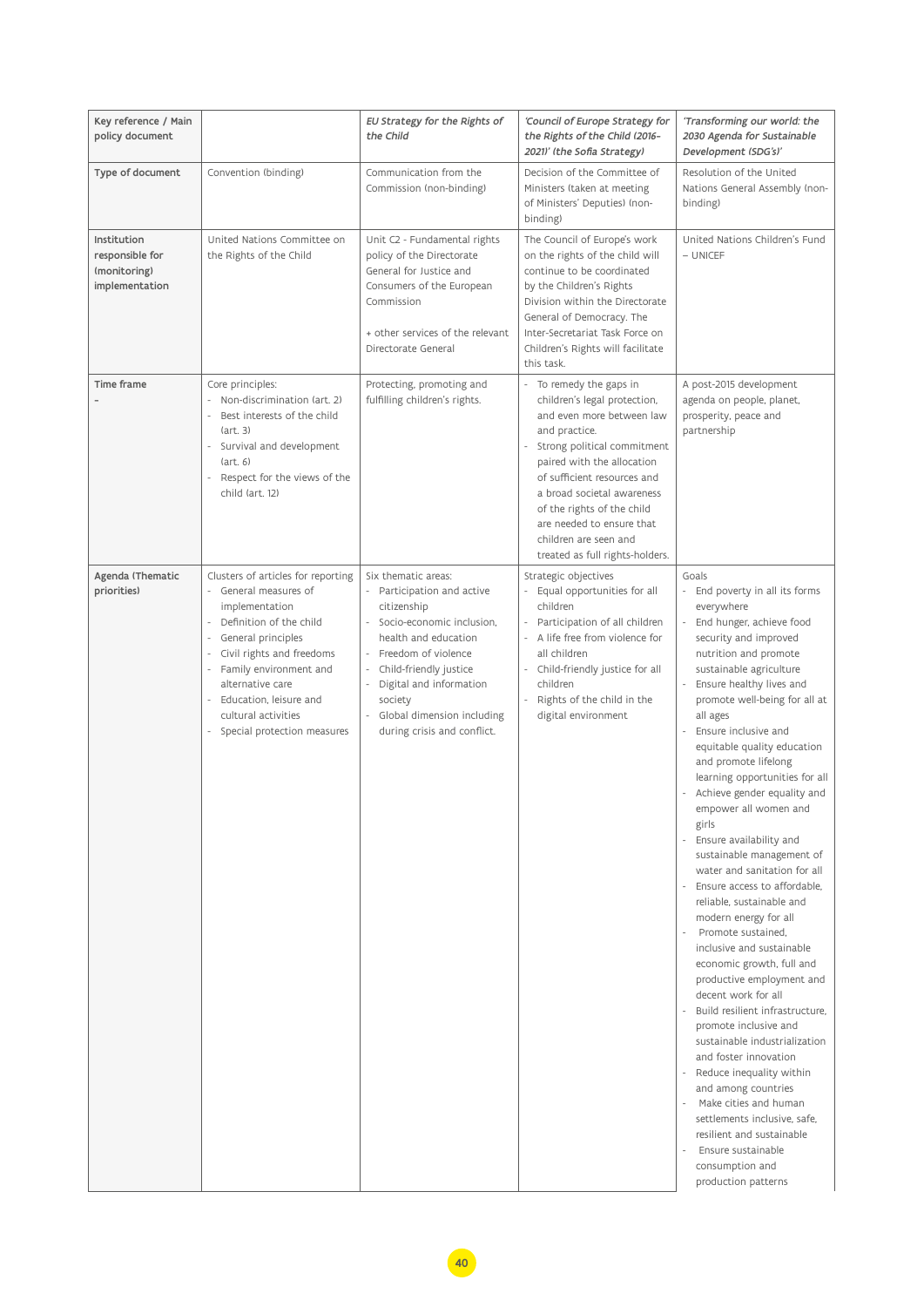|                                                        |                                                                                                                                                                                                                                                                                                                              |                                                                                                                                                                                                                                                                                                                                                                                                                                                                                                                                                                                                                                                                                                                                                                                                                                                                                                 |                                                                                                                                                                                      | Take urgent action to<br>combat climate change and<br>its impacts<br>- Conserve and sustainably<br>use the oceans, seas and<br>marine resources for<br>sustainable development<br>Protect, restore and<br>promote sustainable use<br>of terrestrial ecosystems,<br>sustainably manage forests,<br>combat desertification.<br>and halt and reverse land<br>degradation and halt<br>biodiversity loss<br>- Promote peaceful and<br>inclusive societies for<br>sustainable development,<br>provide access to justice<br>for all and build effective,<br>accountable and inclusive<br>institutions at all levels<br>Strengthen the means<br>of implementation and<br>revitalize the Global<br>Partnership for Sustainable<br>Development |
|--------------------------------------------------------|------------------------------------------------------------------------------------------------------------------------------------------------------------------------------------------------------------------------------------------------------------------------------------------------------------------------------|-------------------------------------------------------------------------------------------------------------------------------------------------------------------------------------------------------------------------------------------------------------------------------------------------------------------------------------------------------------------------------------------------------------------------------------------------------------------------------------------------------------------------------------------------------------------------------------------------------------------------------------------------------------------------------------------------------------------------------------------------------------------------------------------------------------------------------------------------------------------------------------------------|--------------------------------------------------------------------------------------------------------------------------------------------------------------------------------------|--------------------------------------------------------------------------------------------------------------------------------------------------------------------------------------------------------------------------------------------------------------------------------------------------------------------------------------------------------------------------------------------------------------------------------------------------------------------------------------------------------------------------------------------------------------------------------------------------------------------------------------------------------------------------------------------------------------------------------------|
| Approaches, methods<br>and instruments                 | Reports of the State Parties to<br>the Committee on the Rights<br>of the Child.<br>Three communications<br>procedures: complaints<br>(or communications) from<br>individuals or representatives,<br>the inquiry procedure and<br>inter-State communications<br>(optional protocol on a<br>communications procedure,<br>OPIC) | - Training and capacity<br>building to EU staff<br>and increased internal<br>coordination through the<br>team of the Commission's<br>Coordinator for the Rights<br>of the Child.<br>- Development of a<br>mainstreaming checklist on<br>children's rights.<br>- More reliable and<br>comparable data.<br>EU Network for Children's<br>Rights<br>- Collaboration with regional<br>and local authorities,<br>and with other relevant<br>institutions, regional and<br>international organisations,<br>civil society, and<br>ombudspersons for children.<br>Contribution of EU funding<br>۰.<br>for Member States initiatives<br>to protect and fulfil the<br>rights of the child. Member<br>States that have a rate<br>of child at-risk-of-poverty<br>or social exclusion higher<br>than the EU average (in<br>2017-2019) will have to<br>earmark 5% of the ESF+ for<br>combatting child poverty. | - Making the standards work<br>for children<br>- Involving all relevant<br>stakeholders<br>- Communicating children's<br>rights<br>Evaluating performance                            | Voluntary and country-led<br>follow-up, based on a set of<br>global indicators and in a<br>global partnership.                                                                                                                                                                                                                                                                                                                                                                                                                                                                                                                                                                                                                       |
| References to young<br>people and/or youth<br>policies | No references to young people<br>or youth policies                                                                                                                                                                                                                                                                           | The mentioned EU Youth<br>Dialogue should ensure that<br>the views and experiences<br>of young people and youth<br>organisations are taken into<br>account when drafting youth<br>policies.                                                                                                                                                                                                                                                                                                                                                                                                                                                                                                                                                                                                                                                                                                     | The radicalization of children<br>and youth is mentioned as<br>an issue of concern that calls<br>for more investments into<br>education for tolerance and<br>intercultural dialogue. | Various references to "young<br>people", but no references to<br>youth policies                                                                                                                                                                                                                                                                                                                                                                                                                                                                                                                                                                                                                                                      |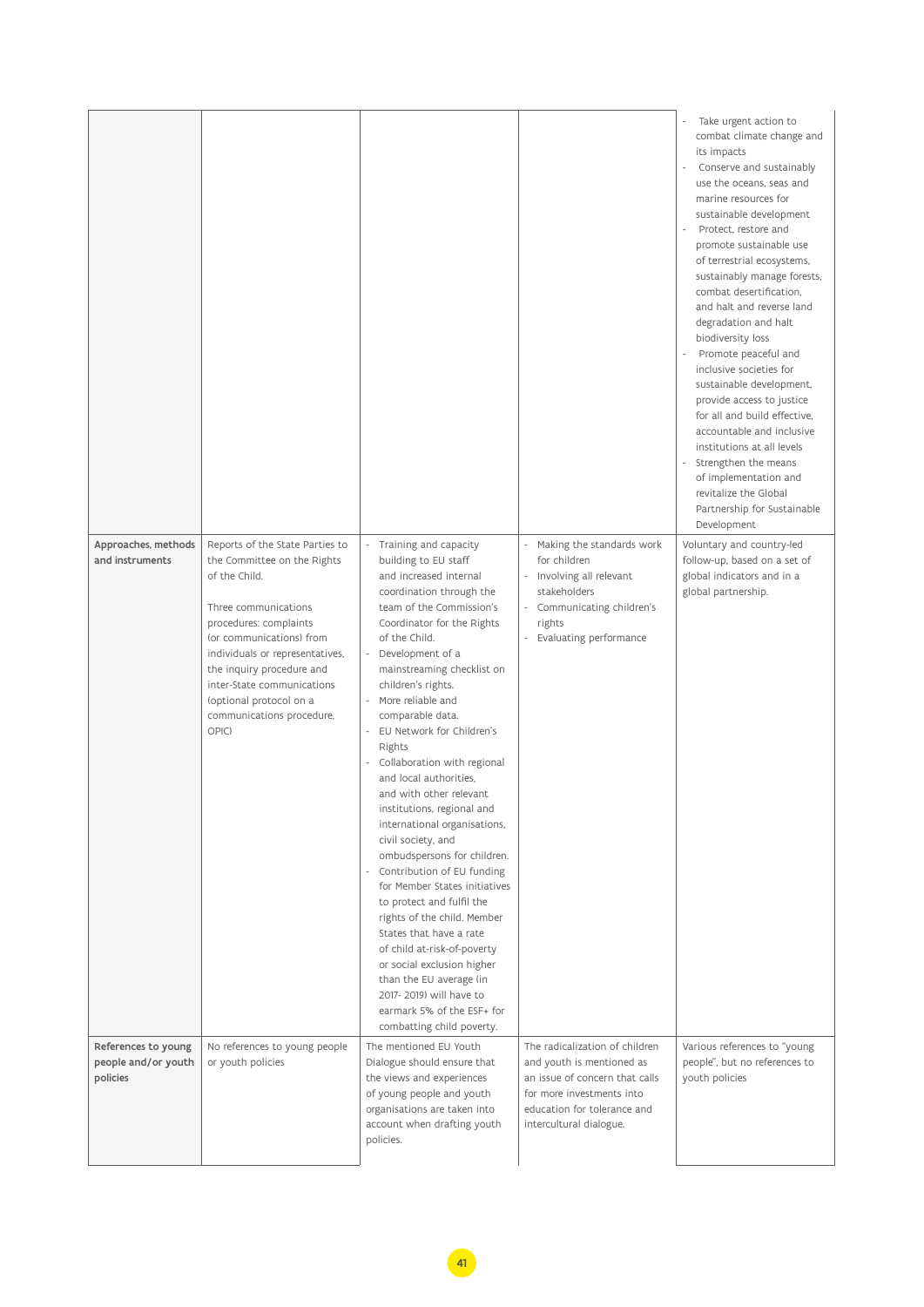|                                                                                  |                                                                                                                                                                                                                                                                                                                                                                                                                     | The Strategy also supports<br>the implementation of the<br>EU Youth Strategy 2019-2027.<br>Furthermore, the strategy<br>invites members "to implement<br>the reinforced Youth Guarantee<br>and promote the involvement<br>of young people in Youth<br>Guarantee services".<br>At last, youth empowerment<br>in the external action will be<br>promoted through a Youth<br>Action Plan (2022).                                                                                                                                                                                                                                                                                                                                                                                                                                                                                                                                                                                | As part of the strategic<br>objective of promoting child<br>participation, it is stated that<br>"action will be undertaken<br>to facilitate exchange of<br>experiences on rights-based<br>child participation in co-<br>operation with the Council<br>of Europe youth sector, child<br>and youth organizations,<br>ombudspersons for children<br>and child advisory bodies".                                                                                                                                                                                                                                          |                                                                                                                                                                                     |
|----------------------------------------------------------------------------------|---------------------------------------------------------------------------------------------------------------------------------------------------------------------------------------------------------------------------------------------------------------------------------------------------------------------------------------------------------------------------------------------------------------------|------------------------------------------------------------------------------------------------------------------------------------------------------------------------------------------------------------------------------------------------------------------------------------------------------------------------------------------------------------------------------------------------------------------------------------------------------------------------------------------------------------------------------------------------------------------------------------------------------------------------------------------------------------------------------------------------------------------------------------------------------------------------------------------------------------------------------------------------------------------------------------------------------------------------------------------------------------------------------|-----------------------------------------------------------------------------------------------------------------------------------------------------------------------------------------------------------------------------------------------------------------------------------------------------------------------------------------------------------------------------------------------------------------------------------------------------------------------------------------------------------------------------------------------------------------------------------------------------------------------|-------------------------------------------------------------------------------------------------------------------------------------------------------------------------------------|
| Cooperation with<br>other policy levels                                          |                                                                                                                                                                                                                                                                                                                                                                                                                     | The Commission will<br>strengthen cooperation<br>among the main stakeholders,<br>making optimal use of existing<br>networks and international<br>organizations or bodies<br>involved in children's rights.<br>To this end, the Commission<br>brings the stakeholders<br>together in a European Forum<br>for the Rights of the Child. The<br>Forum includes all the relevant<br>stakeholders (including Member<br>States, UN agencies, the Council<br>of Europe, civil society and<br>children themselves), and<br>contributes to the design and<br>monitoring of EU actions and<br>act as an arena for exchange of<br>good practice.<br>Furthermore, the EU<br>Commission organises regularly<br>meetings of the informal<br>Member States expert group<br>meeting on the rights of<br>the child to establish closer<br>cooperation between the<br>Commission and Member States<br>on various issues relating the<br>protection and promotion of<br>the Rights of the Child. | Cooperation with member<br>States, EU, international<br>organizations (such as UNICEF,<br>CBSS, OIF), civil society,<br>ombudspersons for children,<br>academic networks, the private<br>sector and children themselves.<br>The Special Representative<br>of the UN Secretary-General<br>on Violence against Children,<br>the UN Special Rapporteur<br>on the sale of children,<br>child prostitution and child<br>pornography, the Office of<br>the UN High Commissioner on<br>Human Rights and the Office<br>of the UN High Commissioner<br>on Refugees (UNHCR), are<br>other valuable partners in this<br>respect. | "The interlinkages and<br>integrated nature of the<br>Sustainable Development Goals<br>are of crucial importance in<br>ensuring that the purpose of<br>the new Agenda is realized." |
| Responsibilities<br>of States Parties<br>/ Appeal to the<br><b>Member States</b> | Undertake all appropriate<br>legislative, administrative,<br>and other measures for the<br>implementation of the rights<br>recognized in the present<br>Convention. With regard to<br>economic, social and cultural<br>rights, States Parties shall<br>undertake such measures to<br>the maximum extent of their<br>available resources and, where<br>needed, within the framework<br>of international cooperation. |                                                                                                                                                                                                                                                                                                                                                                                                                                                                                                                                                                                                                                                                                                                                                                                                                                                                                                                                                                              |                                                                                                                                                                                                                                                                                                                                                                                                                                                                                                                                                                                                                       | Implementation of the<br>plan by all countries and<br>all stakeholders, acting in<br>collaborative partnership                                                                      |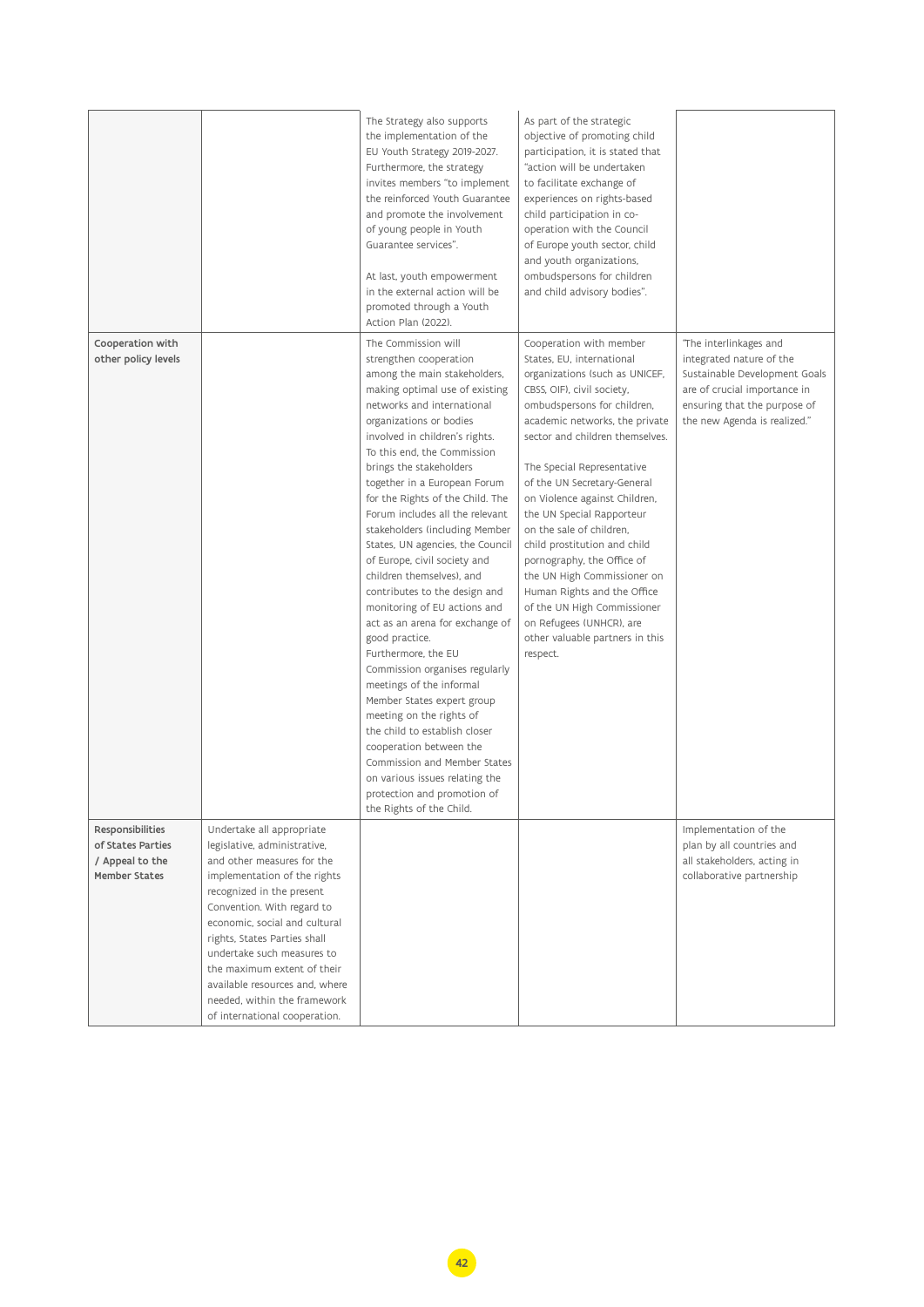| POLICY AGENDAS ON YOUTH                       |                                                                                                                                                                                                                                                                                                                                                                                                                                                                                                                                                                                                                     |                                                                                                                                                                                                                                                                             |                                                                                                                                                                                                                                                                                                                                                                                                                                                                     |  |  |
|-----------------------------------------------|---------------------------------------------------------------------------------------------------------------------------------------------------------------------------------------------------------------------------------------------------------------------------------------------------------------------------------------------------------------------------------------------------------------------------------------------------------------------------------------------------------------------------------------------------------------------------------------------------------------------|-----------------------------------------------------------------------------------------------------------------------------------------------------------------------------------------------------------------------------------------------------------------------------|---------------------------------------------------------------------------------------------------------------------------------------------------------------------------------------------------------------------------------------------------------------------------------------------------------------------------------------------------------------------------------------------------------------------------------------------------------------------|--|--|
|                                               | European Union                                                                                                                                                                                                                                                                                                                                                                                                                                                                                                                                                                                                      | Council of Europe                                                                                                                                                                                                                                                           | <b>United Nations</b>                                                                                                                                                                                                                                                                                                                                                                                                                                               |  |  |
| Legal basis                                   | - Arts. $6$ and $165,2$ of the<br>Consolidated Version of the<br>Treaty on the Functioning of the<br>European Union of 2008                                                                                                                                                                                                                                                                                                                                                                                                                                                                                         | - Warsaw Action Plan (2005)                                                                                                                                                                                                                                                 | - Declaration on the Promotion<br>among Youth of the Ideals of<br>Peace, Mutual Respect and<br>Understanding between Peoples<br>(1965)                                                                                                                                                                                                                                                                                                                              |  |  |
| Decision-making body                          | Council of Youth Ministers                                                                                                                                                                                                                                                                                                                                                                                                                                                                                                                                                                                          | Committee of Ministers, supported by<br>a system of co-management between<br>the following institutions:<br>- The European Steering Committee<br>for Youth (CDEJ)<br>The Advisory Council on Youth<br>The Joint Council of Youth<br>- The Programming Committee on<br>Youth | United Nations General Assembly                                                                                                                                                                                                                                                                                                                                                                                                                                     |  |  |
| Key reference / Main policy<br>document       | European Council of Youth Ministers'<br>resolution of 26 November 2018 on<br>the EU Youth Strategy 2019-2027                                                                                                                                                                                                                                                                                                                                                                                                                                                                                                        | Resolution CM/Res(2020)2 on the<br>Council of Europe youth sector<br>strategy 2030                                                                                                                                                                                          | World Programme of Action for<br>Youth to the Year 2000 and Beyond<br>(WPAY)                                                                                                                                                                                                                                                                                                                                                                                        |  |  |
| Type of document                              | Resolution of the Council of Youth<br>Ministers (non-binding)                                                                                                                                                                                                                                                                                                                                                                                                                                                                                                                                                       | Resolution of the Committee of<br>Ministers (non-binding)                                                                                                                                                                                                                   | Resolution of the United Nations<br>General Assembly (non-binding)                                                                                                                                                                                                                                                                                                                                                                                                  |  |  |
| Institution responsible for<br>implementation | The European Commission's<br>Directorate-General for Education.<br>Youth, Sport and Culture (EAC)<br>comprises a Youth unit within<br>Directorate B (Youth, Education and<br>Erasmus+). Unit EAC.B.3 is in charge<br>of youth policy aspects, European<br>Solidarity Corps, the Youth chapter of<br>Erasmus + and the Traineeship Office.                                                                                                                                                                                                                                                                           | Directorate of Youth and Sport, part<br>of Directorate General IV - Education,<br>Culture and Heritage, Youth and Sport                                                                                                                                                     | Commission for Social Development<br>UN Programme on Youth, part<br>of Division for Social Policy and<br>Development of the Department of<br>Economic and Social Affairs of the<br>Secretariat of the United Nations                                                                                                                                                                                                                                                |  |  |
| Time frame                                    | 2019-2027                                                                                                                                                                                                                                                                                                                                                                                                                                                                                                                                                                                                           | 2020-2030                                                                                                                                                                                                                                                                   | 1995-2010; reaffirmed in 2011 without<br>specific timeframe                                                                                                                                                                                                                                                                                                                                                                                                         |  |  |
| Objectives of youth policy                    | Increase social and civic engagement<br>and participation in democratic life.                                                                                                                                                                                                                                                                                                                                                                                                                                                                                                                                       | To enable young people across<br>Europe to actively uphold, defend,<br>promote and benefit from the Council<br>of Europe's core values of human<br>rights, democracy and the rule of law.                                                                                   | - To strengthen national capacities<br>in the field of youth<br>- To increase the quality and<br>quantity of opportunities available<br>to young people for full, effective<br>and constructive participation in<br>society                                                                                                                                                                                                                                         |  |  |
| Agenda (Thematic priorities)                  | Working on effective, focused and<br>joined-up implementation within and<br>across sectors while tackling core<br>areas of the youth sector:<br>Engage: meaningful civic,<br>economic, social, cultural and<br>political participation of young<br>people in the development,<br>implementation and assessment of<br>policies that concern them.<br>Connect: creating solidarity<br>within the European Union<br>through mobility and exchanges,<br>cooperation, and cultural and<br>social activities at European level.<br>Empowerment: young people feel<br>encouraged taking their lives in<br>their own hands. | Four priorities are:<br>Revitalising pluralistic democracy<br>- Access to rights: guaranteeing<br>better access for young people to<br>their rights<br>- Living together in peaceful and<br>inclusive societies<br>- Youth work                                             | Priority areas (2000)<br>Education<br>Employment<br>Hunger and poverty<br>Health<br>Environment<br>Drug abuse<br>Juvenile delinquency<br>Leisure-time activities<br>Girls and young women<br>Full and effective participation of<br>youth in the life of society and in<br>decision-making<br>Additional priority areas (2007)<br>Globalization<br>Informations and communications<br>technology<br><b>HIV/AIDS</b><br>Armed conflict<br>- Intergenerational issues |  |  |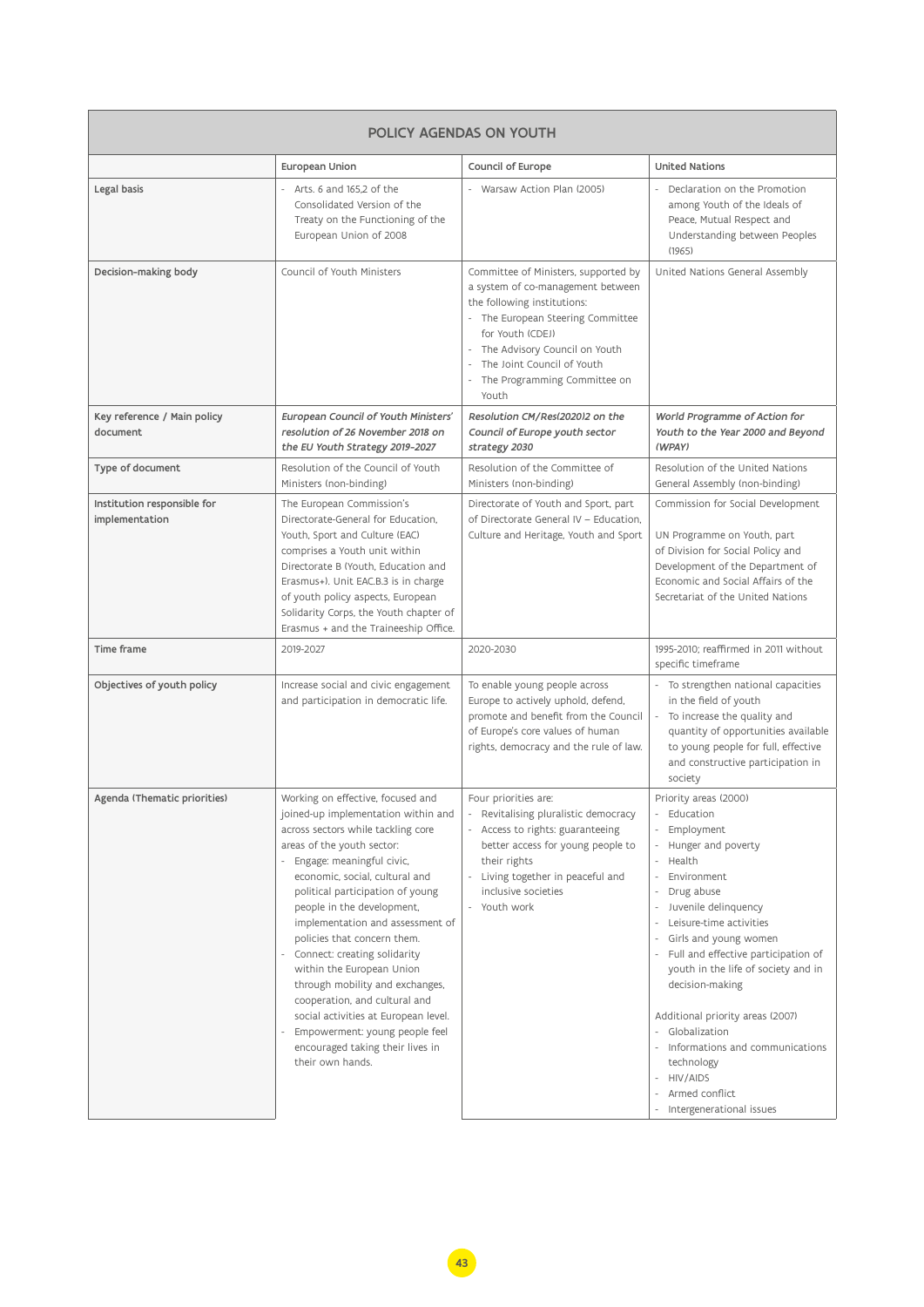|                                        | European Youth Goals:<br>connecting EU with youth;<br>equality of all genders;<br>inclusive societies;<br>$\sim$<br>information and constructive<br>dialogue;<br>mental health and wellbeing;<br>$\overline{\phantom{a}}$<br>moving rural youth forward;<br>quality employment for all;<br>quality learning;<br>$\overline{\phantom{a}}$<br>space and participation for all;<br>sustainable green Europe;<br>youth organisations and European<br>programmes.                                                                                                                                                                                                                                                                                                                                                                                                               |                                                                                                                                                                                                                                                                                                                                                                                                                                                                                                                                                                                                                                                                                                                                                                                                                                                                                                                                                                                                                                                                                                                                                                                                                                                                                                                                                                     |                                                                                                                                                                                                                                                                                                                                                                                                     |
|----------------------------------------|----------------------------------------------------------------------------------------------------------------------------------------------------------------------------------------------------------------------------------------------------------------------------------------------------------------------------------------------------------------------------------------------------------------------------------------------------------------------------------------------------------------------------------------------------------------------------------------------------------------------------------------------------------------------------------------------------------------------------------------------------------------------------------------------------------------------------------------------------------------------------|---------------------------------------------------------------------------------------------------------------------------------------------------------------------------------------------------------------------------------------------------------------------------------------------------------------------------------------------------------------------------------------------------------------------------------------------------------------------------------------------------------------------------------------------------------------------------------------------------------------------------------------------------------------------------------------------------------------------------------------------------------------------------------------------------------------------------------------------------------------------------------------------------------------------------------------------------------------------------------------------------------------------------------------------------------------------------------------------------------------------------------------------------------------------------------------------------------------------------------------------------------------------------------------------------------------------------------------------------------------------|-----------------------------------------------------------------------------------------------------------------------------------------------------------------------------------------------------------------------------------------------------------------------------------------------------------------------------------------------------------------------------------------------------|
| Approaches, methods and<br>instruments | Guiding principles<br>Equality and non-discrimination<br>Inclusion<br>$\overline{\phantom{a}}$<br>Participation<br>Global, European, national,<br>$\sim$<br>regional and local dimensions<br>Dual approach (Specific<br>initiatives in the youth field and<br>mainstreaming initiatives<br>Instruments:<br>- Evidence-based policy making and<br>knowledge building in the youth<br>field<br>Mutual learning and dissemination<br>Participatory governance<br>Mobilising EU programmes and<br>$\overline{\phantom{a}}$<br>funds<br>Monitoring of EU funding<br>Communicating about EUYS<br>- Future National Activities Planner<br>(FNAP)<br>- EU Youth Dialogue<br>EU Youth Coordinator<br>$\overline{\phantom{a}}$<br>Equal access to quality Youth<br>Information and Support<br>EU Work Plans for Youth<br>Monitoring, reporting, evaluation.<br>Mid-term Review<br>×. | Implementation through:<br>- intergovernmental co-operation<br>at pan-European level on the<br>preparation and implementation<br>of youth policy<br>assistance to youth policy<br>$\overline{\phantom{a}}$<br>development in member States<br>through bilateral and multilateral<br>support measures<br>capacity building of young<br>multipliers (youth leaders and<br>youth workers) through the<br>European Youth Centres and<br>their education and training<br>programmes<br>good governance and youth<br>participation, via the co-<br>management system<br>shared decision taking by<br>young people and government<br>representatives<br>- financial support to the<br>development of youth civil society,<br>by the European Youth Foundation<br>innovation in youth work, youth<br>policy and youth research<br>- co-operation between policy<br>makers, practitioners and<br>researchers in the field of youth<br>quality development and standard<br>setting in the field of youth policy<br>- co-operation with the European<br>Union and partnerships with other<br>stakeholders and services<br>- youth mainstreaming and cross-<br>departmental co-operation inside<br>the Council of Europe<br>proactive outreach to and<br>engagement of young people<br>experiencing disadvantage<br>anticipating future trends,<br>challenges and opportunities | Means of implementation:<br><u>At national level</u><br>- See "appeal to member states"<br>Regional cooperation<br>International cooperation<br>- Data collection and dissemination<br>of information<br>- Research and policy studies<br>- Planning and coordination<br>Technical cooperation, training<br>and advisory services<br>- Outreach and partnership among<br>specialized constituencies |